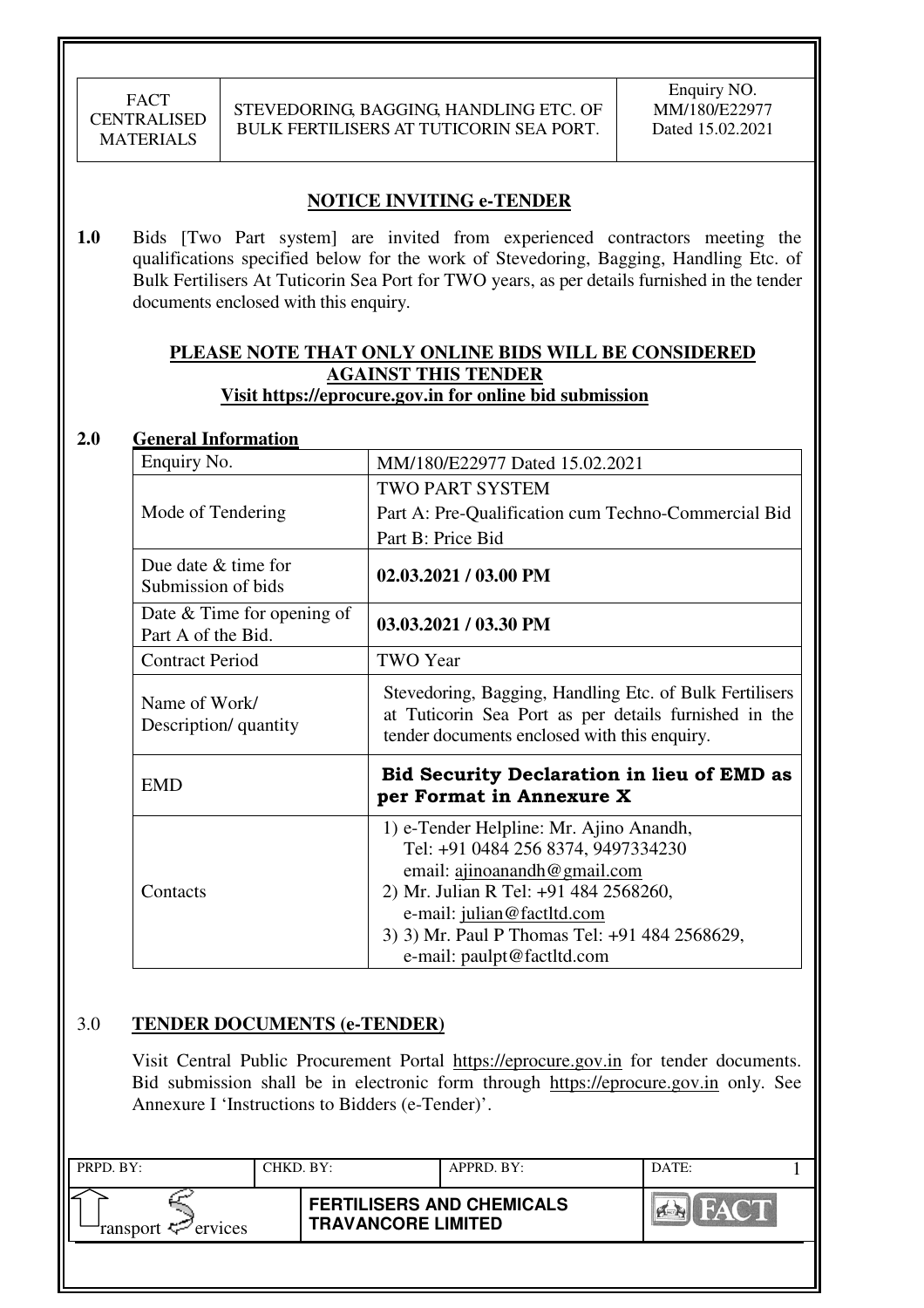### 4.0 **PRE QUALIFICATION CRITERIA:**

- 4.1 Bidder shall furnish a solvency certificate for a minimum of Rs. 60.00 lakhs from a Nationalised/Scheduled Bank, issued not earlier than the date of enquiry along with Part-A (Techno commercial) Bid.
- 4.2 Bidder must have valid Stevedoring License issued by Tuticorin Port Trust for undertaking the work at the Port. Self-attested Copy of the License shall be submitted along with the Part-A (Techno commercial) Bid.
- 4.3 Bidder must have experience in Stevedoring of at least one shipment of minimum 20,000 MT Bulk Cargo of fertilizers, Food grains, Sugar etc., at any major Port in India, during any of the last five years ending on the date of tender for any organisations of similar standing as FACT, or organisations of sound financial capability and having status of principal employer; or Govt./Quasi Govt. Depts./Pvt. Ltd. Companies which do their work mainly through advertisement of tender with free participation of public. Undertaking by Bidder as above as per Annexure  $-$  II of this enquiry and copy of i) Work order ii) Experience certificate & iii) Performance certificate etc., from relevant port/organizations served shall be enclosed along with the Part-A (Pre-qualification-cum Techno-commercial) Bid.
- 4.4 Bidder must have an office in Tuticorin or willing to open one immediately on awarding the contract. The office must have a responsible person with sufficient authority to coordinate day-to-day activities with FACT.

Bids not complying with 4.1 to 4.4 above are liable to be rejected

Note for Micro & Small Enterprises and Startups: Prequalification criteria specified above shall also be applicable for Micro and Small Enterprises and Startups without any relaxation.

### 5.0 **SCOPE OF WORK:**

Please refer Terms and Conditions (Annexure III).

### 6.0 **EVALUATION OF BIDS:**

- 6.1 Bidder's capacity, past performance, financial position, working capital mobilization capacity etc. shall be taken into account while evaluating the pre-qualification cum techno-commercial bids. Only price bids of pre-qualified bidders will be considered further.
- 6.2 Bidder shall quote for all the items of works, as indicated in the Price Bid format, Annexure–VI. Bids not complying with the above shall not be considered. The rates quoted shall be for a fixed discharge rate of *5000 MT per WWD (Weather Working Day) Bulk SHEXEIU for Tuticorin port for bulk fertilisers viz. MoP, Complexes, AS, Etc.*

| PRPD. BY:              | CHKD. BY: |                                                               | APPRD. BY: | DATE:            |  |
|------------------------|-----------|---------------------------------------------------------------|------------|------------------|--|
| ransport $\ll$ ervices |           | <b>FERTILISERS AND CHEMICALS</b><br><b>TRAVANCORE LIMITED</b> |            | <b>THEY CALL</b> |  |
|                        |           |                                                               |            |                  |  |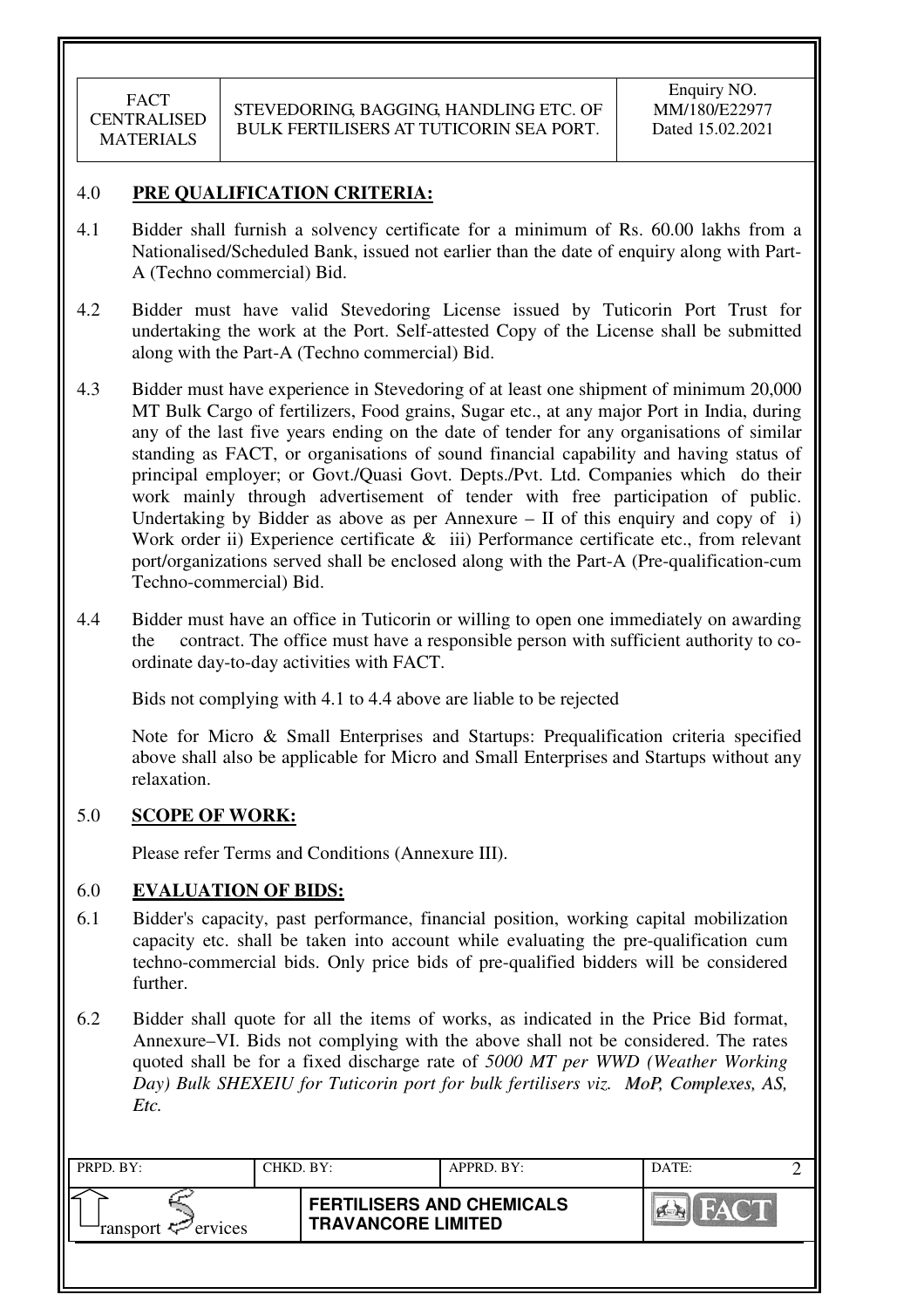6.3 Evaluation of bids and determination of the L1 bidder shall be based on the combined total value of all the items of work as per the Price Bid Format (Annexure-VI). The combined total value as above shall be arrived based on the rates quoted by the Bidder against each item and the corresponding quantities indicated. A Single Work Order shall be issued for all the items of work.

# **7.0 GENERAL**

- 7.1 When bids are received from any proprietorship / firm / company having the same proprietor or one or more partners/directors in the business organization of any other party (hereinafter called Common Firms), such bids shall be considered having been received from only one applicant in different names and the lowest acceptable quotation of such Common Firm shall only be considered for evaluation.
- 7.2 Bids from bidders against whom any criminal case, enquiry or investigation/report by authorities like Vigilance, CBI etc., are pending in relation with FACT or bidders who are defaulting contractors of FACT shall be disqualified.
- 7.3 FACT reserves the right to reject any or all bids without assigning any reasons whatsoever, and / or based on the past unsatisfactory performance by bidders at FACT / other PSEs / Govt. Departments. The opinion of FACT regarding the same shall be final and conclusive.
- 7.4 "Integrity Pact: The bidders shall sign and submit an "Integrity Pact (IP)" to be executed between the bidder and Fertilisers and Chemicals Travancore Ltd. along with the bid as per Annexure- IX. IP shall be implemented through the following Independent External Monitor (IEM) for the bid.

Mr. P.K. Vijayakumar, IRS (Retd),

Madhavam, Vaniyan Lane, Punkunnam P.O, Thrissur – 680002

Mobile: 8547381122

E-mail address: vkmenon78@gmail.com

# **Note:**

- **(1) The Original Integrity Pact on Rs.500/- stamp paper signed by the bidder is to be sent by Post / Courier to The Assistant General Manager (T&S), Materials Department, PD Administrative Building, FACT Ltd., Udyogamandal P.O, Ernakulam-683501.**
- **(2) In case bidders require any clarification on this enquiry please contact-Asst.General Manager (Materials)-T&S, [Phone- 0484- 254196, 2568260], e-mail: julian@factltd.com or Senior Officer (Materials)- T&S [Phone No.0484-256 8629], e-mail: paulpt@factltd.com,**

| PRPD. BY:              | CHKD. BY: |                                                               | APPRD. BY: | DATE: |  |
|------------------------|-----------|---------------------------------------------------------------|------------|-------|--|
| ransport $\ll$ ervices |           | <b>FERTILISERS AND CHEMICALS</b><br><b>TRAVANCORE LIMITED</b> |            | HAY N |  |
|                        |           |                                                               |            |       |  |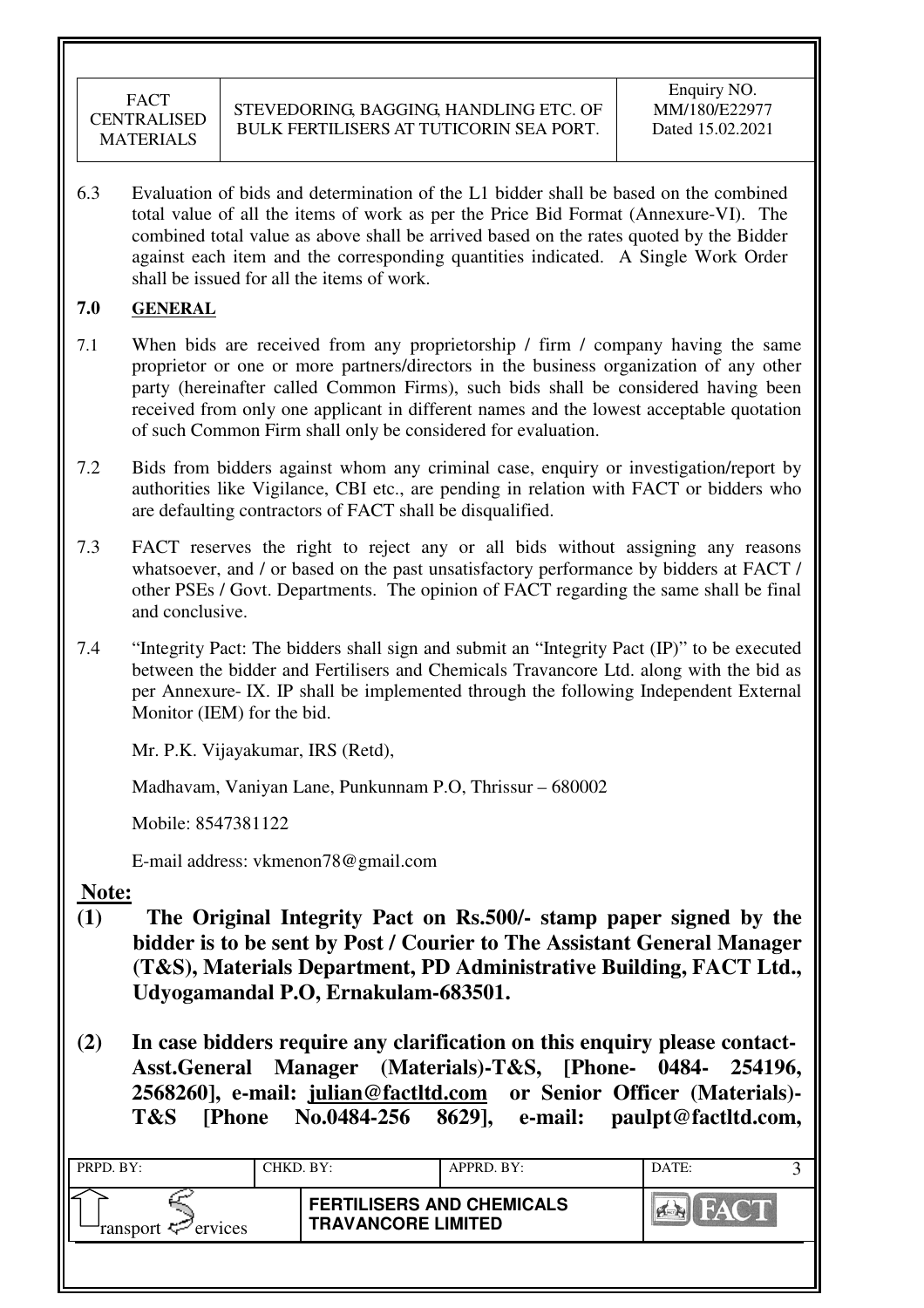**Centralised Materials, PD Administration Building, FACT Ltd., Udyogamandal P.O, PIN-683 501.** 

**(3) For information on nature of work please contact Assistant General Manager (Imports & Trading) [Phone No.2567660 / 2545779], e-mail pratheep@factltd.com. Kindly note that the Independent External Monitor should NOT be contacted for clarifications regarding the tenders."**

**For The Fertilisers And Chemicals Travancore Limited** 

 **ASST.GENERAL MANAGER (MATERIALS)-T&S** 

**List of Enclosures of this NIT is as follows:** 

| Sl.<br>No.       | Document      | <b>TITLE</b>                                       | No. of Pages                |
|------------------|---------------|----------------------------------------------------|-----------------------------|
| $\boldsymbol{l}$ | Annexure I    | Instructions to Bidders (Open e-Tender)            | 7                           |
| $\overline{2}$   | Annexure II   | Vendor Data Updation(Declaration) Form             | $\overline{4}$              |
| $\mathfrak{Z}$   | Annexure III  | Terms & Conditions                                 | 20                          |
| $\overline{4}$   | Annexure IV   | Compliance Statement                               | $\mathcal{I}_{\mathcal{I}}$ |
| 5                | Annexure V    | Unpriced copy of Price bid format                  | 1                           |
| 6                | Annexure VI   | Price bid format $(BoQ)$                           | $\mathcal{I}_{\mathcal{I}}$ |
| $\overline{7}$   | Annexure VII  | Proforma of Bank Guarantee for Security<br>Deposit | $\overline{2}$              |
| 8                | Annexure VIII | Proforma of Agreement                              | $\mathcal{I}$               |
| 9                | Annexure IX   | <b>Integrity Pact</b>                              | 5                           |
| 10               | Annexure IX   | <b>Bid Security Declaration Format</b>             | 1                           |
|                  |               |                                                    |                             |

| PRPD. BY:              | CHKD. BY: |                                                               | APPRD. BY: | DATE: |  |
|------------------------|-----------|---------------------------------------------------------------|------------|-------|--|
| ransport $\ll$ ervices |           | <b>FERTILISERS AND CHEMICALS</b><br><b>TRAVANCORE LIMITED</b> |            |       |  |
|                        |           |                                                               |            |       |  |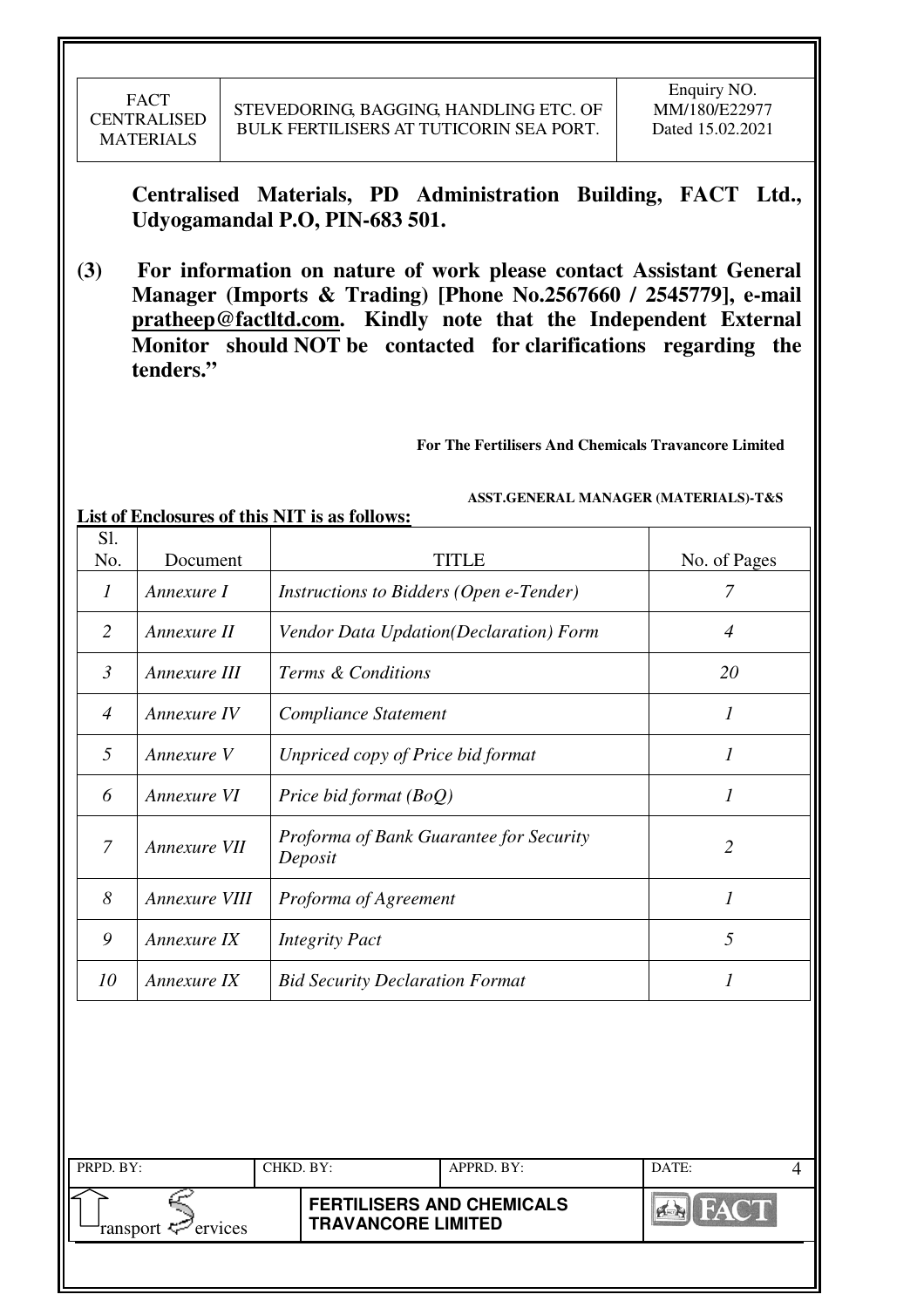Enquiry NO. MM/180/E22977 Dated 15.02.2021

# **ANNEXURE – I Instructions to Bidders (OPEN e-Procurement)**

- 1.0 Bidders shall study carefully the complete tender documents viz. NIT with Prequalification criteria, Instructions to Bidders (ANNEXURE-I), Technical Procurement Specifications if any, Terms & Conditions and any other documents forming part of this tender attached herewith. All conditions set out there in shall be binding on the bidders unless conflicting with any conditions expressly stated by FACT while accepting any bid in the event of such acceptance. One signed and scanned copy of the above documents shall accompany their online bids signifying their acceptance of the same. Bidder shall also submit along with his bid Vendor data updation (Declaration) Form, Check list (If applicable) and Compliance Statement duly filled with all details required therein and also attach supporting documents as required.
- 2.0 Before submitting the bid, the bidder shall familiarise himself about the details of the work, operating conditions during different seasons of year, etc., collect all necessary data regarding the facilities available at various points indicated in Special Terms and Conditions, applicable timings, routes etc., and satisfy himself on all aspects relating to this work which he has to handle and execute for the full contract period and shall make due provisions in his rates for any contingency or difficulty involved in the work covered by this enquiry. Claiming lack of knowledge shall not be a reason for exoneration of the bidder of his contractual obligations, if the contract is awarded to him or for demand for increase in rate.
- 3.0 Offers against this NIT shall be submitted online on e-Tendering portal https://eprocure.gov.in, with valid digital signature certificate. Offers submitted on any other platform or in any other mode or including e-mails, physical submission of offers etc. SHALL NOT be accepted.
- 3.1 The bidders are requested to register themselves on the above website with their valid digital signature certificate, if not done already. It is mandatory for bidder to have valid digital signature certificate (Class II or Class III) issued by any of the Certifying Authority approved by Govt. of India for participating in the tender. The digital signature certificate shall be arranged by the bidder at his cost. Bidders may refer **Bidders Manual Kit** available on the above website for detailed information and instructions for registration, bid submission etc.
- 3.2 The documents, if any, which necessarily have to be submitted in originals if specified specifically in the enquiry documents, shall be submitted offline. However scanned copies of such documents shall be uploaded along with the offer submitted online.
- 3.3 The cover (s) containing the documents in original etc. to be submitted offline as required in the enquiry documents shall be duly superscribed with enquiry No., due date of enquiry, bidder's name & address and contact details. The

| PRPD. BY:              | CHKD. BY: |                                                               | APPRD. BY: | DATE:  |  |
|------------------------|-----------|---------------------------------------------------------------|------------|--------|--|
| ransport $\ll$ ervices |           | <b>FERTILISERS AND CHEMICALS</b><br><b>TRAVANCORE LIMITED</b> |            | HAY ME |  |
|                        |           |                                                               |            |        |  |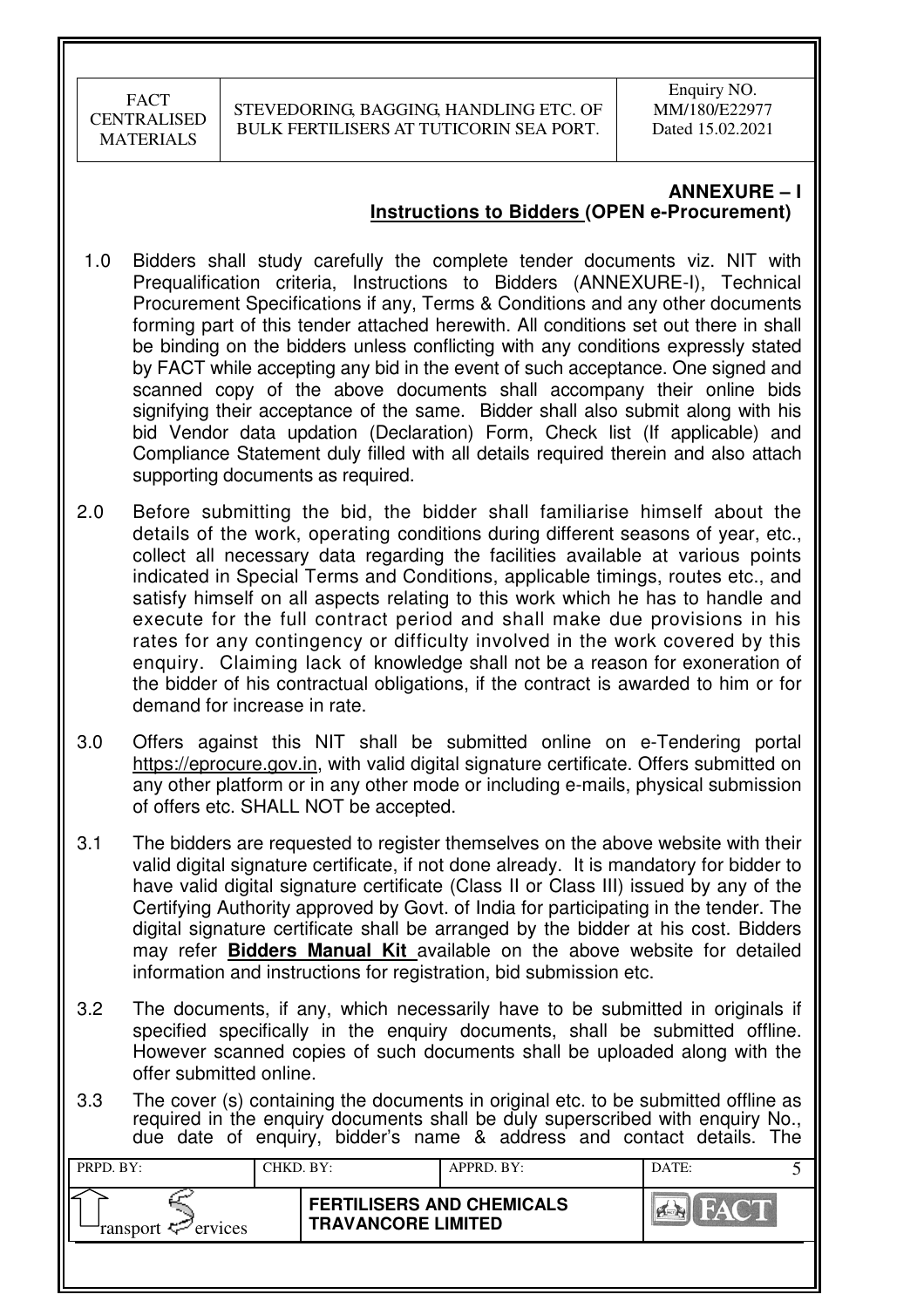| <b>FACT</b>      |
|------------------|
| CENTRALISED      |
| <b>MATERIALS</b> |

documents shall be submitted to the following on or before the due date : The Asst.General Manager (T&S), Centralized Materials, PD Administrative Building, FACT Ltd., Udyogamandal PO, Kochi – 683 501, Kerala

#### **4.0 SUBMISSION OF BIDS: The bid shall be uploaded with all relevant documents before due date and time in the above portal as given above.**

5.0 Bid documents shall consist of Part-A and Part B as detailed below:

# 5.1 **Part A (Pre-qualification-cum-Techno Commercial Bid) shall contain:**

- 1. Bid Security Declaration as per our Format or Claim for EMD exemption with documentary proof.
- 2. Scanned copies of supporting documents for satisfying Pre-Qualification criteria.
- 3. Digitally Signed copies of NIT, Instructions to Bidders (Annexure I) and terms conditions.
- 4. Scanned copy of Signed & duly filled Vendor Data Updation Declaration Form'
- 5. Signed and duly filled up Check List for Commercial Terms' (if applicable) and scanned copies of attached documents as detailed in Check list.
- 6. Scanned copy of Signed & duly filled 'Compliance Statement'
- 7. Scanned copy of Signed "Un-priced bid indicating "QUOTED" in the applicable columns. Rates shall not be indicated in Un-priced Bid.

### 5.2 **Part-B: shall comprise of the filled Price bid. The filled price bid ie. BoQ attached to the tender shall be uploaded after filling all relevant details such as name and address of the bidder, rates etc. as applicable.**

- 5.3 The priced BOQ shall be uploaded strictly in the format attached, failing which the offer is liable to be rejected. Renaming or changing the format of the BoQ is not permitted and the System will not accept any such changed document.
- 5.4 Fill-in all the relevant fields of the BoQ either in value or as a percentage as specified in the BoQ. Blank field, if any, in the uploaded BoQ shall be considered as Nil (not Quoted). No claim or revisions shall be entertained in this regard.
- 5.5 Bidders shall quote prices in the BOQ only and nowhere else. No other documents shall be enclosed with Price Bid (BOQ).
- 5.6 Rates shall be quoted in the same unit of measure given in the BOQ and shall be considered accordingly.
- 5.7 Bidders shall ensure that all the required documents as per enquiry are uploaded in the System before due date and time. The System does not allow submission of bids or any other document forming part of the bid after due date & time of bid submission. Non-submission of documents or incomplete documents may result in rejection of offers and no communication in this regard will be entertained. FACT reserves the right to reject any bid not submitted as per instructions at their discretion.
- 5.8 Timely submission of offers along with all the relevant documents online is the

| PRPD. BY:              | CHKD. BY: |                                                               | APPRD. BY: | DATE: |  |
|------------------------|-----------|---------------------------------------------------------------|------------|-------|--|
| ransport $\ll$ ervices |           | <b>FERTILISERS AND CHEMICALS</b><br><b>TRAVANCORE LIMITED</b> |            | FACT  |  |
|                        |           |                                                               |            |       |  |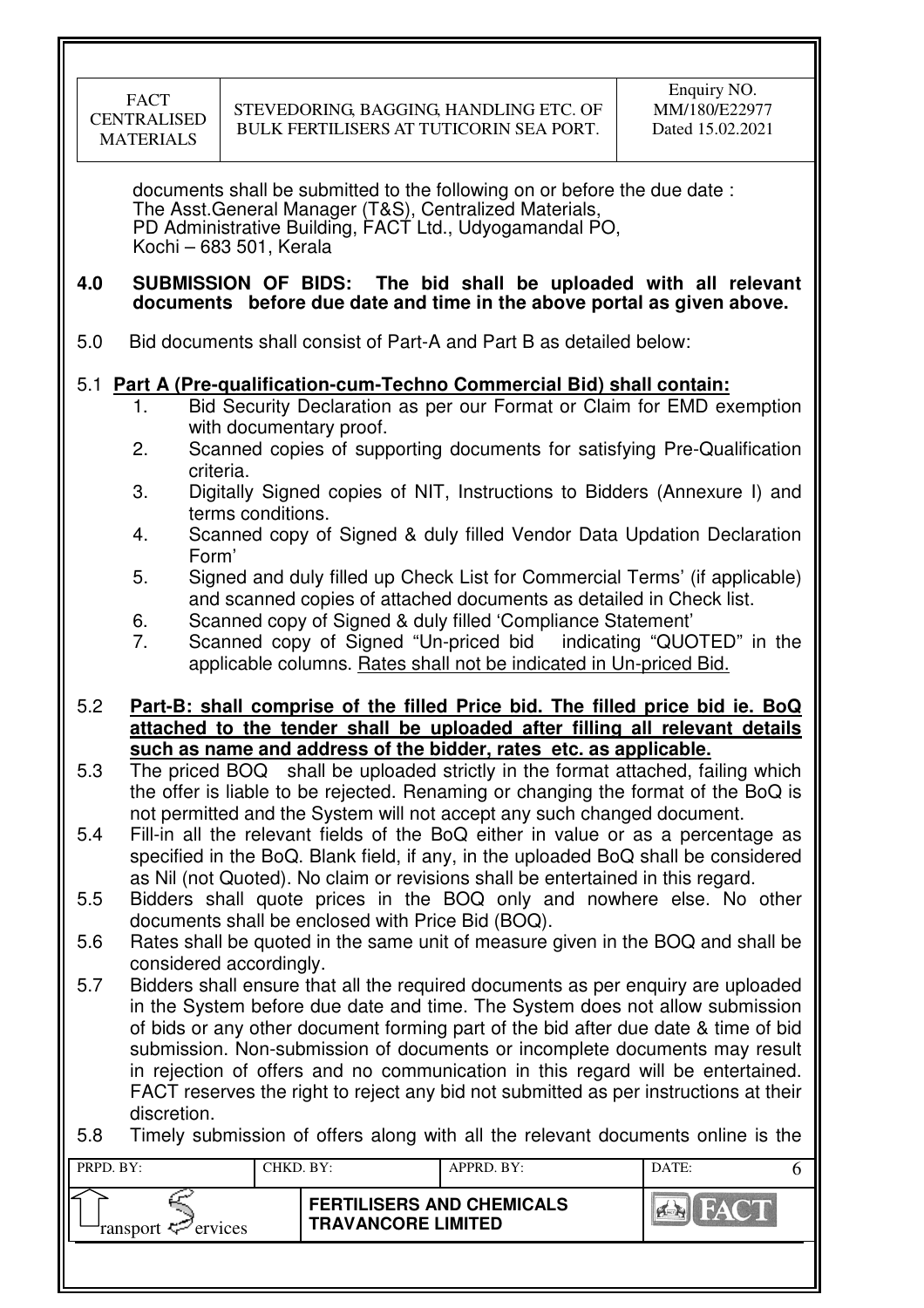responsibility of the bidder concerned. The bids may be submitted well in advance to avoid last minute issues like non availability of internet, server not available, power failure etc. FACT shall not be held responsible for bidder's inability to submit documents in time, incomplete submission of offers or non submission of any documents forming part of the offers etc.

5.9 Bidders shall meet all expenses in connection with submission of his bid, attending the bid opening, meetings etc.

# **6.0 BID OPENING:**

- 6.1 **Part-A** of the bids of all bidders who submit their Bids as per the instructions on or before the due date and time shall be opened online, on the specified bid opening date and time. Bids submitted not in conformity with the Enquiry instructions are liable to be rejected without further processing.
- 6.2 **Part-B** Price bids of those bidders whose Part-A bid is acceptable, based on prequalification and techno-commercial evaluation, only shall be opened online on a subsequent date, on completion of evaluation.

# **7.0 EARNEST MONEY:**

- 7.1 All bidders except those specifically exempted shall furnish Bid Security Declaration as per our format in lieu of Earnest Money Deposit. Submission of Bid Security Declaration will be exempted for Govt. Depts and firms/public sector units/ MSE units registered under MSMED Act (subject to Declaration of Udyog Aadhar Memorandum number by the vendors on CPP Portal) / firms registered under NSIC and Khadi Board as per applicable govt. directions, and on submission of valid documents/certificates in proof of the same.
- 7.2 If any bidder retracts from or without request of FACT revises or amends his bid during its validity period or fails to submit Security Deposit within the stipulated time or fails to execute the required agreement when the contract is awarded or fails to commence the execution of the work on the stipulated date, they will be disqualified from bidding for any contract with FACT for a period of **Three years** from the date of notification, without prejudice to FACT's right to claim damages and/or other legal recourse.

# **8.0 PURCHASE PREFERENCE:**

This tender shall be based on MSME order dt. 23<sup>rd</sup> March 2012, and as amended from time to time, pertaining to Public Procurement Policy in respect of procurement of goods and services, produced and provided by micro and small enterprises, including special benefits to MSE firms owned by SC/ST and women entrepreneurs, on furnishing relevant documents as proof. Declaration of UAM numbers on CPPP is mandatory, failing which bidders will not be able to enjoy the benefits as per PP policy. Bidders will get the benefit of PP policy only if they are MSE bidders at the time of submission of their offers.

| PRPD. BY:              | CHKD. BY: |                                                               | APPRD. BY: | DATE: |  |
|------------------------|-----------|---------------------------------------------------------------|------------|-------|--|
| ransport $\ll$ ervices |           | <b>FERTILISERS AND CHEMICALS</b><br><b>TRAVANCORE LIMITED</b> |            |       |  |
|                        |           |                                                               |            |       |  |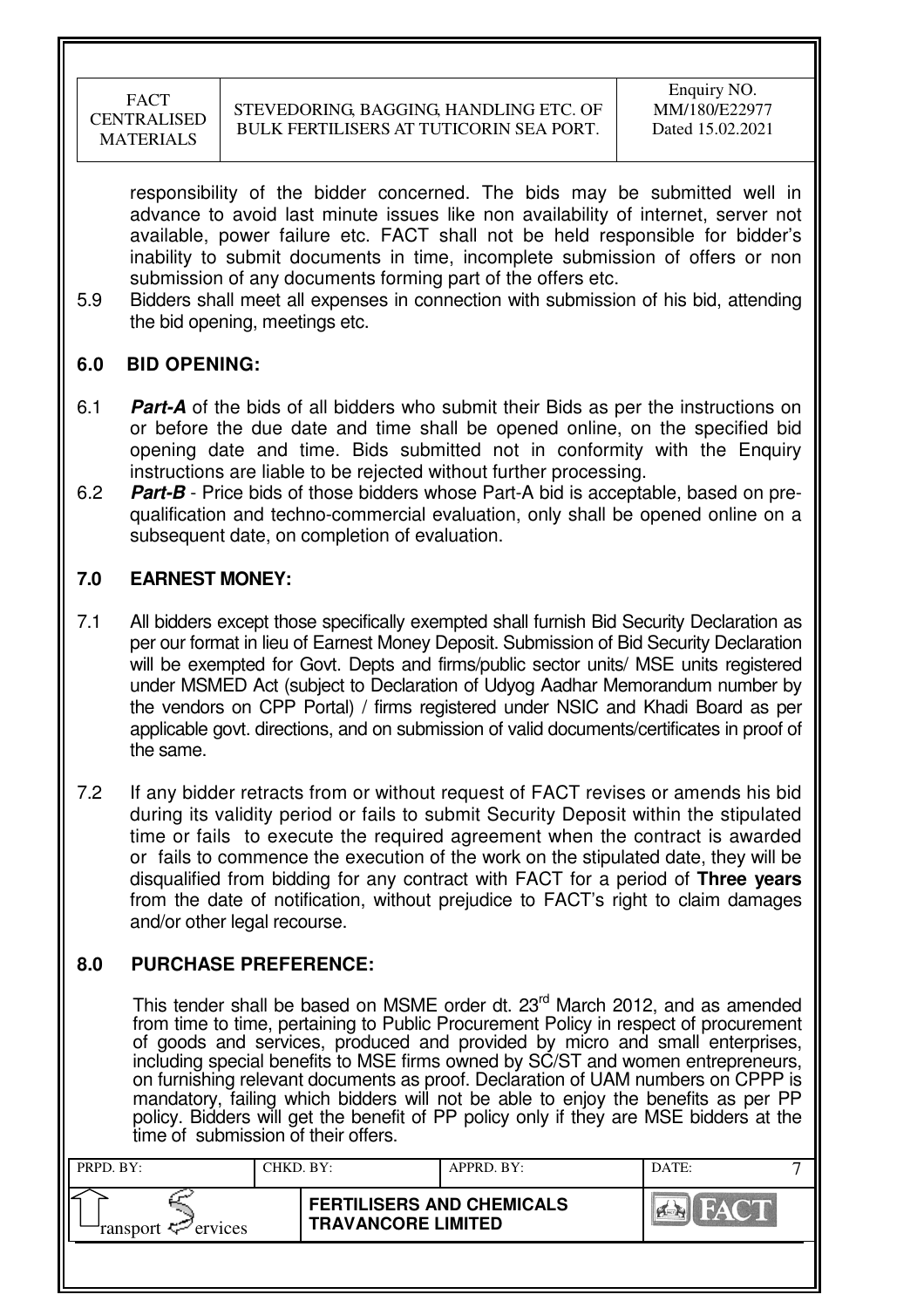In divisible tenders, participating MSEs quoting price within price band of  $L1+15%$ shall also be allowed to supply a portion of requirement by bringing down their price to L1 price in a situation where L1 price is from someone other than an MSE. Such MSEs shall be allowed to supply atleast 25% (or as applicable) of the total tendered value. In case of more than one such MSE, the supply will be shared proportionately (to tendered quantity). Special provisions extended to certain categories of MSEs as per the order shall also be applicable.

In case of non divisible tenders, an MSE quoting in the price band of L1+15% may be awarded for full/compete work of tendered value, considering the spirit of policy for enhancing the Government procurement from MSEs subject to bringing down of price to L1 by the MSE concerned.

### **This tender is non divisible.**

### **9.0 DEVIATIONS:**

- 9.1 Deviations in the tender clauses shall not be accepted.
- 9.2 FACT reserves the right to reject the offers with deviations without further correspondence.
- 9.3 Bidder shall clearly indicate the time required for mobilisation /commencement of work from the date of receipt of Letter of Intent (LOI) / Work Order.

### **10.0 CONFORMITY:**

Bids must conform in all respects with the applicable terms and conditions of this enquiry. Bidder must certify in the compliance Statement that his bid complies with all Enquiry documents and technical specifications.

### **11.0 Rates:**

11.1 Bidder shall quote his lowest rate for the work strictly as per the BoQ (Price Bid format) . Bids not complying with the above are liable to be rejected.

The Un-priced bid shall be submitted along with Part-A bid duly signed by the Bidder, indicating "QUOTED" in the columns. Rates shall not be indicated in Unpriced Bid.

- 11.2 Bidder shall quote all-inclusive rate for the work, but **exclusive of GST.** GST if applicable, will be payable extra by FACT as per statutory notification.
- 11.3 The rates quoted in the tender are to hold good for a period of four months from the date of opening of the Pre-Qualification-cum-Techno-Commercial bid (Part-A). If contract is awarded, the work order rates shall be valid for the entire period of contract inclusive of extension / extensions. **No bidder can withdraw his tender or revoke or revise the rates within the aforesaid period of 120 days.** If the bidder withdraws/revises/revokes OR shows unwillingness to confirm with

| PRPD. BY:              | CHKD. BY: |                                                               | APPRD. BY: | DATE:       |  |
|------------------------|-----------|---------------------------------------------------------------|------------|-------------|--|
| ransport $\ll$ ervices |           | <b>FERTILISERS AND CHEMICALS</b><br><b>TRAVANCORE LIMITED</b> |            | <b>FACT</b> |  |
|                        |           |                                                               |            |             |  |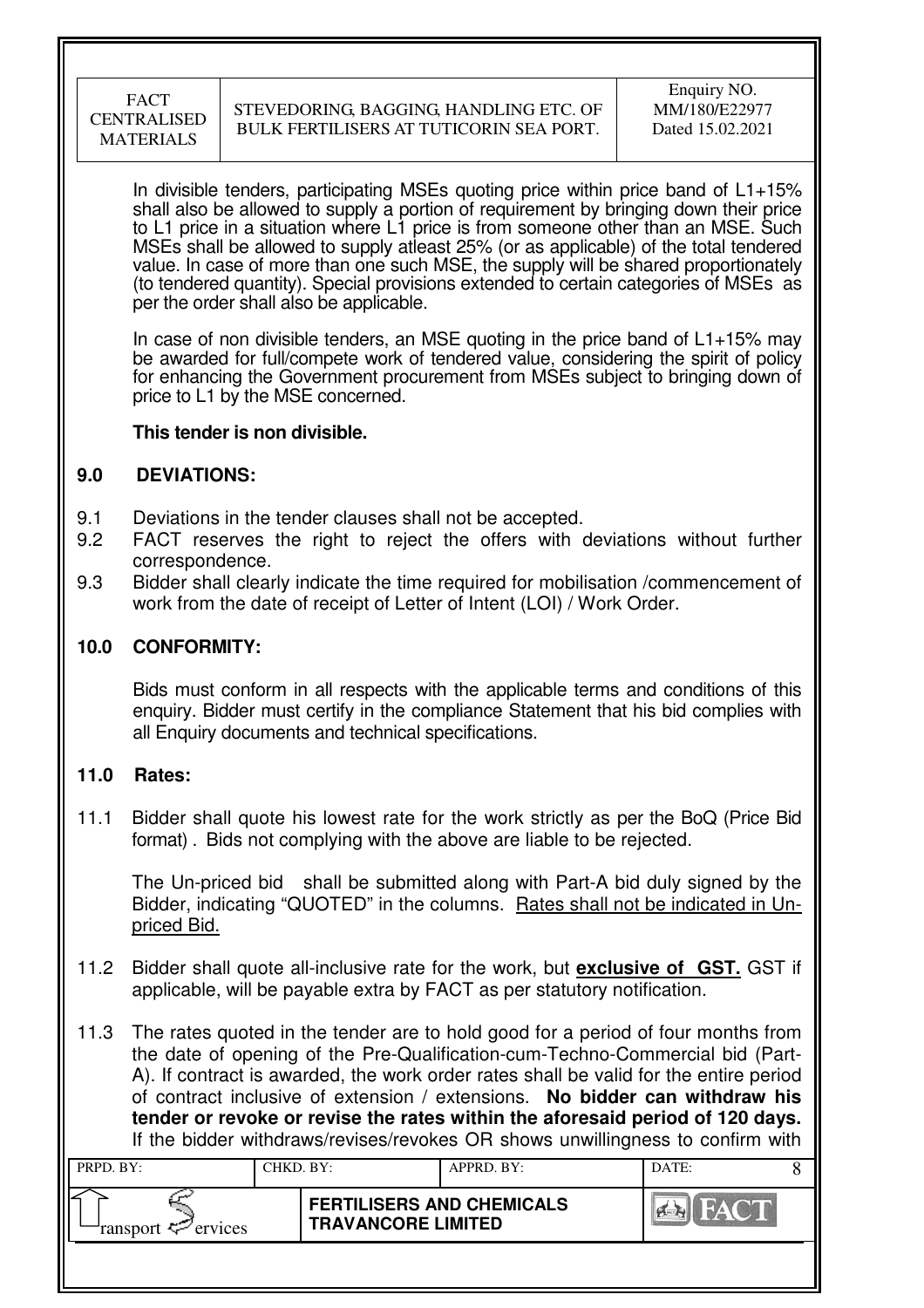his offer, they will be disqualified from bidding for any contract with FACT for a period of **Three years** from the date of notification, without prejudice to FACT's other right to claim damages.

# 12.0 **SECURITY DEPOSIT**:

- 12.1 The successful bidder (Contractor) shall be required to furnish an interest free Security Deposit (SD) equivalent to **three percent (3%) of the total contract value** by DD/NEFT/RTGS or by Bank Guarantee issued by a Nationalised / Scheduled Bank as per the Proforma prescribed within 15 days of issue of the work order. The Bank Guarantee shall be valid till the expiry of the contract with a claim period of six months thereafter. FACT a/c No. 57017844467 with the State Bank of India, Udyogamandal Branch, IFSC Code SBIN0070158 shall be used in case of remittance of Security deposit by NEFT/RTGS and proof of remittance shall be submitted to FACT.
- 12.2 In case the bidder whose bid is accepted, fails to deposit the prescribed Security Deposit or fails to execute the agreement or fails to commence the execution of the work within the specified time, the contract issued to him is liable to be terminated and alternative arrangements made at the risk and cost of the Contractor.

# **13.0 PURCHASER'S RIGHT:**

 FACT reserves the right to reject any or all bids without assigning any reason whatsoever. No claims shall lie against FACT on this account and FACT's decision in this regard shall be final and binding on the bidders. FACT reserves the right to negotiate with the lowest bidder.

# 14.0 **CONTRACTOR TO EXECUTE AGREEMENT**:

 The contractor's responsibility under this contract will commence on the date specified in the Letter of Intent/Work Order. The successful Bidder shall be required to execute an Agreement with FACT, within 15 days of the receipt by him of the Work order issued by FACT for carrying out the work according to the terms and conditions of the contract given along with the Work Order. The Agreement shall be executed on Rs.200/- Stamp paper and shall be in the pro forma as specified by FACT. The provisions contained in tender papers and other documents exchanged between the Bidder and FACT shall form part of the contract.

# **15.0 The bidder shall furnish the following along with the offers.**

1. The GST registration Number and details. In the case of Provisional ID, GST Registration Number shall be provided on receipt of the same.

| PRPD. BY:                  | CHKD. BY: |                                                               | APPRD. BY: | DATE: |  |
|----------------------------|-----------|---------------------------------------------------------------|------------|-------|--|
| ransport $\approx$ ervices |           | <b>FERTILISERS AND CHEMICALS</b><br><b>TRAVANCORE LIMITED</b> |            | HACT. |  |
|                            |           |                                                               |            |       |  |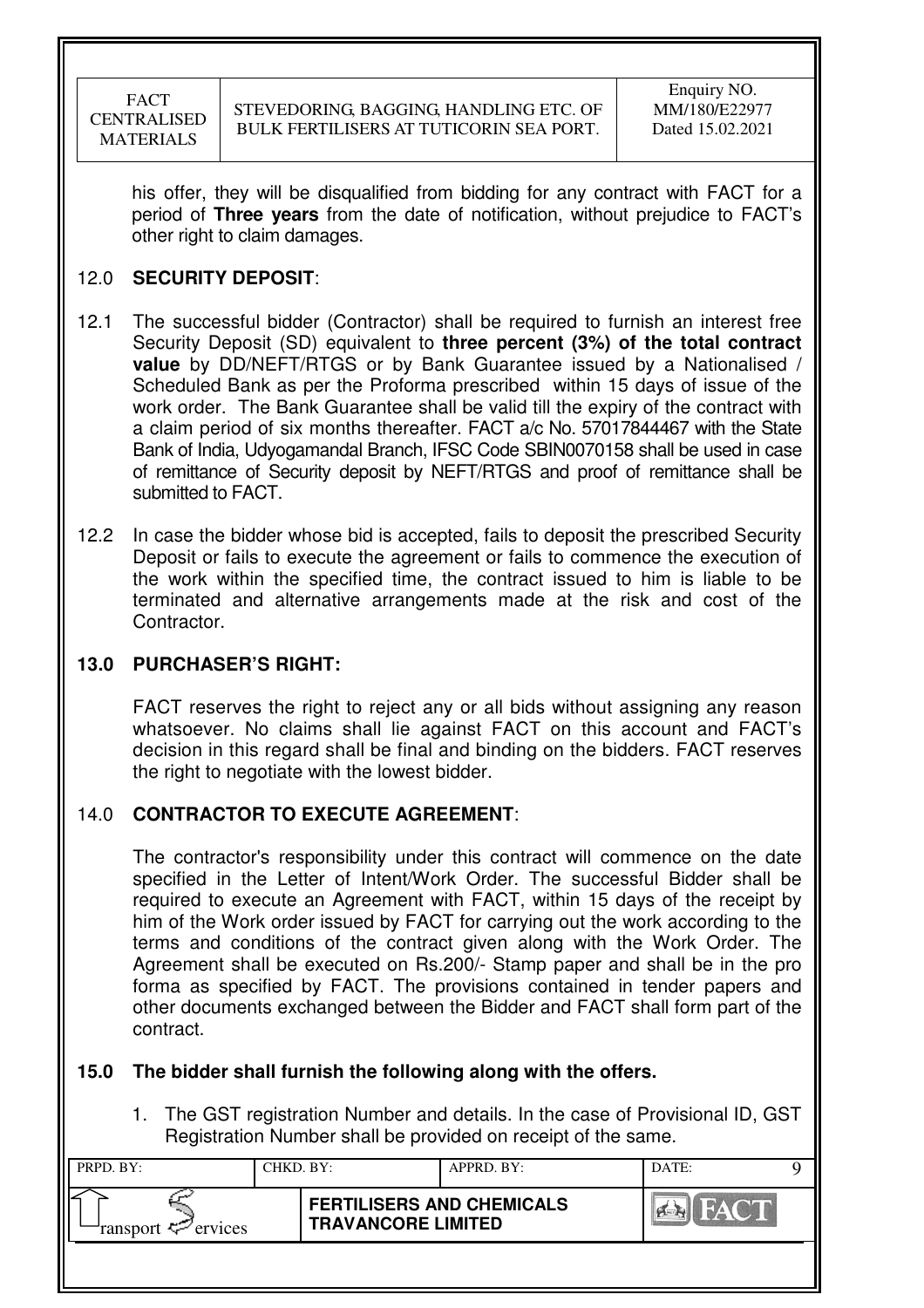- 2. Place of supply/Service
- 3. Address of the supplier/service provider's billing the item if it is different from 2 above
- 4. GST rates applicable for each item
- 5. HSN / SAC codes of each of the goods / services quoted

In case of unregistered contractor, a declaration to that effect with reason should be furnished.

FACT's GST No. in the state of Kerala is **32AAACT6204C1Z2**. FACT's GST numbers in other southern states is as follows:

| Tamilnadu:      | 33AAACT6204C1Z0 |
|-----------------|-----------------|
| Karnataka:      | 29AAACT6204C1ZP |
| Andhra Pradesh: | 37AAACT6204C1ZS |
| Telangana:      | 36AAACT6204C1ZU |
| Puducherry:     | 34AAACT6204C1ZY |

The supplier/contractor shall do the following:

a) Submit GST compliant tax invoice to FACT along with supply.

b) Shall ensure uploading the above invoice as per statute &

c) File monthly returns in time enabling FACT to claim the input tax credit. GST charged by the supplier/contractor shall be released separately to the supplier/contractor only after filing of (i) the outward supply details & the monthly return on GSTN portal by the supplier/contractor and (ii) on matching the input tax credit to such invoice with the corresponding details of outward supply of the supplier/contractor.

In case FACT incurs any liability (like interest, penalty etc.,) due to denial/reversal of such input tax credit in respect of the invoice submitted by the supplier/contractor, for the reasons attributable to the supplier/contractor, the same shall be recovered from the supplier/contractor

Further in case FACT is deprived of the input tax credit due to any reason attributable to the supplier/contractor, the same shall not be paid or recovered if already paid to the supplier/contractor.

# 16.0 **GENERAL:**

16.1 FACT reserves the right to extend without giving any reason, the last date for submission and opening of bid, but such extension will be duly intimated to those who have submitted online. In case the date of bid opening happens to be a day of strike/hartal etc. due to any reasons or happens to be a holiday for FACT, declared due to unforeseen and emergency reasons or due to any tech problems, the bids will be opened at the same time on the next full working day.

| PRPD. BY:              | CHKD. BY: |                                                               | $APPRD$ . BY: | DATE:                  |  |
|------------------------|-----------|---------------------------------------------------------------|---------------|------------------------|--|
| ransport $\ll$ ervices |           | <b>FERTILISERS AND CHEMICALS</b><br><b>TRAVANCORE LIMITED</b> |               | THE TANK OF BELLEVILLE |  |
|                        |           |                                                               |               |                        |  |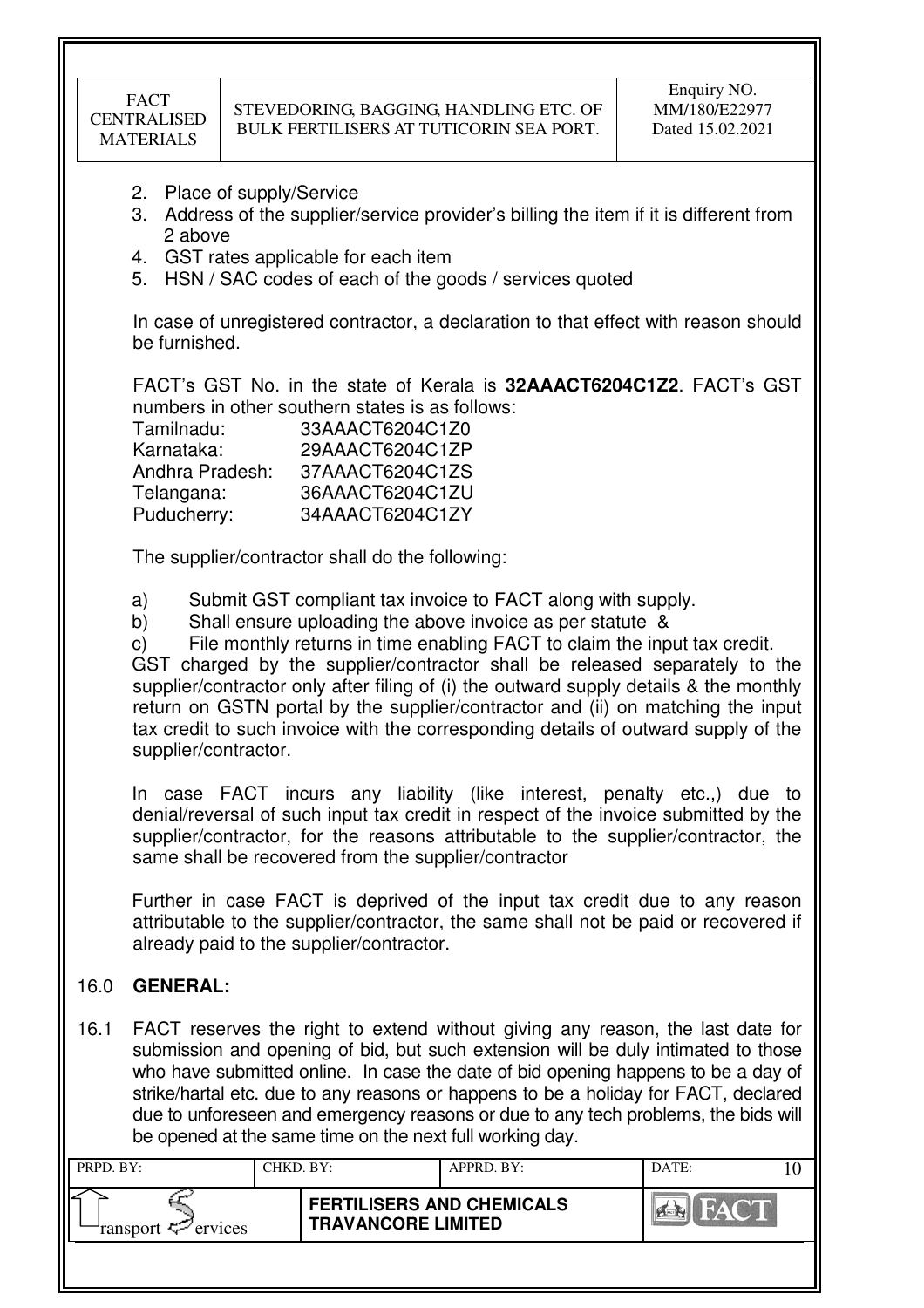- 16.2 FACT reserves the right to make changes in the tender documents, but such changes will be published in our portal as a corrigendum. Bidders are requested to counter check with portal before submitting their bids.
- 16.3 Mere submission of all the documents will not necessarily mean that the Bidder is suitable. Worthiness assessed by FACT will be final and binding on the Bidder.
- 16.4 FACT may relax condition of prior turnover and prior experience (if specified in the tender) with respect to Micro & Small Enterprises (MSEs) subject to meeting of quality and technical specifications.
- 16.5 Except in the cases of items/services related to public safety, health, critical security operations and equipment etc., FACT at its discretion may relax the conditions of prior turnover and prior experience (if specified in the tender) for Startups recognised by Dept. of Industrial policy and promotion (DIPP) subject to meeting quality and technical specifications, on furnishing copies of relevant certificates / documents in proof of such recognition by DIPP.
- 16.6 All clarification and correspondence related to this enquiry shall be made only in English to the Asst.General Manager(Materials)T&S, Centralised Materials, PD Administrative Building, FACT Ltd., Udyogamandal – 683 501, Tel : 0484- 2568260/2568629/2546427, FAX No: 0484-2545196, Email:julian@factltd.com
- 16.7 All disputes and questions, claims, rights, matters or things, whatsoever, in any way, arising out of or relating to the calling of bids, evaluation of offers, award of contract, change in structure of bids or any other matter relating to finalization of contract are to be referred to the sole Arbitrator who shall be the General Manager [Materials] of FACT. The award shall be binding on both the parties. The bidders are advised to get informed of all details they require regarding the work before submitting their bids.
- 16.8 Work order shall be issued by Asst. General Manager [Materials]-T&S.

### **17.0 TENDER UPDATES:**

Bidders are requested to visit Central Public Procurement Portal (https://eprocure.gov.in) regularly for any updates/corrigendum on the tender, including extension of due date, if any. No other mode of communication shall be made in this regard.

### **18.0 FRAUD PREVENSION POLICY:**

Bidders shall comply with Fraud Prevention Policy of FACT 2012 (FPPF 2012). The said Policy is available in FACT's Website www.fact.co.in.

|                                 |           |                                                               | ASST. GENERAL MANAGER (MATERIALS)-TS |                               |    |
|---------------------------------|-----------|---------------------------------------------------------------|--------------------------------------|-------------------------------|----|
|                                 |           |                                                               |                                      |                               |    |
|                                 |           |                                                               |                                      |                               |    |
| PRPD. BY:                       | CHKD. BY: |                                                               | APPRD. BY:                           | DATE:                         | 11 |
| ervices<br>ransport <del></del> |           | <b>FERTILISERS AND CHEMICALS</b><br><b>TRAVANCORE LIMITED</b> |                                      | <b>IFACT</b><br><b>Primer</b> |    |
|                                 |           |                                                               |                                      |                               |    |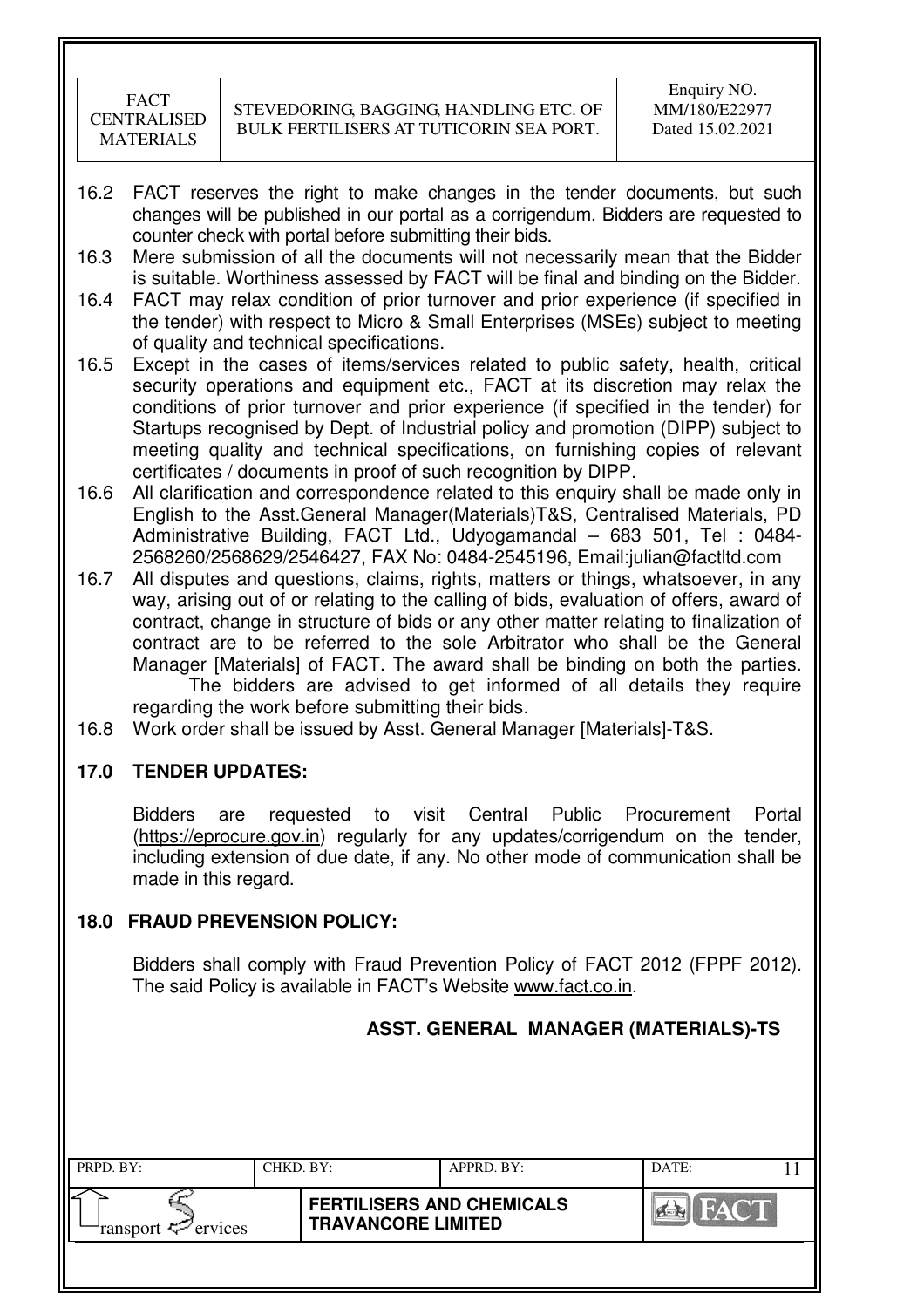# **ANNEXURE – II**

### **Stevedoring, Bagging and Handling Of Bulk Fertilizers at Tuticorin Port.**

**Vendor Data Updation(Declaration) Form** 

[Use additional sheets, if space is insufficient]

- 1. Name of the Bidder:
- 2. Address

Phone No. Fax No.

3. Name, address and designation of the Key person with whom company may correspond.

Name: Address:

Designation: Mobile No:

- 4. Addresses/phone Nos of :
- i) Registered office/ : Phone No. Head Office
- ii) Branches  $-$  1. (list out each branch with phone  $\cos$  – 2 (use additional sheets . if required) 3.
- iii) Address of Cochin Office (If any) :

 Phone No. Fax No. Name of Contact person:

Mobile No:

5. Name of the person authorised to : sign the Bid and related documents

| PRPD. BY:                     | CHKD. BY: |                                                               | APPRD. BY: | DATE: |  |
|-------------------------------|-----------|---------------------------------------------------------------|------------|-------|--|
| ransport <sup>2</sup> ervices |           | <b>FERTILISERS AND CHEMICALS</b><br><b>TRAVANCORE LIMITED</b> |            |       |  |
|                               |           |                                                               |            |       |  |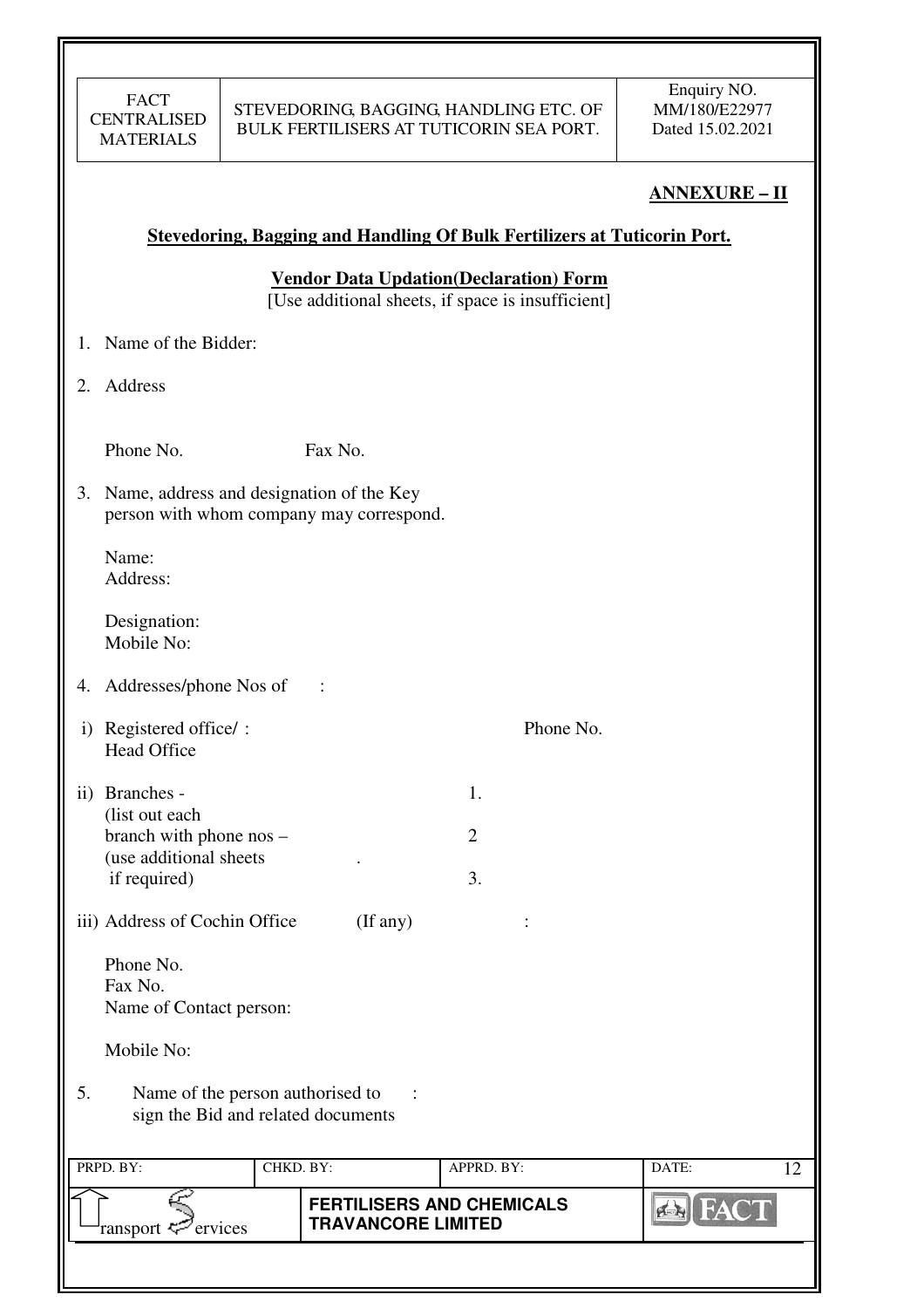|           | <b>FACT</b><br><b>CENTRALISED</b><br><b>MATERIALS</b>                                                                                                                                                                                                                                 |                    |                                                  | STEVEDORING, BAGGING, HANDLING ETC. OF<br>BULK FERTILISERS AT TUTICORIN SEA PORT. | Enquiry NO.<br>MM/180/E22977<br>Dated 15.02.2021                                                                                                                                                                                                                                 |  |  |
|-----------|---------------------------------------------------------------------------------------------------------------------------------------------------------------------------------------------------------------------------------------------------------------------------------------|--------------------|--------------------------------------------------|-----------------------------------------------------------------------------------|----------------------------------------------------------------------------------------------------------------------------------------------------------------------------------------------------------------------------------------------------------------------------------|--|--|
| 6.        | Date of Registration of the Firm                                                                                                                                                                                                                                                      |                    | (Attach copy of Registration Certificate)        |                                                                                   |                                                                                                                                                                                                                                                                                  |  |  |
| 7.        | Constitution of the Bidder                                                                                                                                                                                                                                                            |                    | (Strike out which is not applicable)             | Proprietorship/Regd. Partnership/<br><b>Limited Company</b>                       |                                                                                                                                                                                                                                                                                  |  |  |
|           |                                                                                                                                                                                                                                                                                       |                    |                                                  | to act as the authorized signatory or otherwise, to be submitted to FACT).        | (Copy of the Partnership Deed or Memorandum of Association or Articles of Association<br>as the case may be, together with power of Attorney, if any, granted in anybody's favour                                                                                                |  |  |
| 8.        |                                                                                                                                                                                                                                                                                       |                    |                                                  | Operational infrastructure facility available (Owned/Hired):                      |                                                                                                                                                                                                                                                                                  |  |  |
|           | Pay loaders:<br>Dumpers/tippers:<br>Bag stitching machines:<br>Cranes:<br>Any others:<br>Labour arrangement:                                                                                                                                                                          |                    |                                                  |                                                                                   |                                                                                                                                                                                                                                                                                  |  |  |
| 9.        |                                                                                                                                                                                                                                                                                       |                    | 1. Name/nature of normal business of the Bidder: |                                                                                   |                                                                                                                                                                                                                                                                                  |  |  |
|           | 2. Category:                                                                                                                                                                                                                                                                          |                    |                                                  |                                                                                   |                                                                                                                                                                                                                                                                                  |  |  |
|           |                                                                                                                                                                                                                                                                                       | Micro/Small/Medium |                                                  | a. Whether the entrepreneur comes under the following status (please tick)        |                                                                                                                                                                                                                                                                                  |  |  |
|           |                                                                                                                                                                                                                                                                                       |                    |                                                  | b. In case bidder is an Entrepreneur whether he/she belongs to SC/ST category     |                                                                                                                                                                                                                                                                                  |  |  |
|           | shall be attached with the offer;                                                                                                                                                                                                                                                     |                    |                                                  |                                                                                   | In case of Micro/Small pl. enclose UAM certificate. All MSE bidders shall register /<br>declare their UAM Number on CPP Portal failing which such bidders will not be able to enjoy<br>benefits as per PP Policy for MSME order, 2012. A copy of this registration / declaration |  |  |
| 10.       |                                                                                                                                                                                                                                                                                       |                    |                                                  | Experience of bidder, if any, in Stevedoring Bulk Cargo at Port:                  |                                                                                                                                                                                                                                                                                  |  |  |
|           |                                                                                                                                                                                                                                                                                       |                    |                                                  | along with PART-A Bid, in support of experience indicated above).                 | (Please enclose i) work order copies ii) experience certificate iii) performance certificates                                                                                                                                                                                    |  |  |
| 11.       | Stevedoring License No:                                                                                                                                                                                                                                                               |                    |                                                  |                                                                                   | Valid up to:                                                                                                                                                                                                                                                                     |  |  |
| 12.       | CHA License No.                                                                                                                                                                                                                                                                       |                    |                                                  |                                                                                   | Valid up to:                                                                                                                                                                                                                                                                     |  |  |
|           | Copy of valid Stevedoring License registered with the Port Trust and CHA License to be<br>enclosed along with Part-A Bid. In case the bidder does not have valid CHA License, he<br>may indicate how he will arrange the Customs clearance works for the work as per the<br>Contract. |                    |                                                  |                                                                                   |                                                                                                                                                                                                                                                                                  |  |  |
| PRPD. BY: |                                                                                                                                                                                                                                                                                       | CHKD. BY:          |                                                  | APPRD. BY:                                                                        | DATE:<br>13                                                                                                                                                                                                                                                                      |  |  |
|           | ervices<br>ransport <                                                                                                                                                                                                                                                                 |                    | <b>TRAVANCORE LIMITED</b>                        | <b>FERTILISERS AND CHEMICALS</b>                                                  |                                                                                                                                                                                                                                                                                  |  |  |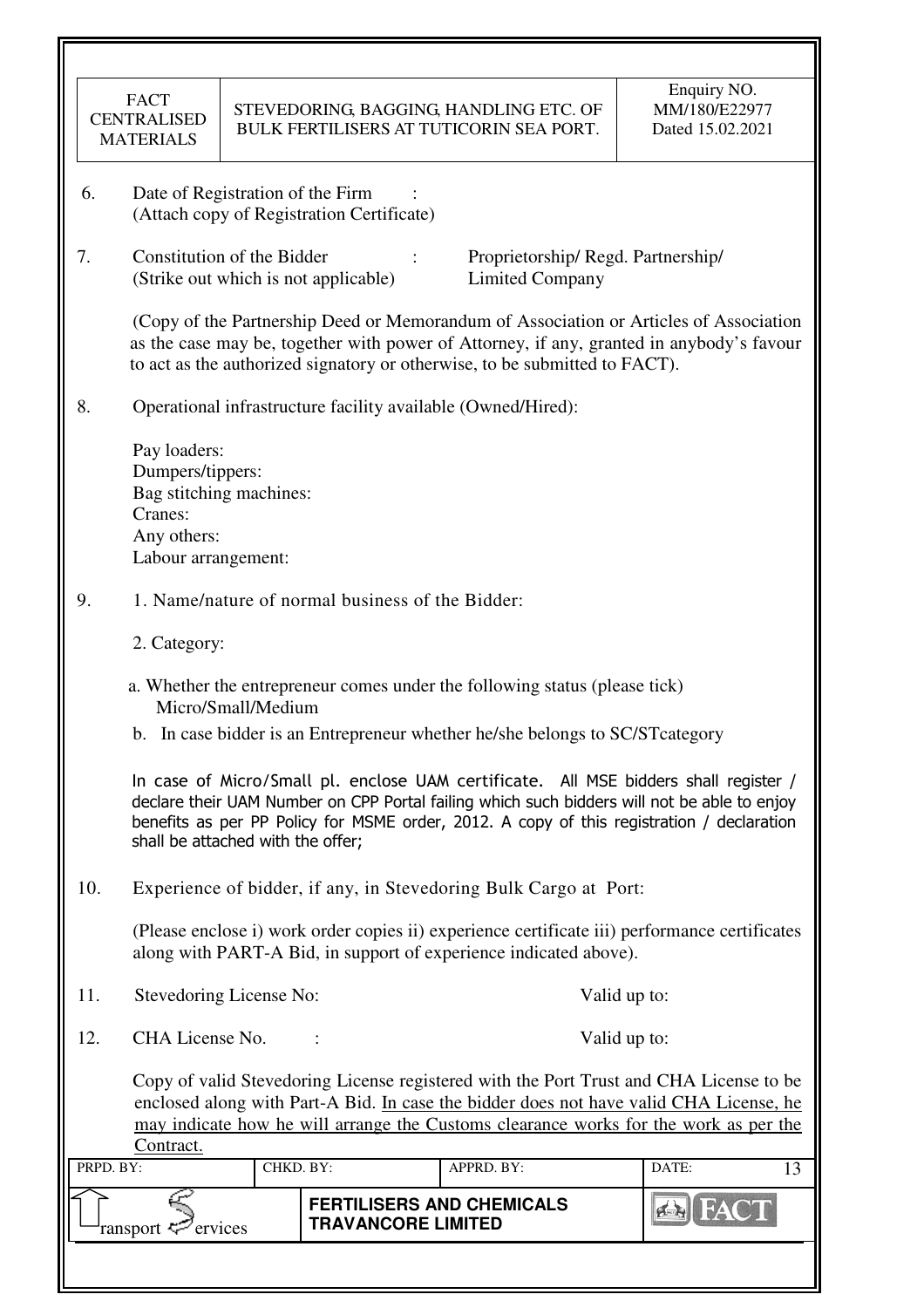|           | <b>FACT</b><br><b>CENTRALISED</b><br><b>MATERIALS</b> |  |                                                             | STEVEDORING, BAGGING, HANDLING ETC. OF<br>BULK FERTILISERS AT TUTICORIN SEA PORT.                                                                                                                                                                                                   |                                  |         |                              |       | Enquiry NO.<br>MM/180/E22977<br>Dated 15.02.2021 |    |
|-----------|-------------------------------------------------------|--|-------------------------------------------------------------|-------------------------------------------------------------------------------------------------------------------------------------------------------------------------------------------------------------------------------------------------------------------------------------|----------------------------------|---------|------------------------------|-------|--------------------------------------------------|----|
| 13.       |                                                       |  | Turn- over for the last three<br>Financial years (in Lakhs) | $\sim 1000$                                                                                                                                                                                                                                                                         | 2017-18                          | 2018-19 |                              |       | 2019-20                                          |    |
| 14.       | PAN Card No:                                          |  |                                                             | (Attach Photocopy of PAN Card)                                                                                                                                                                                                                                                      |                                  |         |                              |       |                                                  |    |
| 15        |                                                       |  |                                                             | Details of Profit & Loss Account:<br>(Please enclose copies for the preceding three financial years (duly audited)                                                                                                                                                                  |                                  |         |                              |       |                                                  |    |
|           | S.No.                                                 |  |                                                             | Year                                                                                                                                                                                                                                                                                | Total revenue receipts           |         |                              |       | Profit / Loss (Rs.)                              |    |
|           | I                                                     |  |                                                             | 2017-2018                                                                                                                                                                                                                                                                           | (Rs.)                            |         |                              |       |                                                  |    |
|           | $\overline{2}$                                        |  |                                                             | 2018-2019                                                                                                                                                                                                                                                                           |                                  |         |                              |       |                                                  |    |
|           |                                                       |  |                                                             | 2019-2020                                                                                                                                                                                                                                                                           |                                  |         |                              |       |                                                  |    |
|           | 3                                                     |  |                                                             |                                                                                                                                                                                                                                                                                     |                                  |         |                              |       |                                                  |    |
| 16.       |                                                       |  |                                                             | Details of Balance Sheet of the bidder/firm for preceding three years, if applicable:                                                                                                                                                                                               |                                  |         |                              |       |                                                  |    |
|           | S.No.                                                 |  | Year (as on)                                                | <b>Total Capital</b><br>(Rs.)                                                                                                                                                                                                                                                       | Reserves&<br>Surplus (Rs.)       |         | <b>Fixed Assets</b><br>(Rs.) |       | <b>Current Assets</b><br>(Rs.)                   |    |
|           | 2017-2018<br>1                                        |  |                                                             |                                                                                                                                                                                                                                                                                     |                                  |         |                              |       |                                                  |    |
|           | $\overline{2}$                                        |  | 2018-2019                                                   |                                                                                                                                                                                                                                                                                     |                                  |         |                              |       |                                                  |    |
|           | 3                                                     |  | 2019-2020                                                   |                                                                                                                                                                                                                                                                                     |                                  |         |                              |       |                                                  |    |
|           | financial years).                                     |  |                                                             | (Please enclose copies of Balance Sheets, duly audited, for the preceding three                                                                                                                                                                                                     |                                  |         |                              |       |                                                  |    |
| 17.       |                                                       |  |                                                             | In case the bidder becomes a successful contractor, payment as per terms and<br>conditions of work order will be credited to your bank through National Electronic<br>Fund Transfer or RTGS. Please furnish the following details along with your<br>Banker's authorisation letter, |                                  |         |                              |       |                                                  |    |
|           | $\mathbf{1}$                                          |  |                                                             | <b>Income Tax PAN No.</b>                                                                                                                                                                                                                                                           |                                  |         |                              |       |                                                  |    |
|           | $\overline{2}$<br>$\overline{\mathbf{3}}$             |  | <b>Name of the Bank</b><br><b>Address of the</b>            |                                                                                                                                                                                                                                                                                     |                                  |         |                              |       |                                                  |    |
|           |                                                       |  | <b>Bank Branch</b>                                          |                                                                                                                                                                                                                                                                                     |                                  |         |                              |       |                                                  |    |
|           | $\overline{\mathbf{4}}$                               |  | <b>City and State</b>                                       |                                                                                                                                                                                                                                                                                     |                                  |         |                              |       |                                                  |    |
|           | 5                                                     |  | <b>IFS</b> Code of the                                      |                                                                                                                                                                                                                                                                                     |                                  |         |                              |       |                                                  |    |
|           |                                                       |  | <b>Bank Branch</b>                                          |                                                                                                                                                                                                                                                                                     |                                  |         |                              |       |                                                  |    |
|           | 6                                                     |  | Name of the<br><b>Bank Branch</b>                           |                                                                                                                                                                                                                                                                                     |                                  |         |                              |       |                                                  |    |
| PRPD. BY: |                                                       |  |                                                             | CHKD. BY:                                                                                                                                                                                                                                                                           | APPRD. BY:                       |         |                              | DATE: |                                                  | 14 |
|           | ransport <sup>2</sup> ervices                         |  |                                                             | <b>TRAVANCORE LIMITED</b>                                                                                                                                                                                                                                                           | <b>FERTILISERS AND CHEMICALS</b> |         |                              |       |                                                  |    |
|           |                                                       |  |                                                             |                                                                                                                                                                                                                                                                                     |                                  |         |                              |       |                                                  |    |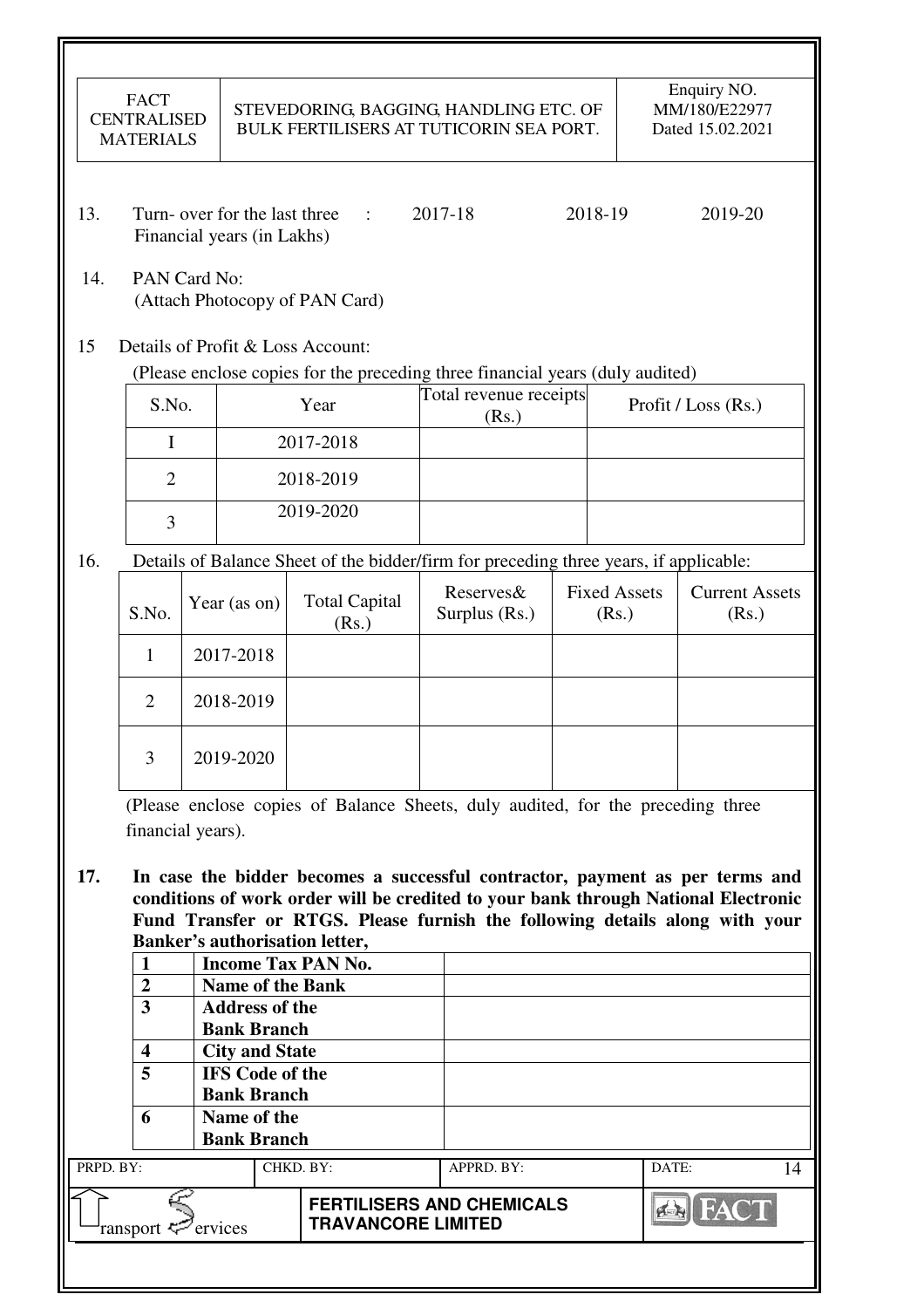# STEVEDORING, BAGGING, HANDLING ETC. OF BULK FERTILISERS AT TUTICORIN SEA PORT.

| 7                                            | <b>Bank Account No.</b>        |                                                                                                                                                                                                                                           |                                                                                                                                                                                                                                                                       |                                                                                                                                                                                                                                                                                                                                                                                                                                                               |
|----------------------------------------------|--------------------------------|-------------------------------------------------------------------------------------------------------------------------------------------------------------------------------------------------------------------------------------------|-----------------------------------------------------------------------------------------------------------------------------------------------------------------------------------------------------------------------------------------------------------------------|---------------------------------------------------------------------------------------------------------------------------------------------------------------------------------------------------------------------------------------------------------------------------------------------------------------------------------------------------------------------------------------------------------------------------------------------------------------|
| 8                                            |                                | <b>Account holders' Name</b>                                                                                                                                                                                                              |                                                                                                                                                                                                                                                                       |                                                                                                                                                                                                                                                                                                                                                                                                                                                               |
| 9                                            |                                | <b>Vendor email address</b>                                                                                                                                                                                                               |                                                                                                                                                                                                                                                                       |                                                                                                                                                                                                                                                                                                                                                                                                                                                               |
|                                              | <b>GST</b> Registration No:    | (GST Registration Certificate to be enclosed).<br>Whether bid Security Declaration in lieu                                                                                                                                                |                                                                                                                                                                                                                                                                       |                                                                                                                                                                                                                                                                                                                                                                                                                                                               |
|                                              |                                | of EMD as per Format in Annexure X enclosed /Exempted :                                                                                                                                                                                   |                                                                                                                                                                                                                                                                       |                                                                                                                                                                                                                                                                                                                                                                                                                                                               |
|                                              | whichever is earlier, by FACT. | Mobilization time required for commencement of work from<br>the date of issue of Letter Of Intent (LOI) or Work Order                                                                                                                     |                                                                                                                                                                                                                                                                       | $:\ldots \ldots \ldots$ Days.                                                                                                                                                                                                                                                                                                                                                                                                                                 |
| 1.<br>2.<br>3.<br>4.<br>5.<br>6.<br>7.<br>8. | certificate                    | financial years (2017-2018, 2018-2019, 2019-2020).<br>Copy of "Permanent Account Number" (PAN) Card.<br>Copy of GST Registration certificate.<br>Document indicating Provident Fund Code number.<br>Copy of the CHA Licence for the port. | Following documents are to be enclosed along with Part-A Bid:<br>Copies of work orders supported by corresponding experience and performance<br>Bye-laws, Certificate of Registration etc. as applicable).<br>Copy of valid Stevedoring License issued by Port Trust. | Copies of Audited Balance sheets and Profit & Loss Accounts for the preceding three<br>Copy of Partnership Deed/ Articles of Association/ Memorandum of Association/                                                                                                                                                                                                                                                                                          |
|                                              |                                |                                                                                                                                                                                                                                           |                                                                                                                                                                                                                                                                       | I/We declare that the information given above is true to the best of my/our knowledge.                                                                                                                                                                                                                                                                                                                                                                        |
|                                              |                                | required by FACT as and when asked for.<br>expiry of the contract period/extensions, if any.                                                                                                                                              |                                                                                                                                                                                                                                                                       | I/We have read and understood the Notice Inviting Tender, Instructions to Bidders,<br>Special Terms and Conditions & Standard Terms and Conditions of the enquiry and<br>confirm our acceptance to the same. We also agree to furnish any further data/documents<br>In case the validity of the Stevedoring License issued to me/ us by Port Trust is expiring<br>during the tenure of the contract, I/We hereby undertake to renew the said license till the |
| Place:<br>Date:                              |                                |                                                                                                                                                                                                                                           | Name of Bidder:<br>Signature of the Bidder:                                                                                                                                                                                                                           |                                                                                                                                                                                                                                                                                                                                                                                                                                                               |
|                                              |                                |                                                                                                                                                                                                                                           | Office seal                                                                                                                                                                                                                                                           |                                                                                                                                                                                                                                                                                                                                                                                                                                                               |
|                                              |                                | CHKD. BY:                                                                                                                                                                                                                                 |                                                                                                                                                                                                                                                                       |                                                                                                                                                                                                                                                                                                                                                                                                                                                               |
|                                              |                                |                                                                                                                                                                                                                                           | APPRD. BY:                                                                                                                                                                                                                                                            | DATE:                                                                                                                                                                                                                                                                                                                                                                                                                                                         |
| PRPD. BY:                                    |                                | <b>FERTILISERS AND CHEMICALS</b>                                                                                                                                                                                                          |                                                                                                                                                                                                                                                                       | 15                                                                                                                                                                                                                                                                                                                                                                                                                                                            |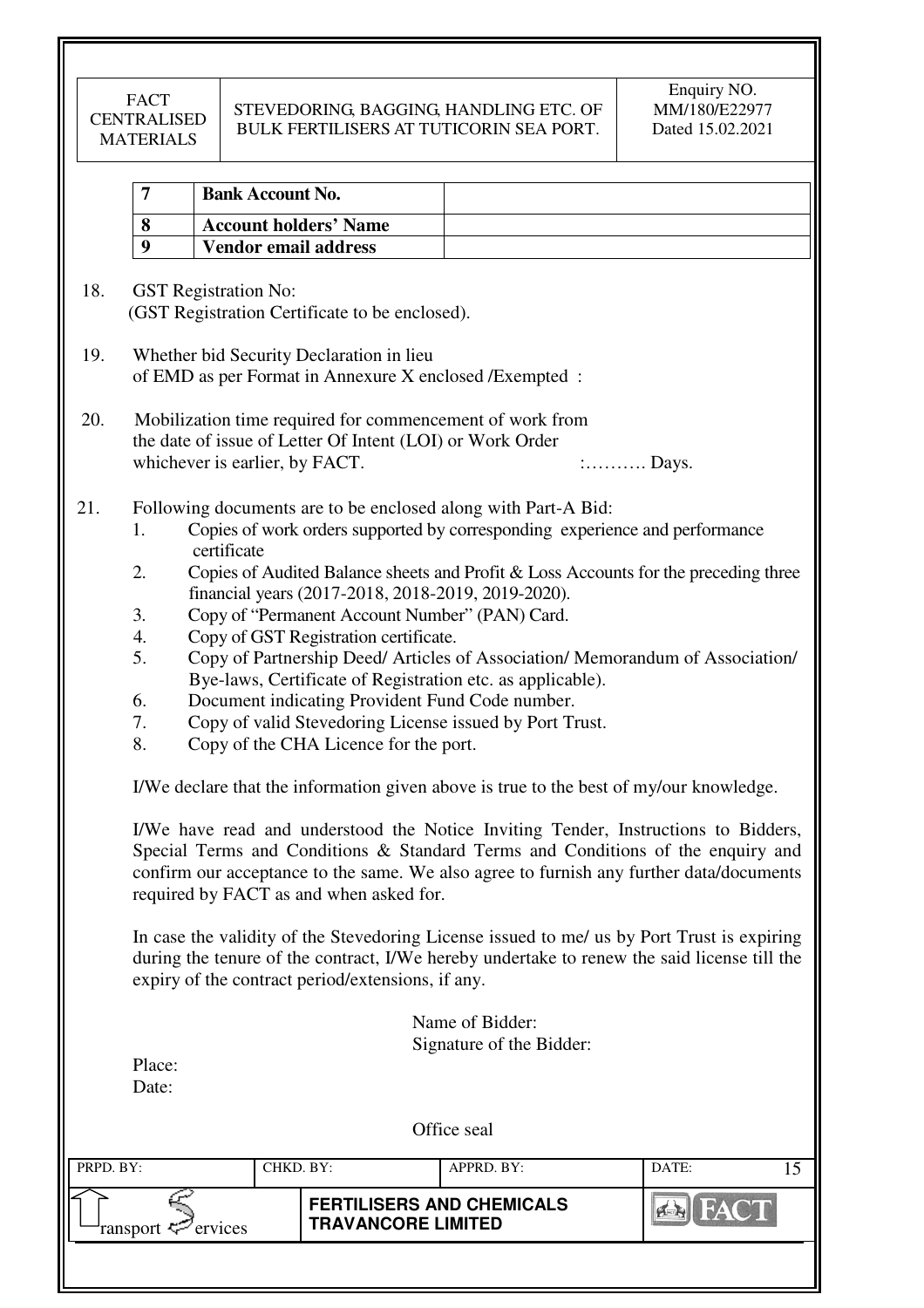# **ANNEXURE-III**

### **Stevedoring, Bagging and Handling Of Bulk Fertilizers at Tuticorin Port. n**

### **Terms and Conditions of Contract**

### **1.0 DEFINITIONS**

- 1.1 FACT shall mean THE FERTILISERS AND CHEMICALS TRAVANCORE LIMITED with Registered office at Udyogamandal, Kochi-683501, its operating Divisions at Udyogamandal (FACT-UC) and at Ambalamedu (FACT-CD) and Marketing offices spread across India (which expression shall repugnant to the context or meaning thereof, include its successors and assigns)
- 1.2 "contractor" shall mean the individual / firm / company, who has been awarded the Work Order (contract) against his/their bid in response to the enquiry issued by FACT and shall include his/their legal representatives heirs, successors and assigns.

### **2.0 PERIOD OF CONTRACT**

2.1 The period of contract commences from the date of issue of Letter Of Intent (LOI) / Work Order, whichever is earlier, and shall be effective (i) for a period of Two years thereafter or (ii) till completion of entire work and submission of final report in respect of any vessel sailed prior to or on the last day of the above Two years period, whichever is later.

### **3.0 AGREEMENT**

3.1 The contractor shall execute an Agreement with FACT, within 15 days of receipt of the Work Order. The Agreement shall be executed on a stamp paper (of Rs.500) as per the proforma as specified by FACT.

### **4.0 SECURITY DEPOSIT**

4.1 The successful bidder (Contractor) shall be required to furnish an interest free Security Deposit (SD) equivalent to three percent  $(3%)$  of the total contract value by DD/NEFT/RTGS or by Bank Guarantee issued by a Nationalised / Scheduled Bank as per the Proforma prescribed within 15 days of issue of the work order. The Bank Guarantee shall be valid till the expiry of the contract with a claim period of six months thereafter. FACT a/c No. 57017844467 with the State Bank of India, Udyogamandal Branch, IFSC Code SBIN0070158 shall be used in case of remittance of Security deposit by NEFT/RTGS and proof of remittance shall be submitted to FACT.

| PRPD. BY:                 | CHKD. BY: |                                                               | APPRD. BY: | DATE:       |  |
|---------------------------|-----------|---------------------------------------------------------------|------------|-------------|--|
| ransport $\sharp$ ervices |           | <b>FERTILISERS AND CHEMICALS</b><br><b>TRAVANCORE LIMITED</b> |            | <b>HACT</b> |  |
|                           |           |                                                               |            |             |  |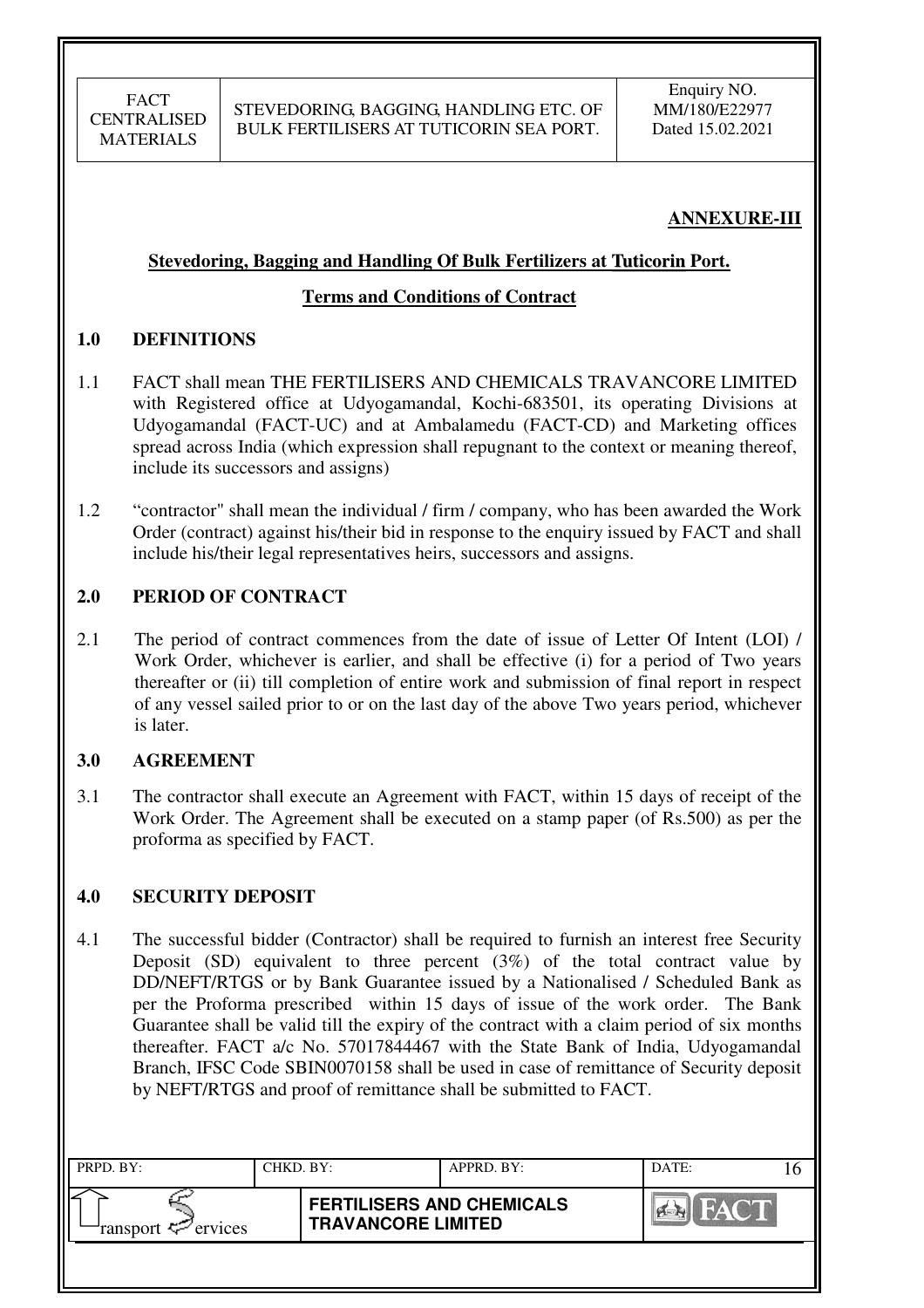- 4.2 In case the bidder whose bid is accepted, fails to deposit the prescribed Security Deposit or fails to execute the agreement or fails to commence the execution of the work within the specified time, the contract issued to him is liable to be terminated and alternative arrangements made at the risk and cost of the Contractor.
- 4.3 The SD shall remain at the disposal of FACT, as a security for the satisfactory execution and completion of the work in accordance with the terms and conditions of the contract. The SD shall not be released until the work as per the Contract is satisfactorily completed and accepted and final bills paid. In case the contractor fails to make good any amount due from him inter-alia, losses, damages, penalties, dues etc. as may be payable by the contractor, FACT shall be at liberty to deduct/ appropriate such payments from the security deposit without prejudice to FACT's right to claim balance amount from the contractor. Violation(s) of any of the terms and conditions of Contract by the contractor shall entail (i) forfeiture of the SD and (ii) disqualification from further work with FACT without prejudice to FACT's right to avail other remedies.

# **5.0 COMMENCEMENT OF WORK**

5.1 The contractor shall commence the work, if required, immediately on receipt of the Letter of Intent / work order from FACT, whichever is earlier, as the liability to perform the contract will begin immediately on the receipt thereof.

### **6.0 FIRMNESS OF RATES**

6.1 **The rates shall be firm till the complete execution of the contract.** No charge/claim on any account, incidental or otherwise, shall be payable by FACT.

### **7.0 QUANTUM OF WORK:**

#### **7.1 DETAILS ON QUANTUM OF WORK:**

| SI.            |                                                    |           | <b>Description</b>                                            |            |  | OTY                        |  |
|----------------|----------------------------------------------------|-----------|---------------------------------------------------------------|------------|--|----------------------------|--|
| No.            |                                                    |           |                                                               |            |  |                            |  |
|                | Discharge Rate (MT PWWD SHEXEIU)                   |           |                                                               |            |  | 5000                       |  |
|                | Bagging Rate (MT per day)                          |           | 3000                                                          |            |  |                            |  |
| 1              | Customs/port documentation clearance, stevedoring, |           |                                                               |            |  | 2.40 lakh                  |  |
|                |                                                    |           | handling, bagging & standardisation, stacking in              |            |  | (Two point four zero lakh) |  |
|                |                                                    |           | godowns, loading on to trucks, unloading from trucks,         |            |  | MT                         |  |
|                |                                                    |           | laoding wagons etc. for despatch by <b>RAIL</b> etc. as per   |            |  |                            |  |
|                | clause 9.1 of SCHEDULE OF WORK (Annexure-III)      |           |                                                               |            |  |                            |  |
|                |                                                    |           | and other terms and conditions stipulated herein.             |            |  |                            |  |
| $\overline{2}$ |                                                    |           | Customs/port documentation clearance, stevedoring,            |            |  | $0.6$ lakh                 |  |
|                |                                                    |           | handling, bagging & standardisation, stacking in godowns,     |            |  | (Zero point six lakh)      |  |
|                |                                                    |           | loading on to trucks for despatch by <b>ROAD</b> etc. as per  |            |  | МT                         |  |
|                |                                                    |           | clause 9.2 of SCHEDULE OF WORK (Annexure-III)                 |            |  |                            |  |
|                |                                                    |           | and other terms and conditions stipulated herein.             |            |  |                            |  |
|                |                                                    |           |                                                               |            |  |                            |  |
| PRPD. BY:      |                                                    | CHKD. BY: |                                                               | APPRD. BY: |  | DATE:                      |  |
|                | ervices<br>ransport                                |           | <b>FERTILISERS AND CHEMICALS</b><br><b>TRAVANCORE LIMITED</b> |            |  |                            |  |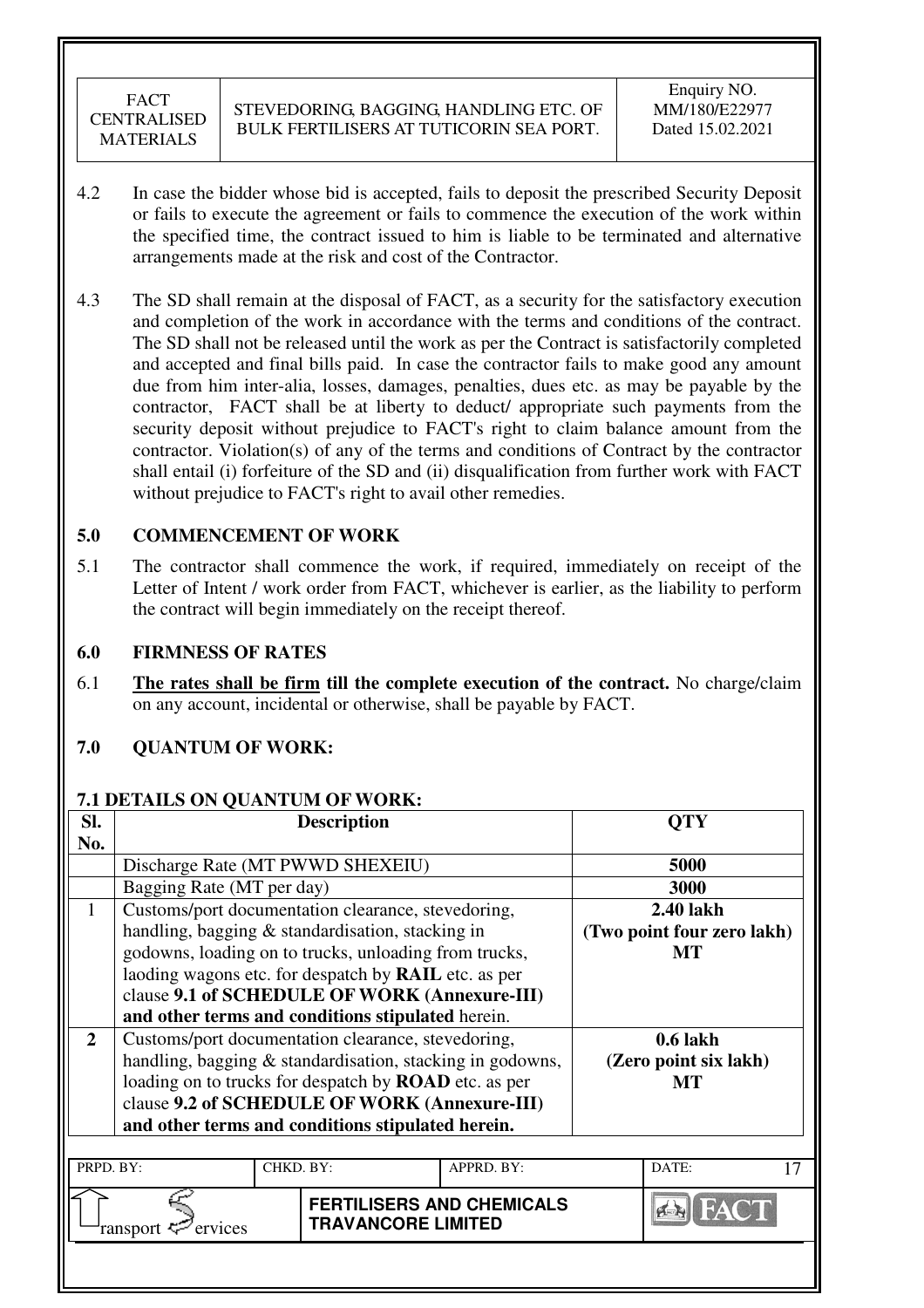#### **3** Stenciling of MRP/subsidy details on bags as per clause **9.3 of SCHEDULE OF WORK (Annexure-III) and other terms and conditions stipulated herein. 5 lakh (Five lakh) Numbers**

7.2 The estimated quantity for Stevedoring, bagging and handling as above during the contract period of two years will 300,000 MT.

*The average discharge rate from the shipments, which is to be guaranteed by the bidder, shall be not less than 5000 MT per WWD (Weather Working Day) Bulk for bulk fertilizers viz. MoP, Complexes, AS, Etc.* 

 *The Contractor shall ensure bagging/standardization as per requirement of FACT, which may be upto 3000 MT per day for bulk fertilizers viz. MoP, Complexes, AS, Etc.*

7.3 **The quantum of work depends up on various factors like arrival of shipments, Govt. policy, agro-climatic conditions, market requirement, supply plan issued by Government, production at FACT's plants, availability of rake etc. and the quantum indicated in the W.O. is only indicative.** FACT reserves the right to reduce or increase the quantum of work at any time without assigning any reason whatsoever and the contractor shall carry out the work as per actual quantity requirements of FACT at the same rates and terms & conditions as per the W.O. The contractor has no right to claim loss / loss of profit on account of reduction in revenue arising out of variation in quantum of work. In case of operation of work, the rake volume per day minimum required by us is approximately 2700 MT i.e. the quantity required for loading a full rake of 42 wagons.

### **8.0 GST**

8.1 Rates given in the Work Order are exclusive of GST. GST if applicable will be payable extra by FACT as per statutory notification**.** 

### **9.0 SCHEDULE OF WORK & SCOPE OF WORK**

 The work involves all activities related to Customs/ Port clearance, Stevedoring shipments of Bulk fertilisers like Muriate of Potash (MOP), Ammonium Sulphate (AS), Complex Fertilisers such as Di-Ammonium Phosphate (DAP), Ammonium Phosphate Sulphate of various grades etc., arriving at the sea port, subsequent handling of the fertilisers at the Port and transportation to & unloading at Godowns in/near the port, bagging, standardisation and allied works, handling of bagged products, loading on to trucks for onward despatch of fertilisers by road/rail, transportation and loading on to railway wagons for despatch to various destinations as per requirement of FACT, as per the "Schedule of Work"and detailed "Scope of Work" given below:

| PRPD. BY:                  | CHKD. BY: |                                                               | APPRD. BY: | DATE: |  |
|----------------------------|-----------|---------------------------------------------------------------|------------|-------|--|
| ransport $\approx$ ervices |           | <b>FERTILISERS AND CHEMICALS</b><br><b>TRAVANCORE LIMITED</b> |            | HAY   |  |
|                            |           |                                                               |            |       |  |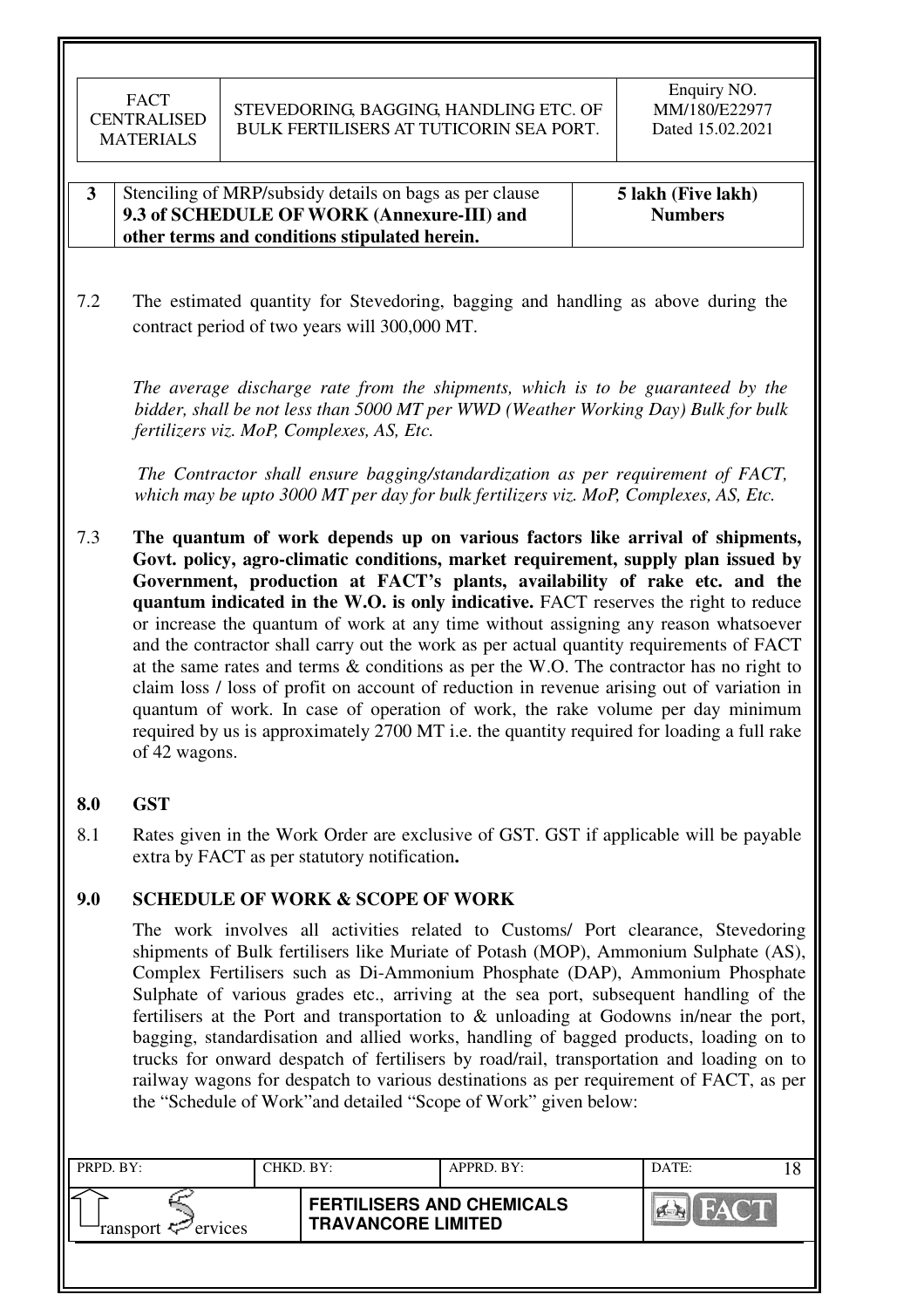#### *SCHEDULE OF WORK*

- 9.1 Customs/port documentation & clearance, stevedoring, handling & loading on to tippers, transportation from wharf to godown/s in/near the port, unloading & handling at the godown/s, bagging and standardization, machine stitching of bagged & standardized product, stacking of the same in godown, de-stacking whenever necessary and loading on to lorries, transportation to railway siding, loading on to **rail wagons** and obtaining Railway Receipt (RR) and necessary documentation.
- 9.2 Customs/port documentation & clearance, stevedoring, handling & loading on to tippers, transportation from wharf to godown/s in/near the port, unloading & handling at the godown/s, bagging and standardization, machine stitching of bagged & standardized product, stacking of the same in godown, de-stacking whenever necessary and loading on to lorries & dispatching to various destinations as per FACT's requirement and obtaining **Lorry** Receipt (LR) and necessary documentation.
- 9.3 **Stenciling** of Maximum Retail Price/subsidy details on the bags (filled with 50 kg product or on empty bags) at the godown/s, as per instructions given by the authorised personnel of FACT using stencil plate, brush, paint etc., including tools, equipment, labour etc. provided by the contractor **at his own cost.**

#### *SCOPE OF WORK*

- 9.4 The contractor shall mobilize enough labour, tippers, handling equipment, trucks, tools, weighing balance, other equipment etc. required for undertaking the above said work for the quick discharge of the bulk products from the ship, and despatch of bagged products from the godown/s in / near the port as per 'Despatch Instructions' given by FACT.
- 9.5 Normally **seven days** advance notice is given by FACT intimating arrival of vessel at the port. The contractor shall collect from FACT the ship nomination papers / fixture note of shipment / the shipping documents, as applicable. It will be the contractor's responsibility to,
	- a) Arrange and complete all Port related formalities required for receiving the ship in time,
	- b) Arrange to prepare and execute Custom related formalities(viz. Finalization of Bill of Entry),
	- c) Facilitate remittance of Port dues and Custom duties on behalf of FACT in prescribed time as may be necessary for the commencement of discharge from the vessel immediately on arrival. All cargo related mandatory charges such as **wharfage, Dusty cargo charges, Hopper charges** etc., as notified from the Port Trust from time to time will be borne by FACT at actuals against vouchers / documentary evidence obtained from the port. All port dues related to stevedoring activity such as labour levy and **Royalty charges** shall be borne by the contractor. Customs Duty as applicable will be paid by FACT in favour of Customs Department directly. In case direct remittance of the above payments by FACT is not possible for any reason, the contractor shall effect such

| PRPD. BY:              | CHKD. BY: |                                                               | APPRD. BY: | DATE: |  |
|------------------------|-----------|---------------------------------------------------------------|------------|-------|--|
| ransport $\ll$ ervices |           | <b>FERTILISERS AND CHEMICALS</b><br><b>TRAVANCORE LIMITED</b> |            | HAV I |  |
|                        |           |                                                               |            |       |  |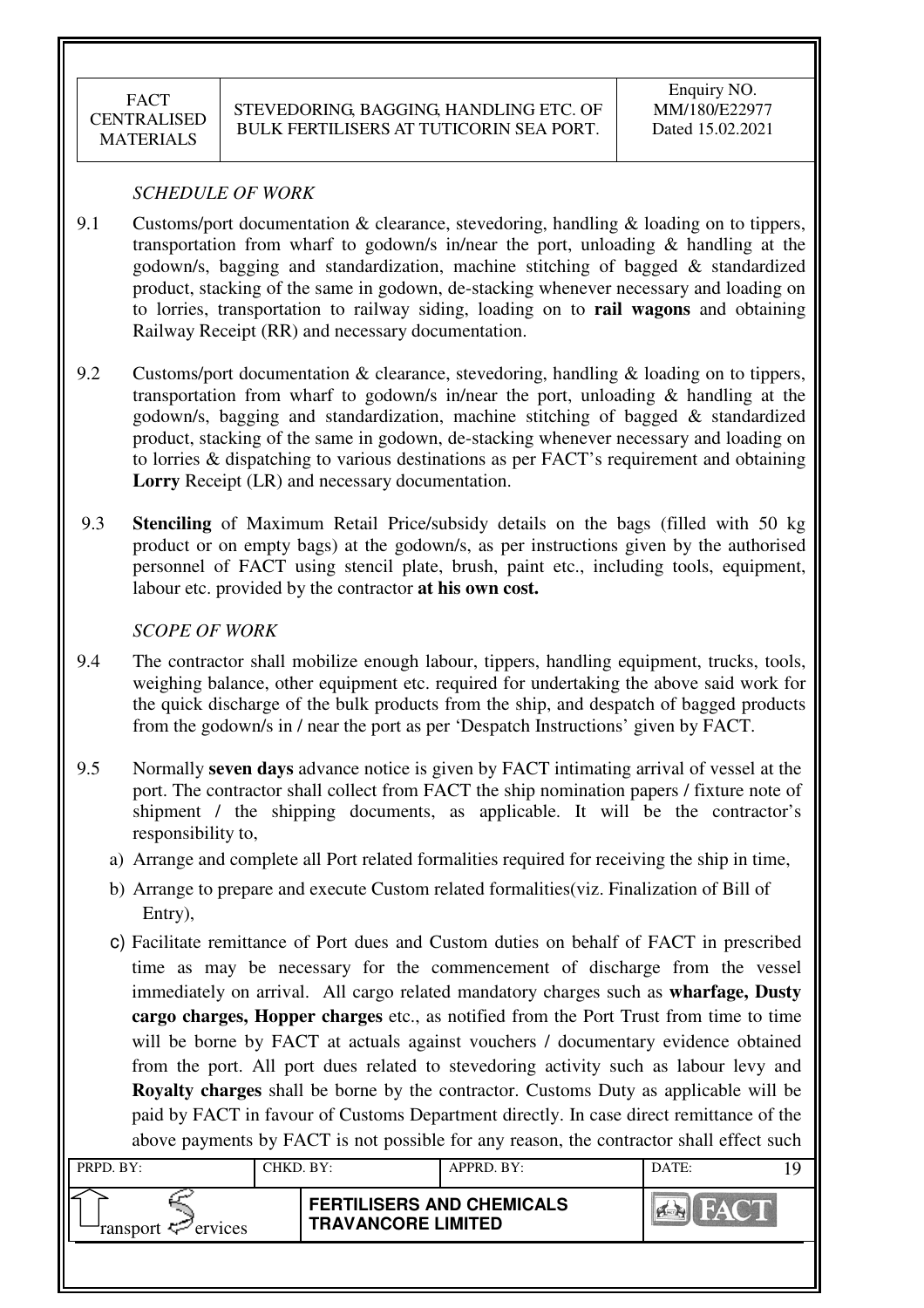remittances from their end for and on behalf of FACT based on requisite funds transferred to the Contractor by FACT and furnish documentary evidence from the respective authority for such remittances.

- d) To ensure clearance of cargo within free time so as to avoid vessel demurrage and to earn despatch money to the maximum extent possible.
- 9.6 The contractor shall liaise with local vessel agents, Master of the vessel, surveyors appointed by FACT, port officials, custom officials, railway officials and other agencies associated with receiving & handling of the ship/bulk cargo/bagged product. The contractor shall keep FACT informed of (i) the ETA / firm arrival schedule / Notice of Readiness (NOR) of the vessel, (ii) berthing prospects of the vessel, (ii) suitable berth location/s (iii) berth allotment by the port etc., for the vessel. The contractor shall attend daily berth meeting at the port from the time the vessel is assigned till the time the entire material is discharged. All required documentation connected with Customs clearance and Port formalities will have to be done by the contractor. Filing of Import General Manifest (IGM), if not filed by Owner's agent, receiving and accepting Notice of Readiness (NOR) etc. shall be in the scope of contractor.
- 9.7 **Execution of bonds:** In case the original shipping documents are not available before the arrival of the ship, the contractor shall get the required indemnity bond prepared in consultation with the vessel agent and FACT. If any other bonds are required to be executed, the contractor will promptly do so. The contractor shall complete all the necessary formalities and take steps so that delivery of the cargo is obtained immediately and discharge is commenced & completed in time. The **cancellation of such bonds** however shall be done by the contractor immediately, but in any case not later than two months from the date of receipt of the original shipping and other documents from FACT, failing which he shall be responsible for all consequences, legal or otherwise.
- 9.8 Immediately on arrival of the vessel within the port limits, the vessel owners' agents will tender the NOR after free-pratique is obtained and Custom entry made. The contractor shall accept the NOR on behalf of FACT in the usual form on working days and during office hours only as per the normal terms and conditions of Charter Party. The time of NOR tendered and accepted, time of commencement and completion of discharge of each shipment shall be intimated to FACT promptly.
- 9.9 Independent surveyors will be appointed by FACT for normal surveys and the contractor shall in co-ordination with the surveyors, ship's agents and FACT-officers arrange for the required surveys at the appropriate time. The contractor shall arrange for hatch / cargo survey on arrival of the vessel. All surveyors' fees will be paid by FACT. The contractor shall also coordinate with the representative of Central Fertiliser Quality Control and Training Institute and/or any other Government Agencies for inspection of the product, drawal of samples, etc. as per the sampling procedures defined in FCO under intimation to FACT. The contractor shall also ensure receipt of quality certificates from the offices concerned and promptly forwarded to FACT.

| PRPD. BY:              | CHKD. BY: |                                                               | APPRD. BY: | DATE: |  |
|------------------------|-----------|---------------------------------------------------------------|------------|-------|--|
| ransport $\ll$ ervices |           | <b>FERTILISERS AND CHEMICALS</b><br><b>TRAVANCORE LIMITED</b> |            |       |  |
|                        |           |                                                               |            |       |  |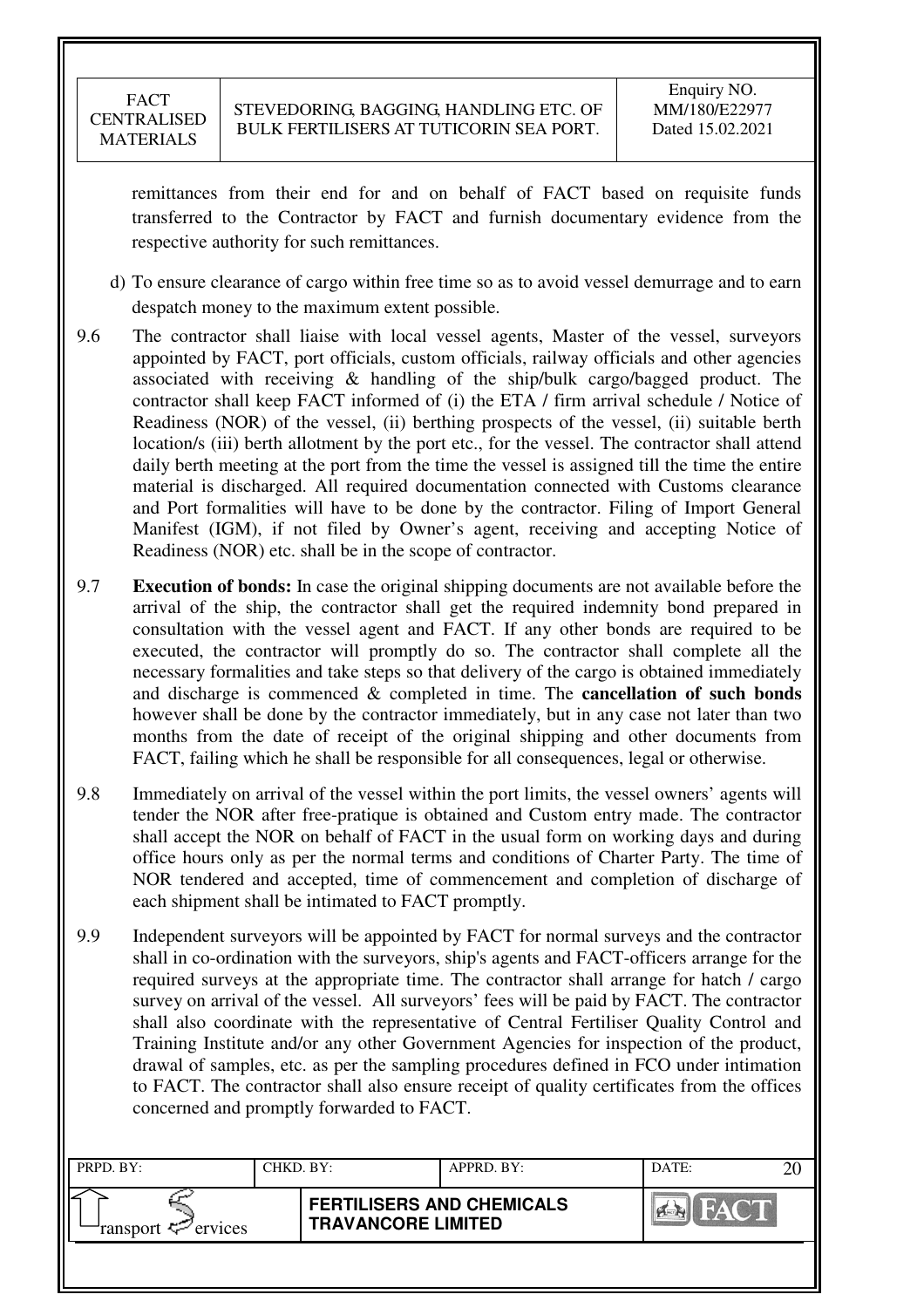#### *DISCHARGE FROM VESSEL*

- 9.10 Generally, bulk cargo is to be unloaded to the wharf using shore crane / grab or ship's crane / grab. The contractor shall ensure discharge of the cargo is done in a proper way avoiding over board spillage and loss of cargo. Charges towards use of grabs shall be borne by bidder in case it is not available/damaged in vessel.
- 9.11 The guaranteed discharge rate and minimum bagging rate for the port shall be as given below. PWWD SHEXEIU stands for "Per Weather Working Day Sunday Holiday Exempted Even If Used".

|                                            | <b>TUTICORIN</b>     |
|--------------------------------------------|----------------------|
| Guaranteed discharge rate for bulk         | 5000 MT PWWD SHEXEIU |
| fertilisers.                               |                      |
| Minimum bagging rate for bulk fertilisers. | 3000 MT/day          |

a) The contractor shall ensure that the discharge of cargo takes place efficiently and an average discharge rate of not less than the rate mentioned above is maintained. The contractor shall ensure that the discharge is completed and cargo transported to the godown/s in the free time without the incidence of any demurrage claim from the vessel / port. Sufficient number of cranes / grabs / pay loaders / trucks / tippers / dumpers and any other equipment as required shall be deployed to ensure quick discharge from the ship  $\&$ transportation of cargo from the wharf to the godown. If any equipment are to be requisitioned from the Port authorities for the work, the contractor will notify the Port authorities well in advance so that such equipment shall be available for the work without any delay. The contractor will be responsible for the safety and security of such equipment taken from the port. Crane hire charges / Portage and removal fee / vehicle license fees/ charges for weighing machines / measurement fees / /charges for port equipment etc., other than hopper if any, incurred during handling, bagging and loading of cargo, shall be borne by the contractor. During the discharge of cargo, if it is found that use of mechanical equipment viz. excavator etc., inside the ship-hold is necessary for loosening the cargo and for maintaining a satisfactory rate of discharge, the contractor shall provide the same at his own cost. Any extra expenditure if incurred by FACT by way of Port Dues, Berth Hire charges, Cargo related charges etc. arising out of extended stay of vessel on account of the contractor not achieving the guaranteed average discharge rate shall be to the contractor's account. Any demurrage or loss of despatch money arising out of lower discharge rate achieved by the contractor than the guaranteed average discharge rate specified herein, will be to the contractor's account.

| PRPD. BY:                      | CHKD. BY: |                                                               | APPRD. BY: | DATE: |  |
|--------------------------------|-----------|---------------------------------------------------------------|------------|-------|--|
| ransport $\mathcal{P}$ ervices |           | <b>FERTILISERS AND CHEMICALS</b><br><b>TRAVANCORE LIMITED</b> |            |       |  |
|                                |           |                                                               |            |       |  |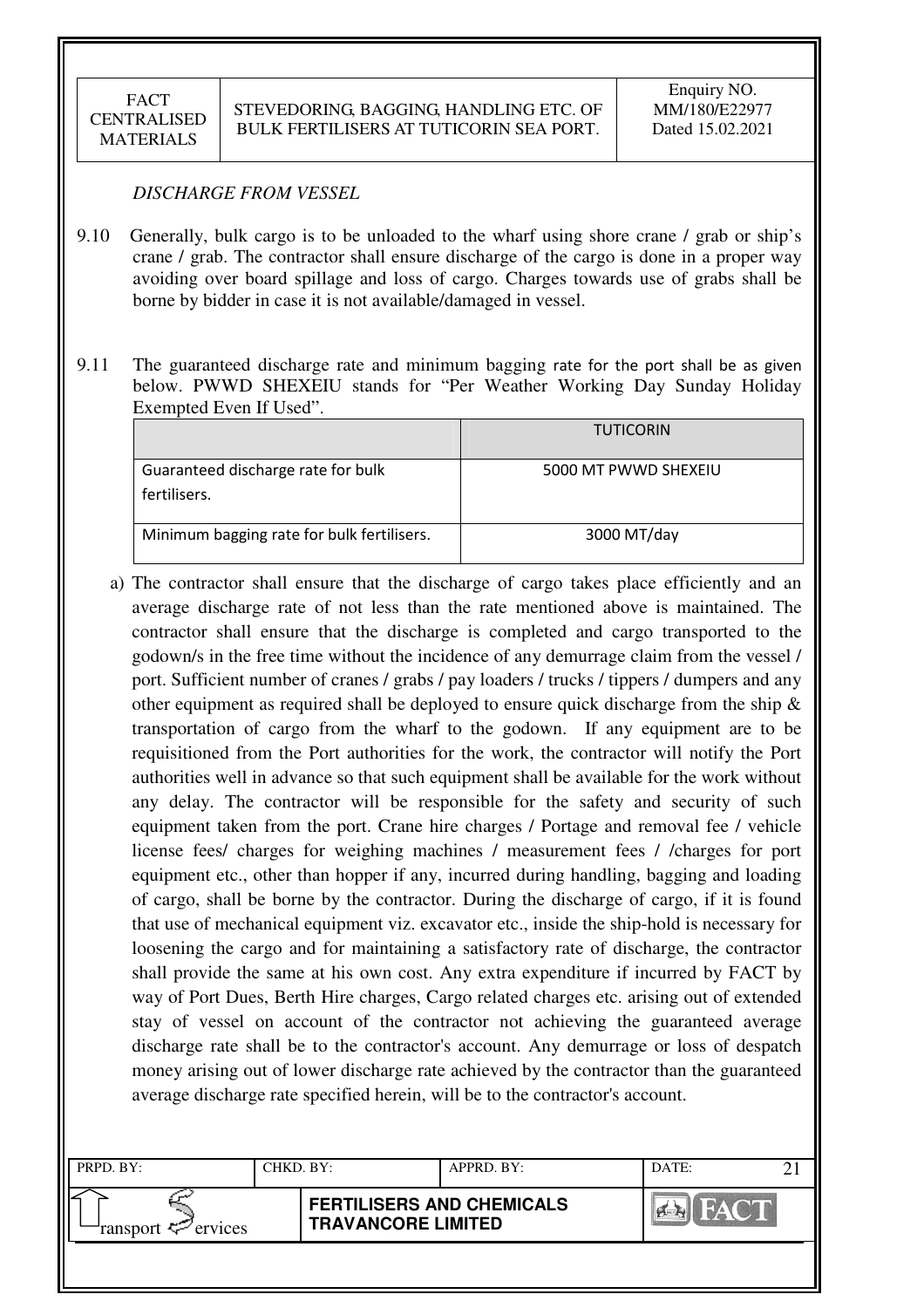- 9.12 The contractor shall ensure that daily stevedoring reports are duly prepared incorporating with the details of time used for opening and closing of hatches, rain detentions, time lost due to turning around of vessel or shifting of vessel either due to the instructions by the Port authority or for convenience of the ship owners, or time lost due to malfunctioning of ship's gears or work stoppages due to repairs of ship's gears, time lost due to the malfunctioning of port handling equipment, loss of lay time etc., and countersigned by the Master / Chief Officer, Stevedores on a day-to-day basis and submitted to FACT. Bidders will not be responsible for time loss due to pre berthing delays, port/berth congestion etc., but reasons are to be recorded as detailed above.
- 9.13 The contractor shall maintain all required Registers and documents and shall maintain records on a daily basis of discharge, report on gang, dispatch details by Road/Rail, state wise despatch, lorry loading permission slip, Material Delivery Advice, Sales tax form, Statement on damages/loss of cargo (to be submitted within 3 days of completion of discharge) etc. The contractor shall send daily by Fax/e-Mail to FACT up-to-date statements in the prescribed form indicating the hatch-wise particulars of the quantity discharged and Balance on Board, stock of bulk products stored godown wise & total, bagged quantity, despatch of bagged products by rail and road, stock of bagged products godown wise & total, details of empty bag receipts & consumed and balance stock etc. as required by FACT.
- 9.14 The contractor shall ensure that the Statement of Facts (SOF) indicating exempted time such as Weather Working Days (WWD), rain hours, charter party holidays etc., shall be signed by all concerned before sailing of the vessel from discharge port. Despatch claim statements, as applicable, shall be furnished within 15 days of sailing of the vessel.
- 9.15 The contractor shall provide all necessary assistance for locating and occupying the godowns preferably with in the port premises. Godowns outside the port premises shall be taken only in case of utmost necessity. Godown rent will be paid by FACT against documentary evidence.
- 9.16 Any extra expenditure if incurred by FACT like Port Dues, berth hire charges, cargo related charges etc. arising out of extended stay of the Vessel on account of the contractor not achieving the minimum guaranteed average discharge rate shall be to the contractor's account.
- 9.17 Any **despatch money** earned by achieving higher discharge rate by the contractor than the guaranteed average discharge rate for a vessel will be shared equally between FACT and the contractor.

### *DISCREPANCY IN THE QUANTITY DELIVERED.*

9.18 In case of discrepancy in the Bill of Lading (B/L) quantity and Draft Survey Report (DSR) quantity, it shall be the responsibility of the contractor to bring this fact to the notice of all concerned i.e. (1) Vessel owner / agent, (2) Charterer's agent (3) FACT, (4) Customs, (5) Port authority etc., and lodge necessary claims as applicable and follow up

| PRPD. BY:              | CHKD. BY: |                                                               | APPRD. BY: | DATE:  |  |
|------------------------|-----------|---------------------------------------------------------------|------------|--------|--|
| ransport $\ll$ ervices |           | <b>FERTILISERS AND CHEMICALS</b><br><b>TRAVANCORE LIMITED</b> |            | HAVING |  |
|                        |           |                                                               |            |        |  |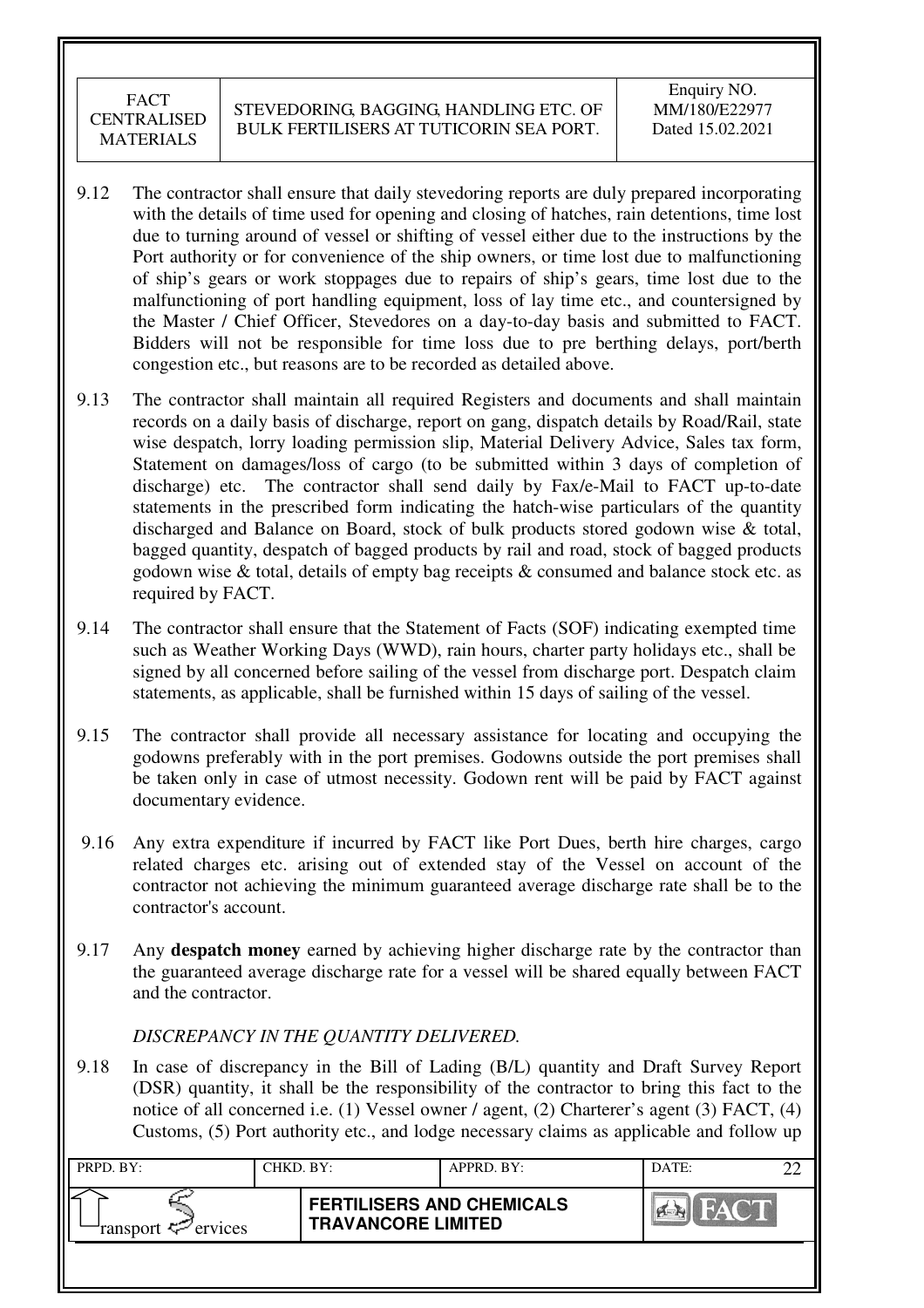till settlement. In case the quantity of cargo exceeds that stated in Bill of Lading, all necessary Customs and other formalities required with Custom department should be completed immediately and ensure avoiding issue of show-cause memo by Customs authorities and release the cargo for delivery. The contractor shall obtain documents such as short landing certificates, Port Out-turn reports, other documents as required and applicable, within the time limit prescribed under the applicable laws / rules and regulations and Charter Parties from time to time so as to enable the contractor to substantiate the claims on behalf of FACT and to obtain compensation from the carriers, Port Trust, Customs and other bodies and agencies and persons.

- 9.19 The contractor shall take care to sweep/clean the godown, wharf, boats etc., prior to handling / storing the product to avoid contamination. The contractor shall collect sweepings of the product spillages of each shipment and delivered duly bagged and standardised ensuring no contamination.
- 9.20 FACT may, at its discretion, carry out a physical verification of the cargo stocks and empty bags etc. The contractor shall provide all required assistance for this operation and he will be fully responsible for any variation or discrepancy if found during such verification.
- 9.21 The contractor shall transport the products to the standardization area/godown through leak proof trucks/ tippers/ dumpers. If the material is received in lumps/caked form, the contractor shall make the material "free flowing" at no extra cost to FACT.

#### *DAMAGED CARGO ON BOARD:*

9.22 In case any damaged cargo is noticed in the vessel, the same shall be segregated and immediate arrangements shall be made for survey on board the vessel by our surveyor, after giving due notice to the Master of the Vessel and Steamer Agents on behalf of FACT and intimate FACT accordingly. The contractor shall thereafter fully assist Surveyor appointed by FACT in assessing the loss/damage. After survey the damaged cargo shall be discharged, separated and surveyed on shore again. The contractor shall ensure that the discharge and storage of the damaged cargo is done separately to avoid mix up with good cargo. Such survey shall be a joint survey associating the Master / Steamer Agents and the survey reports shall be countersigned by the Master or his representatives.

### *PREPARATION OF STATEMENT OF FACTS:*

9.23 After the completion of discharge of a vessel the contractor shall prepare the Statement of Facts (SOF). The SOF shall be duly signed and accepted by the Owners/Agents of the Ship, and Master of the vessel. All necessary remarks, entries etc. pertaining to the vessel handling operations should be made so that interests of FACT are duly protected. Failure to do so will be deemed as negligence on the part of the contractor and the contractor will be held responsible for any loss that FACT may suffer. The SOF along with all necessary

| PRPD. BY:              | CHKD. BY: |                                                               | APPRD. BY: | DATE:           |  |
|------------------------|-----------|---------------------------------------------------------------|------------|-----------------|--|
| ransport $\ll$ ervices |           | <b>FERTILISERS AND CHEMICALS</b><br><b>TRAVANCORE LIMITED</b> |            | <b>THAT ALL</b> |  |
|                        |           |                                                               |            |                 |  |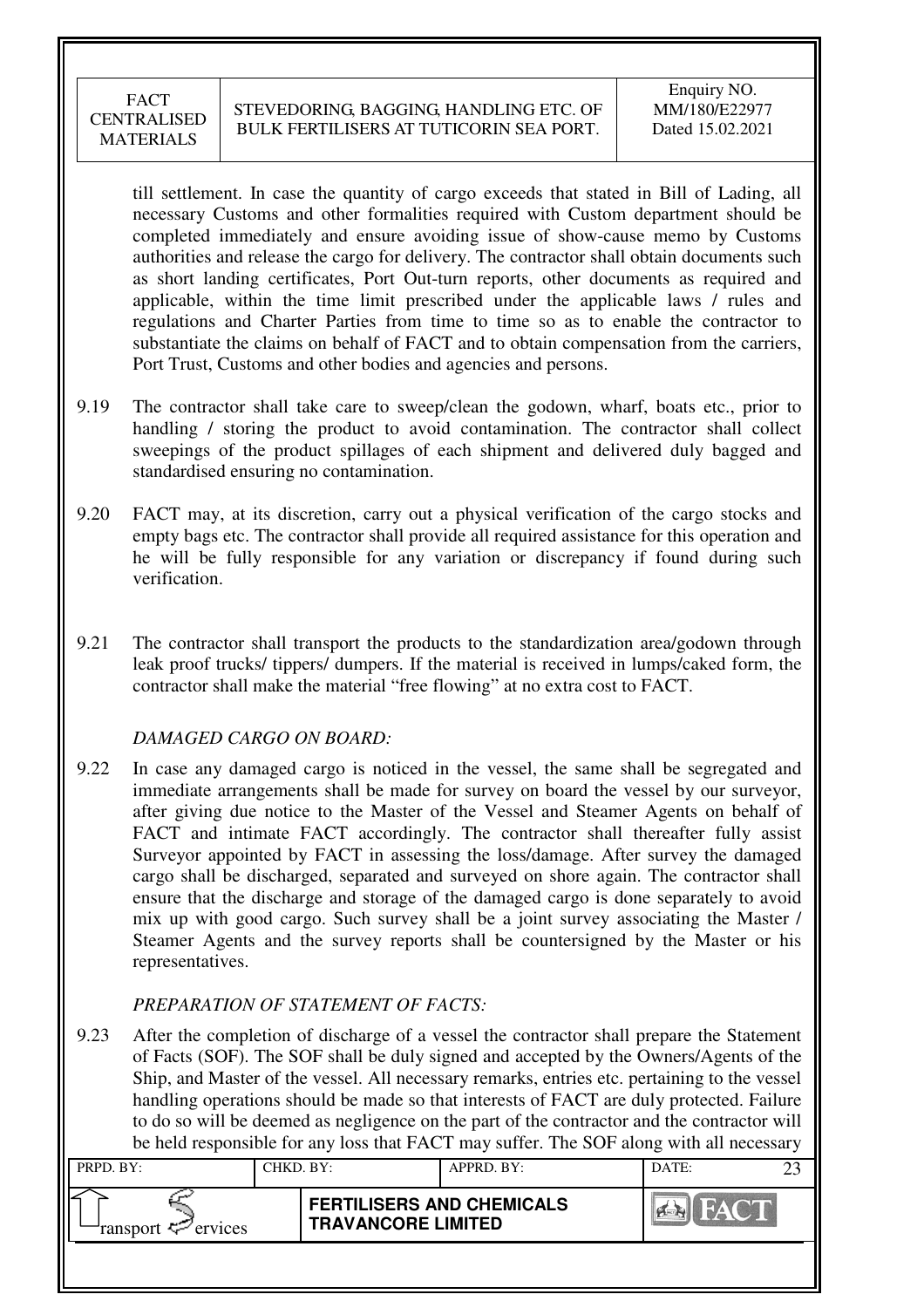documents viz. Stevedoring reports etc. will be submitted to FACT, by the contractor within 15 days after normal completion of discharge. The contractor shall furnish the custom cleared Bill of Entry (Home Consumption copy and Exchange Control copy) and all Customs attested Shipping documents to FACT within fifteen days after normal completion of discharge.

- 9.24 The contractor shall, after the completion of discharge of the vessel, obtain from the Master / Owners of the Ships (1) A "Certificate of completion of discharge" implying that the Discharge has been completed and no cargo is left on board and (2) "No Claim Certificate"indicating there is no claim and if not so, indicating the damages caused to the ship, ship's gear or equipment. It is the responsibility of the contractor to make good the damage, if any caused to the ship, ship's gear or equipment by the contractor/his workmen during the course of the discharge of the cargo.
- 9.25 The contractor shall compile and prepare a draft lay-time sheet, which will be submitted, to FACT, within fifteen days after completion of discharge of the vessel.
- 9.26 Tarpaulins, if required, should be provided at the unloading point at contractor's cost so as to avoid any wastage / damage of cargo during handling. If any cargo is damaged during stevedoring and handling operations, the same shall be immediately collected and kept separately and instructions shall be sought from FACT officers regarding its bagging / disposal. However, if such damage happens due to negligence/ careless acts on the part of the contractor the cost of the damage shall be to the account of the contractor.

### *BAGGING & STANDARDISATION*

9.27 Empty bags required for bagging the products will be despatched to the port by FACT

as free issue and the same shall be unloaded and received at the godown/s by the contractor at his cost. The contractor shall be responsible for the safe custody of the empty bags. The contractor shall transport the empty bags to the godowns (& wharf, if required) for bagging as and when required without any extra cost to FACT.

a) Weighing and stitching machines shall be arranged by the contractor at his cost for standardization of the cargo in the godowns or in the wharf / open space, as required. Moving the weighing machines, stitching machines etc. within premises of the work shall be carried out at contractor's cost. Operation and routine maintenance of these machines shall also be carried out by contractor at his cost. Adequate number of these equipment shall be mobilized by the contractor to ensure speedy operations in the wharf / godowns. The contractor shall keep all equipment, weighing and stitching machines etc., in good working condition and should have valid statutory certificates as applicable.

| PRPD. BY:                 | CHKD. BY: |                                                               | APPRD. BY: | DATE: |  |
|---------------------------|-----------|---------------------------------------------------------------|------------|-------|--|
| ransport $\sharp$ ervices |           | <b>FERTILISERS AND CHEMICALS</b><br><b>TRAVANCORE LIMITED</b> |            | HAY   |  |
|                           |           |                                                               |            |       |  |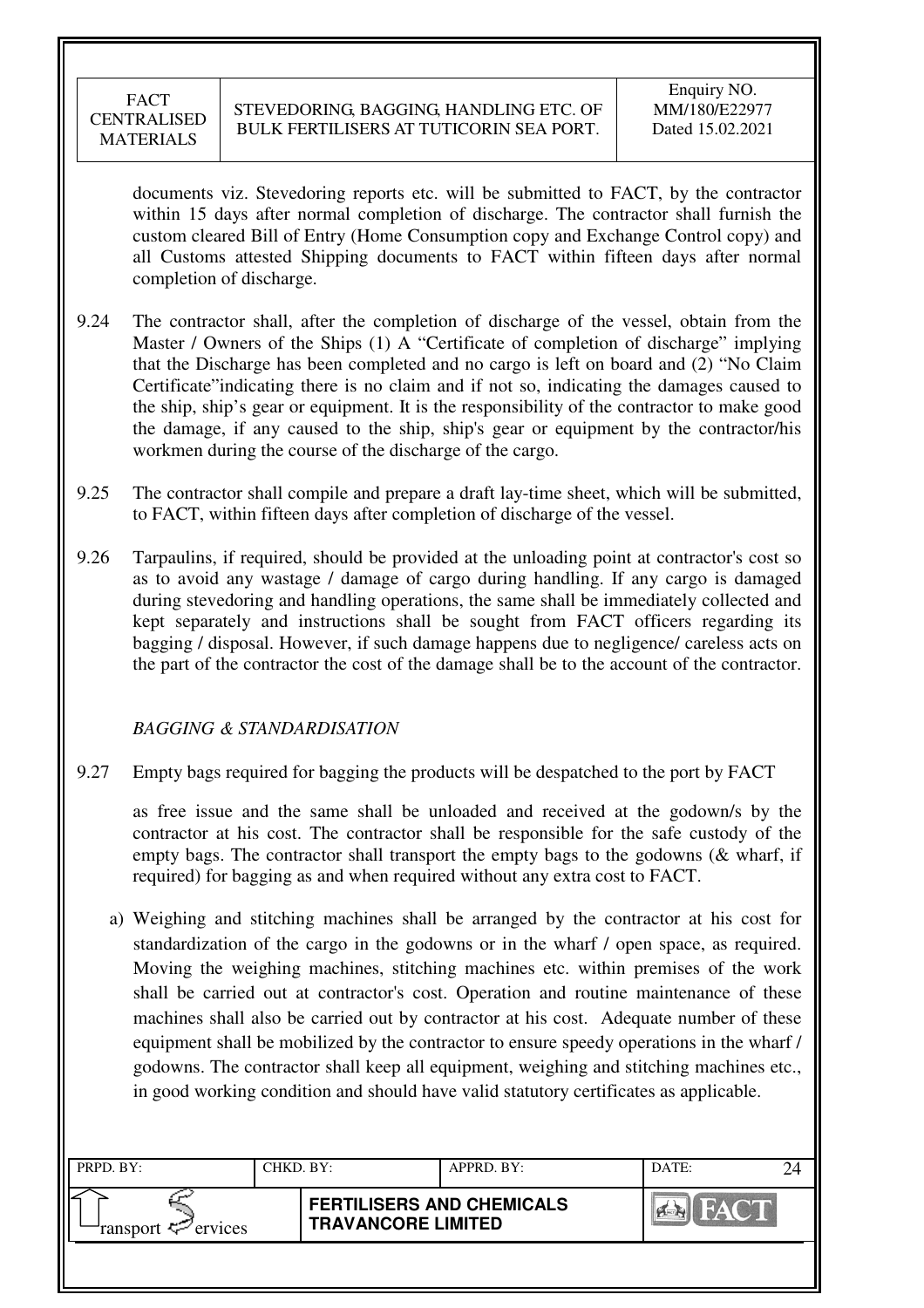- b) The contractor shall do the bagging of bulk fertilisers and standardising to **50 kg** (net weight) per bag by using scales duly certified by the Department of Legal Metrology. The contractor shall ensure that bulk cargo is bagged on all days (except on the Port / National holidays) as per requirement of FACT. The contractor shall organize the required number of labourers and supervisory staff at the contractor's cost to ensure that bagging is done continuously and proper filling, standardisation, and stitching of bags to meet the required minimum rate of bagging specified for each port productwise in earlier paragraph. The bagging operations should be geared in such a way that the despatch is carried out as per FACT's requirement.
- c) Standardization shall be deemed to include carrying bags filled with products to weighing machines; opening the mouth of the bags, if required for re-standardisation, by carefully removing the twines without damaging the bags; putting in or taking out required quantity of fertiliser as may be necessary in order to ensure that the net weight is 50 kg and thereafter removing bags from scales; feed them to stitching machines; stitch the standardised bags; taking check weighments at random to ensure accuracy of standardisation; collect stitched bags from the machines and stack them in the godown or load directly into the trucks for despatch. During these operations if bag gets damaged due to cuts, tearing etc. the product shall be rebagged, standardised  $\&$  stitched as described above and such cut & torn bags shall be accounted.
- d) Packed and standardised bags should be duly machine stitched with good quality thread (to be supplied by contractor at his cost) conforming to the following specification: DT-2-2 Ply Rayon cord 1650/2 denier of H3 grade 7/7 TPI or equivalent quality in Rayon**.**  Stitching machines and power generator, if required, to operate the same at wharf /godowns are to be provided by the contractor. They should also ensure that **NO HOOKS ARE USED ON THE BAGS** during handling.
- e) The standardised and stitched bags shall be test weighed on random basis in the presence of FACT's officers/ surveyors / representatives and if any variation in weight is observed, the contractor shall re-standardize the lot concerned at his own cost. During the course of standardization, check weighment shall be done periodically so as to verify the accuracy of the standardization. Standardization shall be done accurately and no chance should be given by the contractor for complaints of variation, in weight. FACT or its representative(s) / surveyor reserve the right to inspect the bagging and standardisation process at any time and the contractor shall facilitate the same. If a batch is found to weigh differently from the standard prescribed (i.e) 50kg net per bag on inspection by contractor's supervisor or FACT's representative(s) / surveyor, the whole batch shall be

| PRPD. BY:                  | CHKD. BY: |                                                               | APPRD. BY: | DATE: |  |
|----------------------------|-----------|---------------------------------------------------------------|------------|-------|--|
| ransport $\approx$ ervices |           | <b>FERTILISERS AND CHEMICALS</b><br><b>TRAVANCORE LIMITED</b> |            |       |  |
|                            |           |                                                               |            |       |  |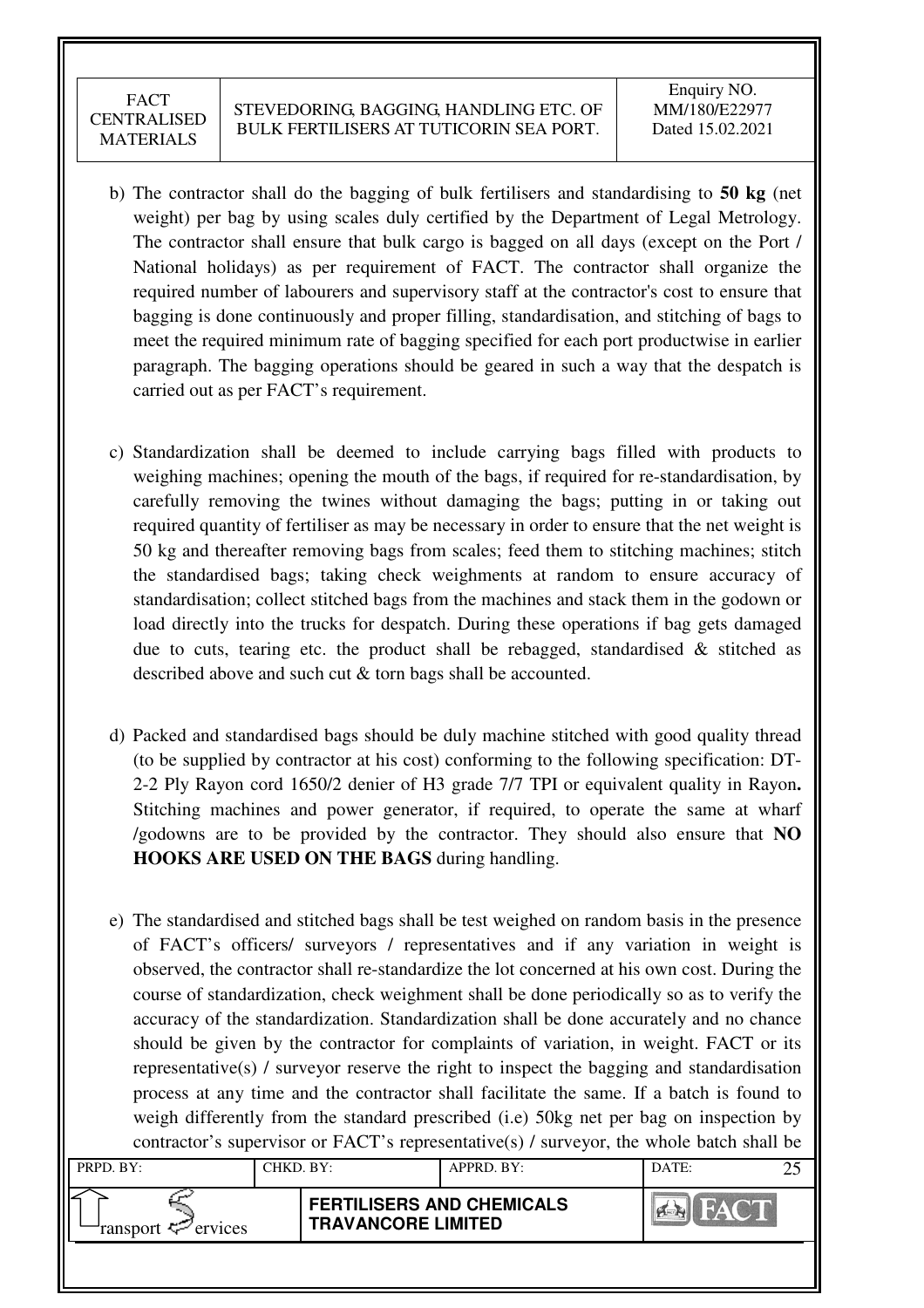re-weighed and re-standardized as necessary without any extra cost to FACT. Lorry loads shall be weighed at random if required by FACT at weigh bridges situated in and around port premises for cross checking the correctness of standardisation by comparing the calculated gross weight of bags based on the number of bags loaded in the trucks. If the weighment shows presence of non-standard bags in the truck load, all the individual bags in the truck shall be re-weighed and re-standardised as necessary without any extra cost to FACT.

- f) The contractor shall account for the bags received from FACT and utilized by him. The permissible limit of five (5) bags per Thousand (1000) bags used is normally allowed towards cuts and tears while conducting the bagging operations.
- g) FACT reserves the right to recover from the contractor, the value of unaccounted bags and bags damaged over and above the normal permissible limit given above at the rate of Rs. 30/- per bag.
- 9.28 Bagging and standardization operations and release for transporting to various stations shall be done at the Wharf / Godowns as and when required. The contractor will be responsible for safe custody of stocks until they are despatched to destination as per "Despatch Instructions" given by FACT.
	- a) A daily report about the quantity standardized and balance to be standardized is to be maintained. A proper record of the deliveries made and those transported to godowns should be maintained.
	- b) Bagging and standardisation shall be carried out as per laid down specifications and standards. In case of any complaints or non-compliance of statutes related to the work undertaken by the contractor, and/or any penalty levied by the department concerned the contractor shall be liable for rectification of the non-compliance at no extra cost to FACT and shall bear all penalties, extra expenses etc. pursuant to such acts of non-compliance. In case the contractor fails to comply with the above and FACT is required to incur any expense on that account, such expenses shall be recovered from contractor.

# *LOADING INTO TRUCKS IN GODOWNS:*

9.29 The standardized material is to be either stacked in the godown or loaded into trucks directly. Proper accounting of the above operation must be separately maintained. Tally / Supervision charges on this account will be borne by the contractor.

| PRPD. BY:              | CHKD. BY: |                                                               | APPRD. BY: | DATE:       |  |
|------------------------|-----------|---------------------------------------------------------------|------------|-------------|--|
| ransport $\ll$ ervices |           | <b>FERTILISERS AND CHEMICALS</b><br><b>TRAVANCORE LIMITED</b> |            | <b>FACT</b> |  |
|                        |           |                                                               |            |             |  |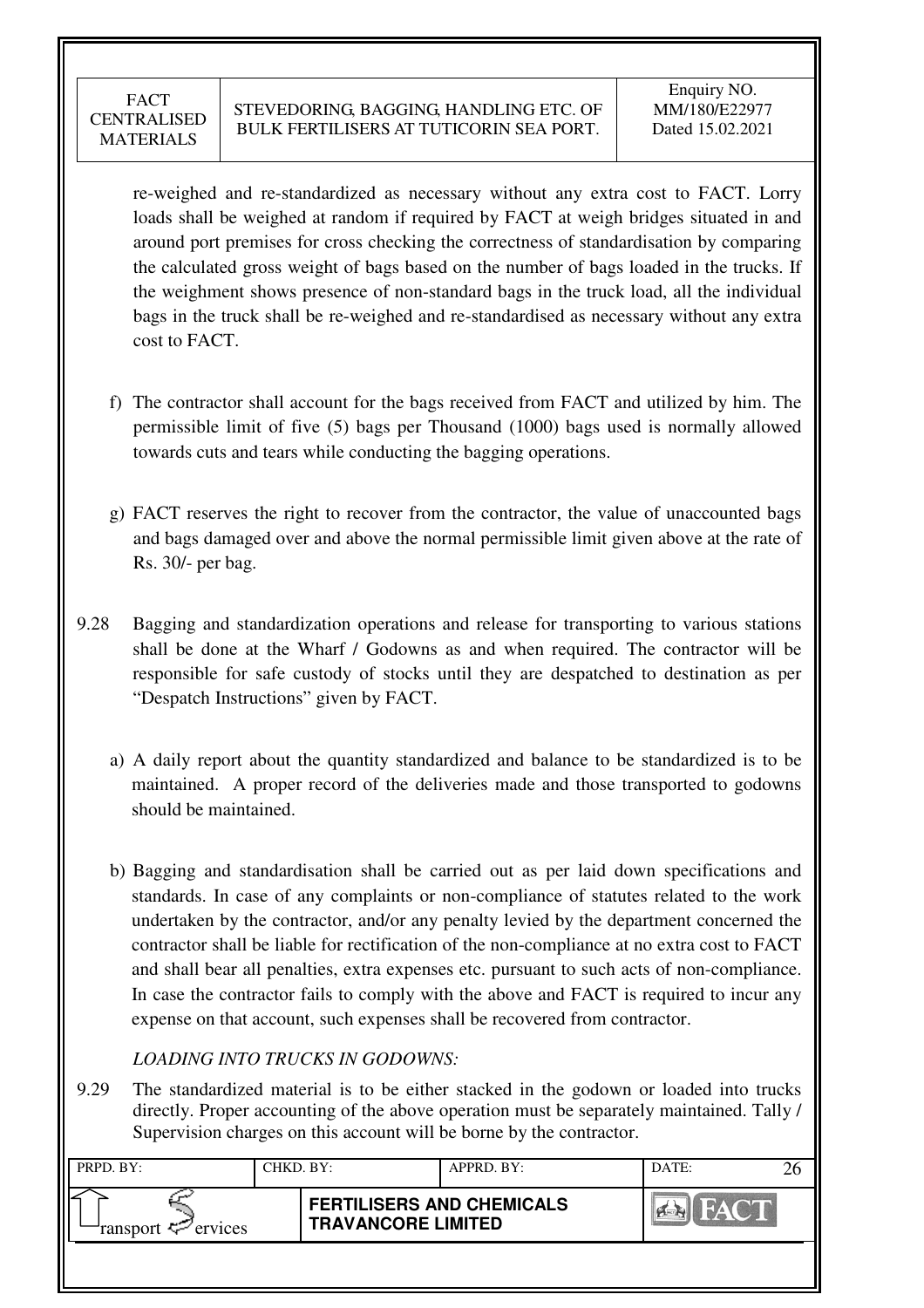#### *WAGON LOADING:*

- 9.30 Sufficient number of trucks should be provided for transport of standardised bags to the godowns and Rail heads, as required.
	- a) The contractor shall place indents in accordance with FACT's despatch instructions. Statutory Railway charges if any charged by railways shall be borne by FACT. The contractor shall follow up with the Railway authorities concerned for allotment of rakes as per indents placed. In case of any delay / difficulty in allotment, FACT shall be promptly kept informed of the same. The wagons, when allotted and placed, shall be inspected for fitness and cleaned, if required, prior to loading. Loading of wagons shall commence without loss of time. Adequate labour shall be deployed for the work to complete the loading within the free time allowed by the railways avoiding incidence of any demurrage. In case loading is delayed on account of the contractor, beyond the permissible free-time allowed by railways from time to time, the demurrage, if any payable to the railways shall be borne by the contractor. The contractor shall ensure that hooks are not used on the bags while handling the bags during the operation.
	- b) Contractor shall be responsible for loading correct number of bags in to the wagons/rake and the quantity shown in the RR based on the number of bags loaded in the wagons/rake. The contractor shall depute his representative(s) to the rail head at the destination to witness unloading and counting of bags in each wagon/rake and satisfy himself the quantity of receipt at the rail head at the destination. On the joint rake handling report, signature of Agent (at the destination) authorized by FACT will be accepted in the absence of any FACT official, to sign the report on behalf of FACT. Variation in RR quantity vis-a-vis the quantity unloaded shall be reconciled for all rail consignments for each shipment separately. Net shortage (total shortage less total excess as per RRs vis-a-vis receipts at destination rail heads), if any, for each shipment will be considered for the computation of handling loss. Any idle freight or penalty for excess loading charged by Railways at despatching station or destination station consequent to wagons not being loaded to full capacity or exceeding the permitted capacity for reasons attributable to the contractor shall be recovered from the contractor.
	- c) After the loading is completed, Forwarding note shall be submitted to the Station Master / Goods Clerk in compliance with the extant rules of railways.

| PRPD. BY:              | CHKD. BY: |                                                               | APPRD. BY: | DATE: | ົ |
|------------------------|-----------|---------------------------------------------------------------|------------|-------|---|
| ransport $\ll$ ervices |           | <b>FERTILISERS AND CHEMICALS</b><br><b>TRAVANCORE LIMITED</b> |            |       |   |
|                        |           |                                                               |            |       |   |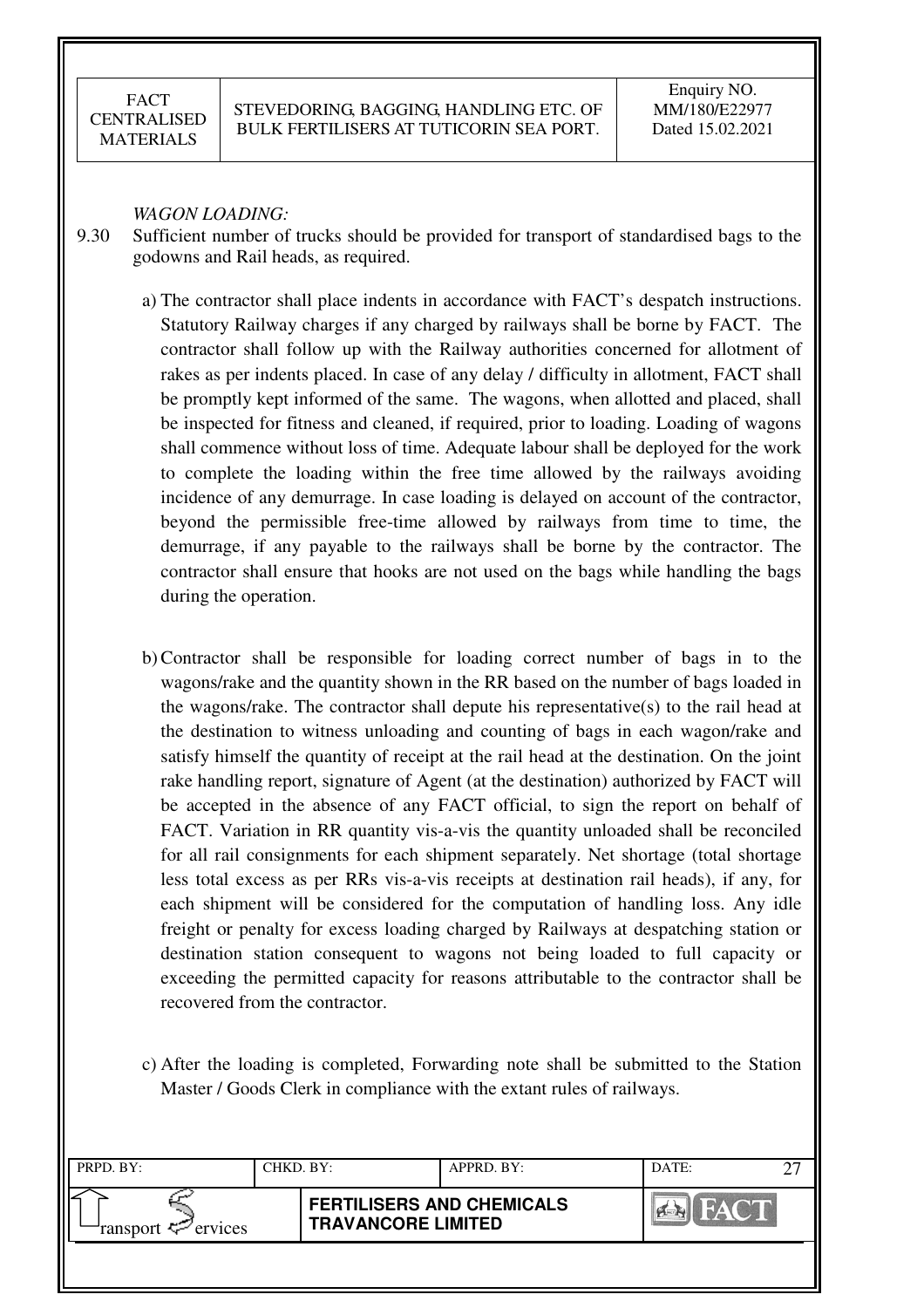- d) Railway freight amount will be paid by FACT to the Railways directly wherever possible. Whenever it is not possible, the contractor shall make payment of freight to railways for and on behalf of FACT from the funds provided by FACT to the contractor for that purpose. Contractor shall obtain and scrutinize the Railway Receipts (RR) to ensure that they are correctly made and there is no discrepancy of any nature. The contractor shall arrange to send the original RRs immediately to FACT's office/representative at the destination for arranging clearance of rake at the destination. In case the clearance of rake is delayed due to delay in receipt of the RR by FACT and demurrage, if any, payable to railways at the destination, the same shall be to the account of the contractor. The contractor shall also furnish by FAX / e-mail a statement giving all particulars of despatch along with copy of the RRs immediately.
- e) If wagons are to be unloaded at the request of Railways, the contractor shall arrange the unloading of the wagons so requested and subsequent re-loading of the wagons provided by railways and the expenses shall be borne by the contractor, if such unloading & reloading has been caused due to reasons attributable to the contractor. If the charges are to be borne by railways necessary claim may be put up to railways by the contractor for and behalf of FACT and the contractor shall be reimbursed the amount paid by railways as and when received from railways.
- 9.31 Road despatches / deliveries shall be effected by the contractor strictly as per "Despatch Instructions" issued by FACT and necessary documents including serially numbered Material Delivery Advice (MDA) shall be issued by the contractor on behalf of FACT. The contractor shall ensure receipt of acknowledgements on MDAs for all deliveries effected by him.
- 9.32 In all cases of movement by road or rail, necessary documentation should be prepared, receipts at delivery point obtained in accordance with the instructions given by FACT from time to time.

### **10. HANDLING LOSS:**

 a) The contractor shall ensure that the handling losses, if any, do not exceed **0.1%** (zero point one percent) of the Bill of Lading (B/L) quantity or DSR (Draft Survey Report) quantity, whichever is lesser, for each Vessel. Handling losses will mean difference between (i) the least of the B/L quantity and DSR quantity and (ii) the actual quantity received which is described as follows. The actual quantity received shall be reckoned based on (i) the quantity bagged including despatched **plus** (ii) quantity of sweepings / damaged (during stevedoring, handling, rake loading etc.) Sweeping/ damaged quantity would be considered on weighment basis. The handling losses will also include short

| PRPD. BY:              | CHKD. BY: |                                                               | APPRD. BY: | DATE: | 28 |
|------------------------|-----------|---------------------------------------------------------------|------------|-------|----|
| ransport $\ll$ ervices |           | <b>FERTILISERS AND CHEMICALS</b><br><b>TRAVANCORE LIMITED</b> |            |       |    |
|                        |           |                                                               |            |       |    |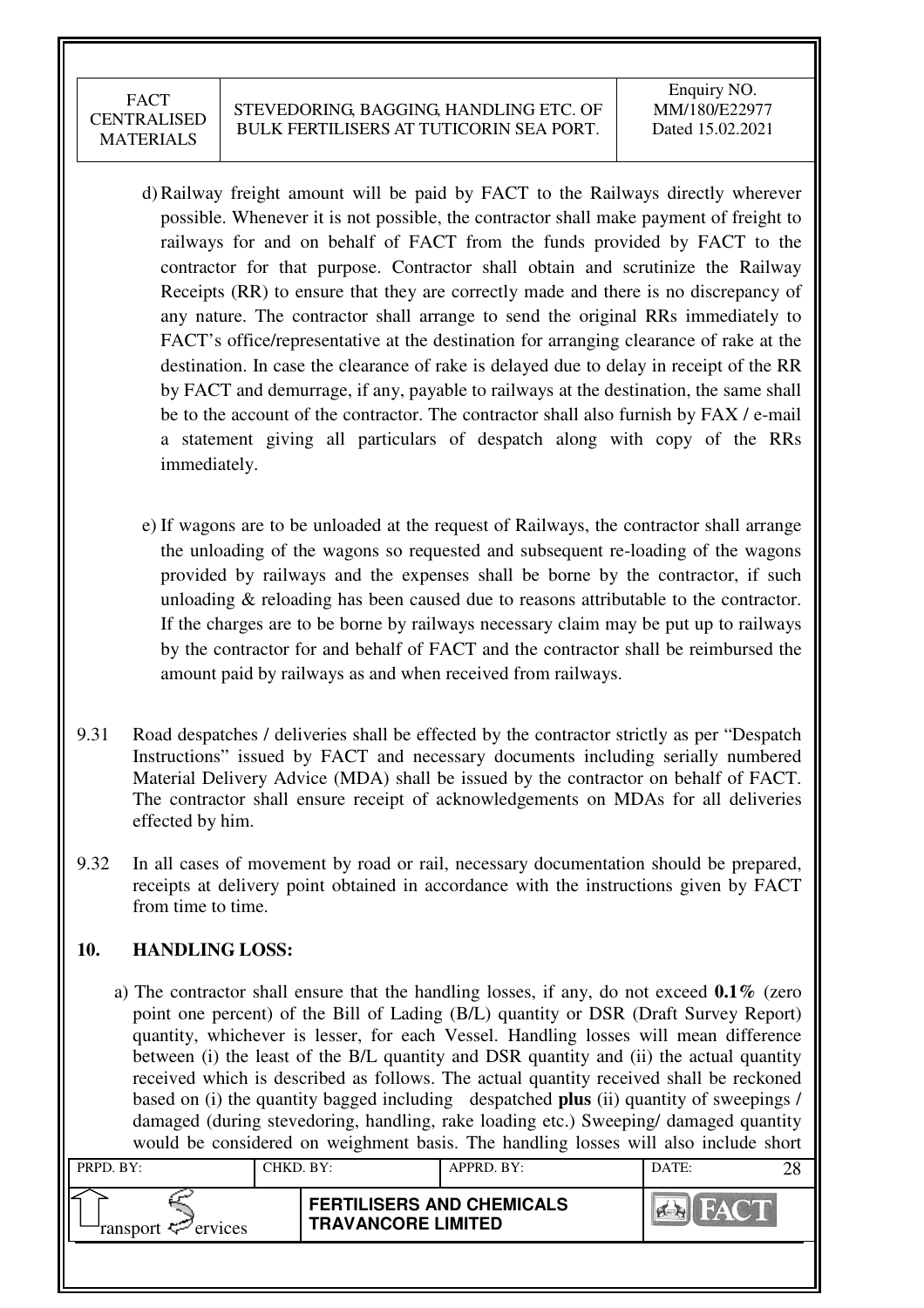receipt at the rail head destination duly certified by FACT officials, in terms of number of bags where the material is despatched by Rail.

- b).In case handling losses, determined as above, exceed the limit as stated above for each vessel, FACT shall recover, (i) the cost of the shortages in excess of the said limit from the dues/bills of the contractor at 150% of the value (MRP plus Govt. Subsidy) of product as applicable and (ii) the value of work executed to the extent of such shortage exceeding the said limit.
- c) Excess quantity, if any received over the quantity as per BL/DSR shall be exclusively to FACT's account.
- d) In the event of bunching of vessels carrying same cargo, including up to completion of standardization, shortage will be assessed on a combined basis for those vessels, for the purpose of calculating handling loss.
- **11.** The contractor is expected to work on all days including holidays and on all required shifts as directed by FACT. Work on board the vessel and on shore shall be round the clock. Bagging, standardisation, handling, rake /lorry loading shall be done during all days except port / national holidays. However in case of exigencies as decided  $\&$ intimated by FACT the contractor shall arrange the works on port / national holidays too.
- **12.** Hooks shall not be used on bags during loading/handling /unloading operation.
- **13.** The contractor shall take proper care of bulk/bagged fertilisers and packing materials and provide Tarpaulins at all operational points to avoid damage /loss to the material.
- **14**. The contractor shall ensure that no slack or torn bag is delivered either to the road transporters or to the consignees or loaded into rail wagons. Such slack or torn bags shall be mended by the contractor before such despatch.
- **15.** The contractor shall be responsible, while goods are in his custody i.e. from the time the material is discharged from the vessel till the same is despatched, for safety, security and any deterioration due to contamination, water ingress etc. and losses of the products/materials, during various operations including handling, shifting, bagging, loading, transport, unloading etc. The contractor shall be vigilant and ensure that spillage or any losses during stevedoring operations at the Port are minimal.
- **16.** The contractor shall not have any right or lien on the cargo, packing materials and other properties entrusted to him by FACT during handling operations.
- **17.** The contractor shall provide assistance whenever FACT appointed surveyor carries out survey and / or supervision work.

# **18. FILING OF CLAIMS**

| PRPD. BY:              | CHKD. BY: |                                                               | APPRD. BY: | DATE:                   | $\gamma$ q |
|------------------------|-----------|---------------------------------------------------------------|------------|-------------------------|------------|
| ransport $\ll$ ervices |           | <b>FERTILISERS AND CHEMICALS</b><br><b>TRAVANCORE LIMITED</b> |            | $\mathbb{Z}/\mathbb{Z}$ |            |
|                        |           |                                                               |            |                         |            |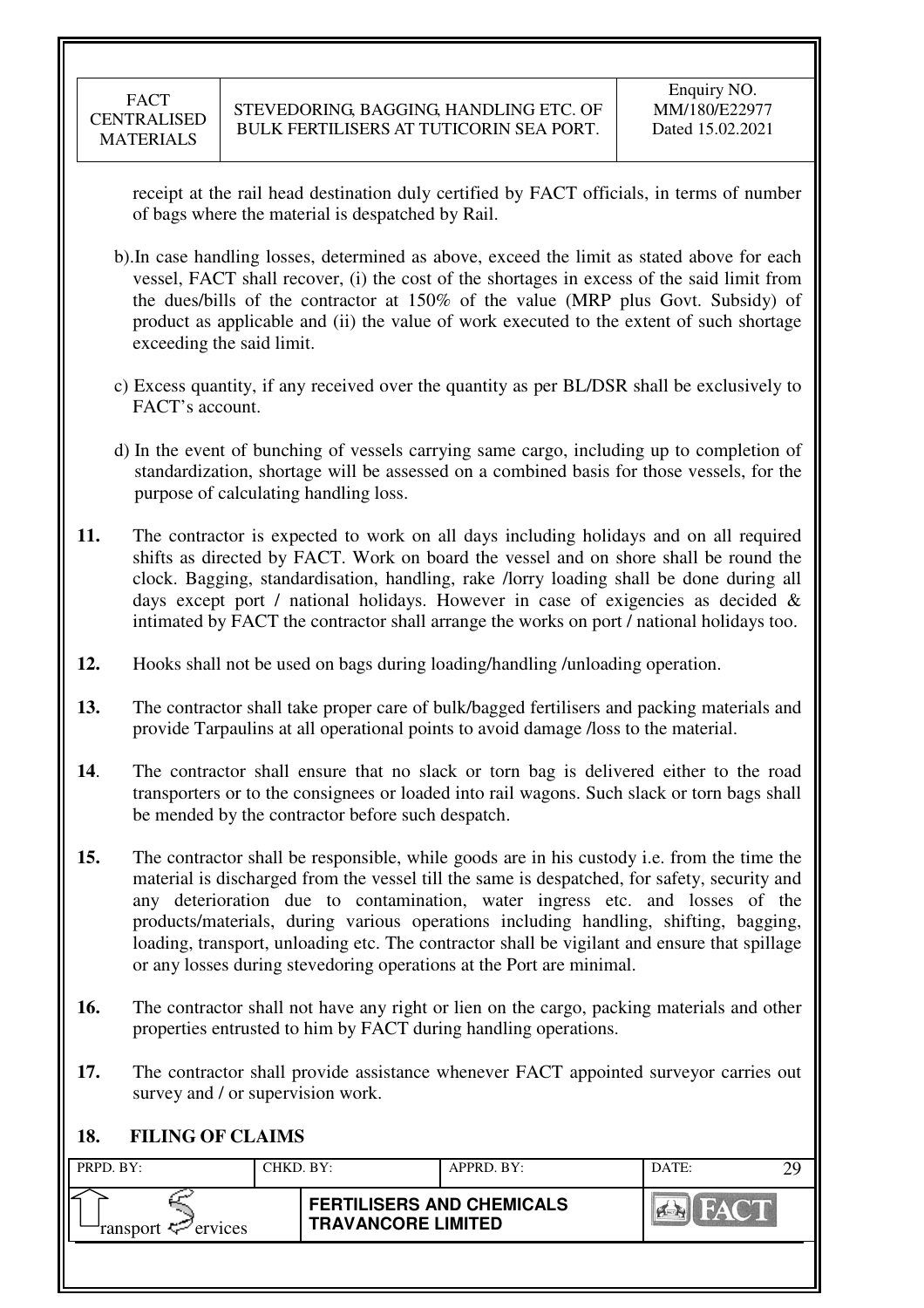The contractor shall, on behalf of FACT, promptly prepare claims for and lodge all claims with Customs, Carriers, Vessel agents and Shipping lines, Insurance, Port Trust etc., with a copy to FACT and pursue the same till they are settled. In all refund applications / claims filed by the contractor on behalf of FACT with Customs, Port Trust, Carriers / Vessel agents etc., the contractor shall incorporate the following clause:

*"Any refund, other amount payable / repayable arising out of this claim, is payable to M/s. Fertilisers and Chemicals Travancore Limited. Refund order / cheques should be issued in the name of "M/s. Fertilisers and Chemicals Travancore Limited" payable at Udyogamandal/ Ernakulam. If refund is made by NEFT / RTGS the same may be done through FACT a/c No. 57017844467 with the State Bank of India, Udyogamandal Branch, IFSC Code SBIN0070158 and UTR number shall be intimated."* 

- **19**. The contractor shall be fully liable for any loss or damage to **the cargo** arising out of or as a consequence of negligence, on his part, and or on the part of his employees, supervisors, labourers etc. The contractor shall also be liable and responsible for any damages, loss and liabilities towards (i) any **damage to or loss of property, of the Port** or (ii) workers or (iii) the officers of the port or (iv) Dock Labour Board, railways, etc. arising out of or as a consequence of negligence on part of the contractor/ his employees. The amount of such losses or damage shall be determined by FACT and FACT will claim such amount from the contractor and the same will be recovered from his pending bills, if any. In case there is no pending bills to be paid and the contractor fails to make the payment promptly, FACT reserves the right to recover such amounts from the contractor by forfeiting the Security Deposit submitted by him, and invoking the alternative arrangement at the risk  $\&$  cost of the contractor. The contractor shall fully indemnify and keep FACT harmless at all times against any and all claims of third parties against any such loss or damage caused.
- **20.** The contractor should maintain all required statutory records in respect of their employees / workers engaged by him.
- **21.** The contractor is responsible to make compensation to the labour employed by them or on their behalf, for injuries, accidents, caused during the course of any of the operations covered or incidental to performance of the contract.
- **22.** The contractor shall be liable to pay all damages and expenses suffered or incurred by FACT due to negligence of him or the workmen employed by him to perform any of the services mentioned in the contract or due to any action of his employees.
- **23.** The contractor will be required to do any of the services incidental to the clearance operations and cannot refuse to perform on the ground that no specific mention of it or rate has been provided for such an operation or service in the contract.
- **24.** All the books, records and registers of the contractor pertaining to the work entrusted to him shall be open for inspection by FACT or authorized representative of FACT.

| PRPD. BY:                      | CHKD. BY: |                                                               | APPRD. BY: | DATE: |  |
|--------------------------------|-----------|---------------------------------------------------------------|------------|-------|--|
| ransport $\mathcal{P}$ ervices |           | <b>FERTILISERS AND CHEMICALS</b><br><b>TRAVANCORE LIMITED</b> |            | FACT  |  |
|                                |           |                                                               |            |       |  |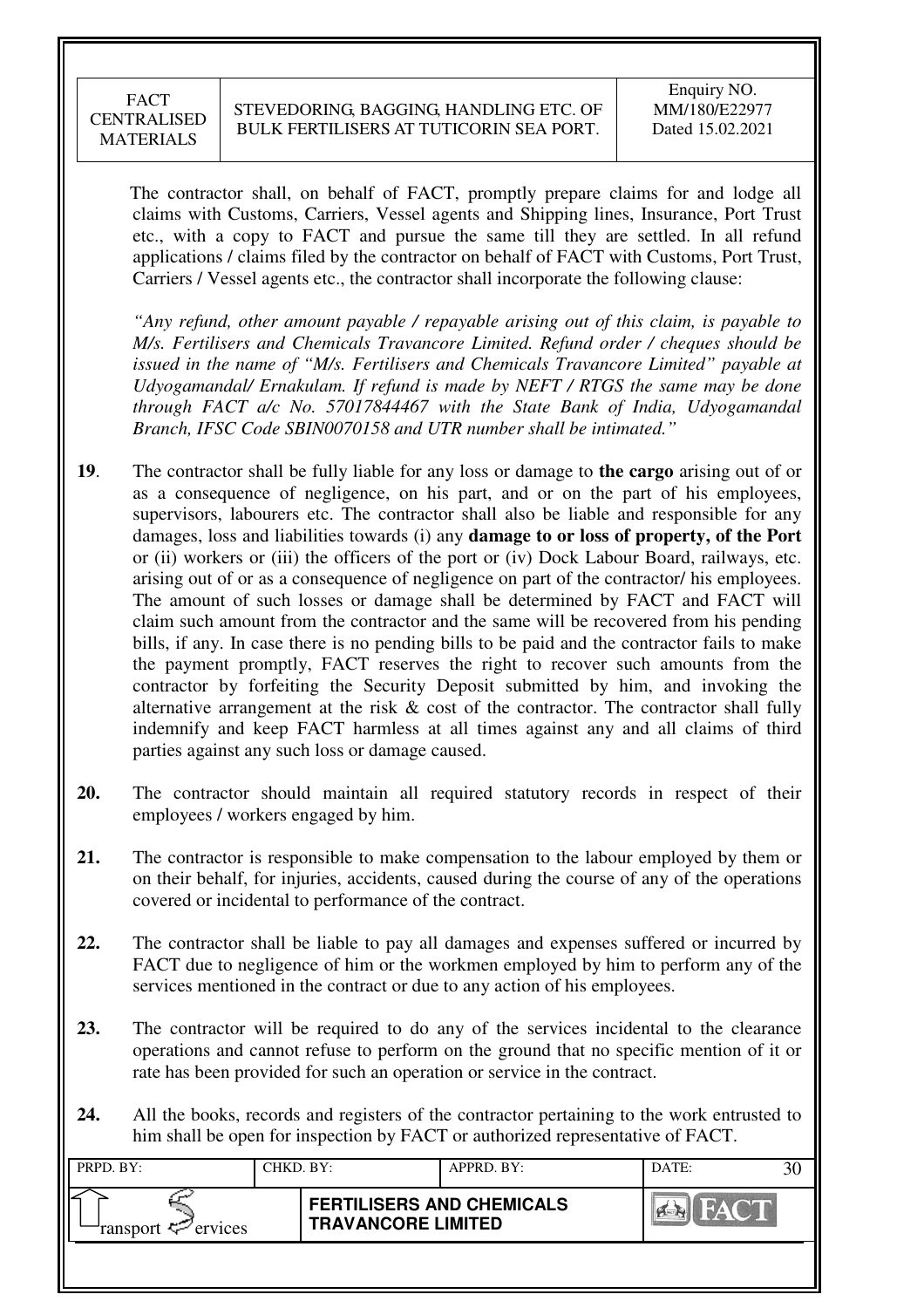- **25.** FACT may at its discretion carry out a physical verification of the stocks including empty bags. The contractor shall provide all required assistance for this operation.
- **26.** The contractor shall maintain a suitable office at the Port with necessary communication facilities such as computer, broadband internet connectivity and printing facility, telephone, fax etc. Adequate office space for officers from FACT shall also be provided at the contractor's office/Port.

### **27. STATUTORY OBLIGATIONS**

#### **COMPLIANCE OF ACTS AND RULES & REGULATIONS:**

- **a)** The Employees' Provident Funds and Miscellaneous Provisions Act, 1952 (PF) & The Employees' State Insurance Act, 1948 (ESI) and the Rules and Regulations thereof: The contractor shall ensure full compliance with the above Acts and Rules & Regulations. The workers deployed by the contractor for the work shall be covered under the above Acts. The contractor shall be responsible for making all payments to his workmen, including ESI and PF benefits etc., as applicable. The contractor shall maintain proper records relating to labour employed, wages paid etc in the prescribed proforma as per the relevant provisions of the Acts and Rules & Regulations. Copies of the returns acknowledged / accepted by the competent office/authority prescribed in the Act, duly attested by the authorised signatory of the contractor, shall be submitted to FACT before final settlement of the contract. In case FACT is to incur any expenditure/loss in the capacity as Principal Employer on account of the above, such expenditure/loss shall be reimbursed/compensated to FACT within a reasonable time, failing which FACT reserves the right to recover the same from the contractor from any payments due to him, without prejudice to FACT's rights for recovery of the same.
- b) Vehicles employed during the course of execution of the Contract, shall have valid permits in compliance with the Motor Vehicles Act, 1988 and the Central Motor Vehicle Rules, 1989 and regulations formulated from time to time.
- c) The contractor shall comply with the requirements of all Local, State and Central Govt. Acts, Rules, Regulations, Bylaws, Orders etc, in force from time to time and in particular, the Factories Act, 1948, the Workmen's Compensation Act 1923, the Contract Labour (Regulation and Abolition) Act, 1970, the Minimum Wages Act,1948, The Mines Act 1952, the Explosives Act 1884 and all other relevant Acts and Rules as amended from time to time in so far as they are or may be applicable to the execution of works as per this contract. The contractor shall obtain at his cost all permits, license and other authorization, as required for his work, from Govt. authorities. The contractor shall maintain proper records & registers as required by the statutes concerned and submit them to FACT as and when required. In case the contractor fails to discharge his statutory obligations leading to a situation wherein FACT is to incur any expenditure/loss such expenditure/loss, including those in any proceedings or litigation, as a result of any

| PRPD. BY:              | CHKD. BY: |                                                               | APPRD. BY: | DATE: |  |
|------------------------|-----------|---------------------------------------------------------------|------------|-------|--|
| ransport $\ll$ ervices |           | <b>FERTILISERS AND CHEMICALS</b><br><b>TRAVANCORE LIMITED</b> |            |       |  |
|                        |           |                                                               |            |       |  |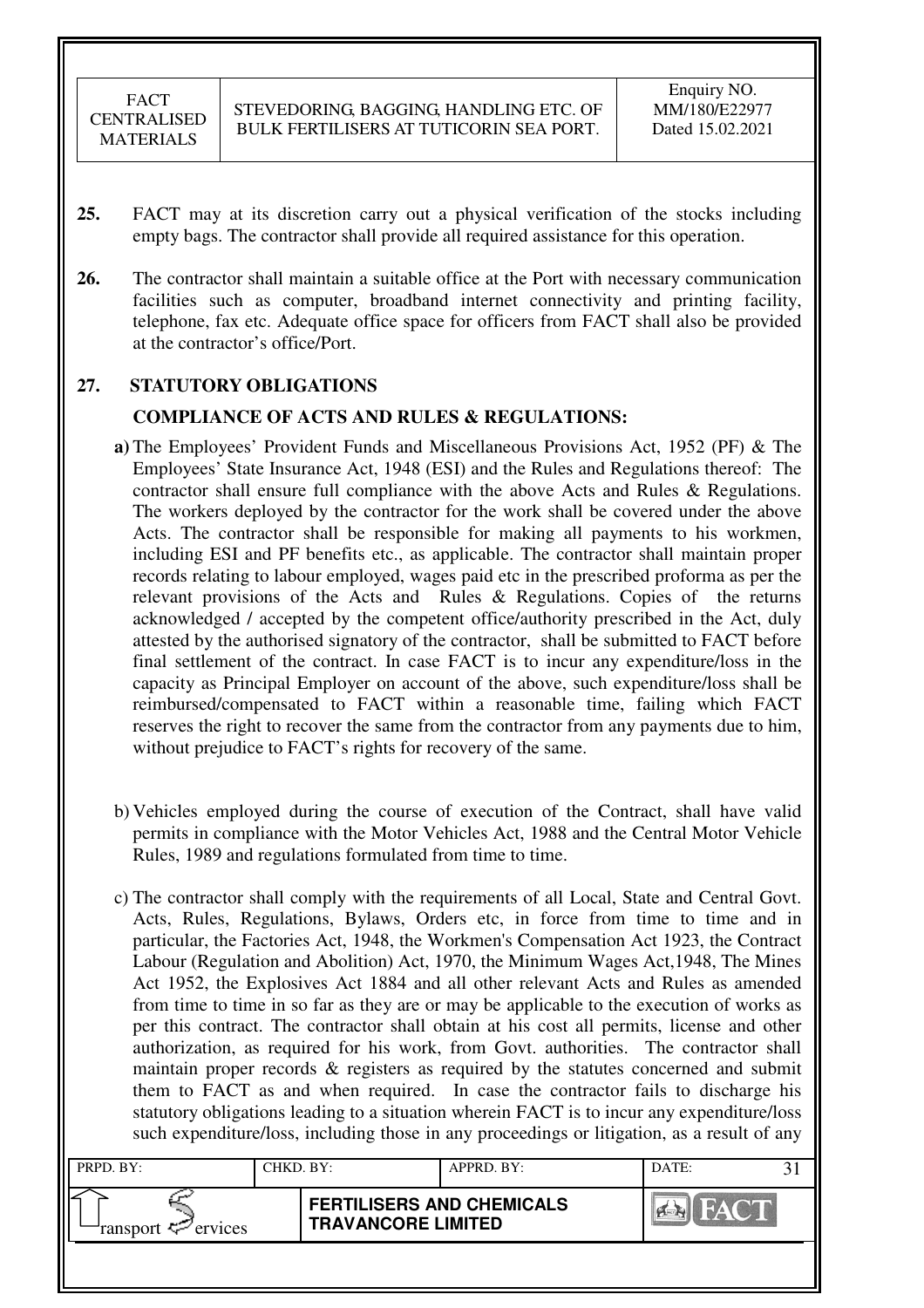claim or act on the part of the employees of the contractor, shall be reimbursed/compensated to FACT within a reasonable time, failing which FACT reserves the right to recover the same from the contractor from any payments due to him, without prejudice to FACT's rights for recovery of the same.

# **28. PAYMENT**

- . a) Payment for the work done as per this contract shall be effected as per the terms and conditions of the contract, on presentation of the bills to Marketing Head Office, Udyogamandal. Weekly bills for the quantities of bagged fertilisers (i) despatched by lorries as per Material Delivery Advice (MDA) and (ii) despatched by rail wagons as per Railway Receipts (RR), reckoned as the quantities stevedored, handled, bagged, standardised, despatched etc. by the contractor, shall be submitted to FACT for releasing payment. Payment of bills to the contractor will be made through NEFT/RTGS normally within 15 days from the date of submission of bills along with all supporting documents duly certified by the authorised officer of FACT deputed for the port activities. Each weekly bill must show the progressive quantities and amount and "since last" quantities and amount for each item. The bill should be serially numbered vessel-wise and submitted along with all supporting documents.
	- b) Payments shall be made after deduction of (i) amounts due from contractor to FACT on account of shortage/damages/loss to the goods entrusted to them, (ii) statutory deductions such as Income Tax, GST, TDS on GST etc. as applicable and (iii) any other amount due from the contractor for any other reason. If the amount due from the contractor is more than the amount due to the contractor, the contractor shall pay FACT the balance amount without delay.
	- c) An amount of **Rs.5,00,000/-** per ship shall be withheld from the penultimate/final bill.
	- d) The **balance Rs.5,00,000/-** shall be released to the contractor, after effecting all recoveries that may have to be carried out, on completion and despatch of the entire cargo through Road and Rail. This payment shall be released within 30 days from the date of submission of the final bills and documents complete in all respects.
	- e) FACT reserves the right to withhold payment to the extent as may be necessary to protect itself from any claims against itself from any third parties and towards loss on account of failure of the contractor to make timely payment for material or for labour. Payments may also be withheld for other reasons mentioned elsewhere in the contract document.
	- f) All claims for work done for a vessel must be made by the contractor within 30 days of completion of discharge of vessel or completion of despatch of the quantity from godown

| PRPD. BY:              | CHKD. BY: |                                                               | APPRD. BY: | DATE:            |  |
|------------------------|-----------|---------------------------------------------------------------|------------|------------------|--|
| ransport $\ll$ ervices |           | <b>FERTILISERS AND CHEMICALS</b><br><b>TRAVANCORE LIMITED</b> |            | <b>THEY CALL</b> |  |
|                        |           |                                                               |            |                  |  |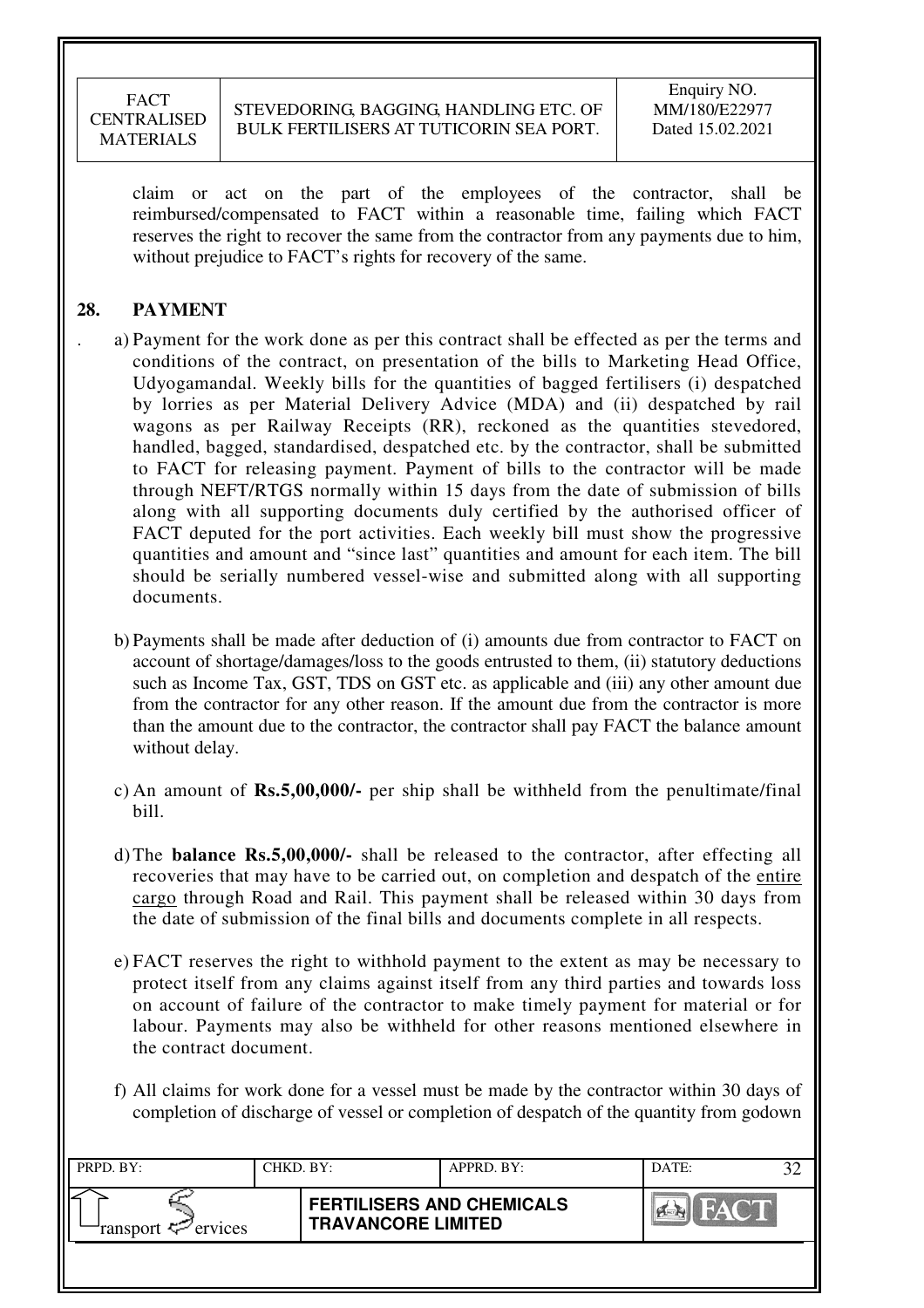as the case may be failing which FACT reserves the right not to accept or honour such claims.

### **29. ALTERNATE ARRANGEMENT AT THE RISK & COST OF CONTRACTOR**

In the event of failure on the part of the contractor to execute the contract to FACT's satisfaction FACT may give notice in writing to the contractor calling him to make good the failure, neglect or contravention complained of within the said time. If the contractor still fails to make good failure as called for, FACT reserves the right to terminate the Contract in whole or part and make alternate arrangements to carry out the work through other agencies or by themselves **at the risk and cost of the contractor** without prejudice to FACT's other rights as per the Contract. FACT shall recover all additional costs incurred for such alternate arrangements from the contractor's running bills or from any amounts due to the contractor.

#### **30. INDEMNITY**

Without prejudice to any other provisions in these conditions, the contractor shall be bound to keep FACT or any representative or employee of FACT fully indemnified against any action, claim or proceedings under the provisions of any rules, regulations, byelaws, notifications, directions or order having the force of law for anything done or omitted to be done by the contractor in contravention of such provisions etc. for the infringement or violation thereof by him in the course of the execution or completion of the work under the contract and if, as a result of any such action, claim or proceedings, the contractor or such representative of FACT, as the case may be, adjudged to be liable to any penalties or to pay any penalties or to pay any compensation, such liability, the contractor shall do so and if FACT has to take-over the liability, FACT shall deduct all amounts arising out of such liabilities from the security deposit of the contractor or from any other amount due and payable by FACT to the contractor under this Contract or any other Contract and without prejudice to any other legal remedy available to FACT.

#### **31. CONSTITUTION OF THE CONTRACTOR**

Any alteration in the composition or constitution of the contractor and events like death/ resignation of Proprietor/Partner/Director, contractor becoming bankrupt/insolvent/liquidated/ under BIFR shall be notified to (i) SO /SIC/ SASO/DO concerned, (ii) SRM concerned, (iii) The Area Manager (Marketing) concerned and (iv) The Chief Distribution Manager, Marketing Division, FACT Limited, Udyogamandal within a week's time of the event. In such situations FACT reserves the right to terminate or continue the contract or to require the contractor/survivor to produce such documents or to conform to such formalities for continuing the work, as FACT deems fit.

| PRPD. BY:              | CHKD. BY: |                                                               | APPRD. BY: | DATE: |  |
|------------------------|-----------|---------------------------------------------------------------|------------|-------|--|
| ransport $\ll$ ervices |           | <b>FERTILISERS AND CHEMICALS</b><br><b>TRAVANCORE LIMITED</b> |            |       |  |
|                        |           |                                                               |            |       |  |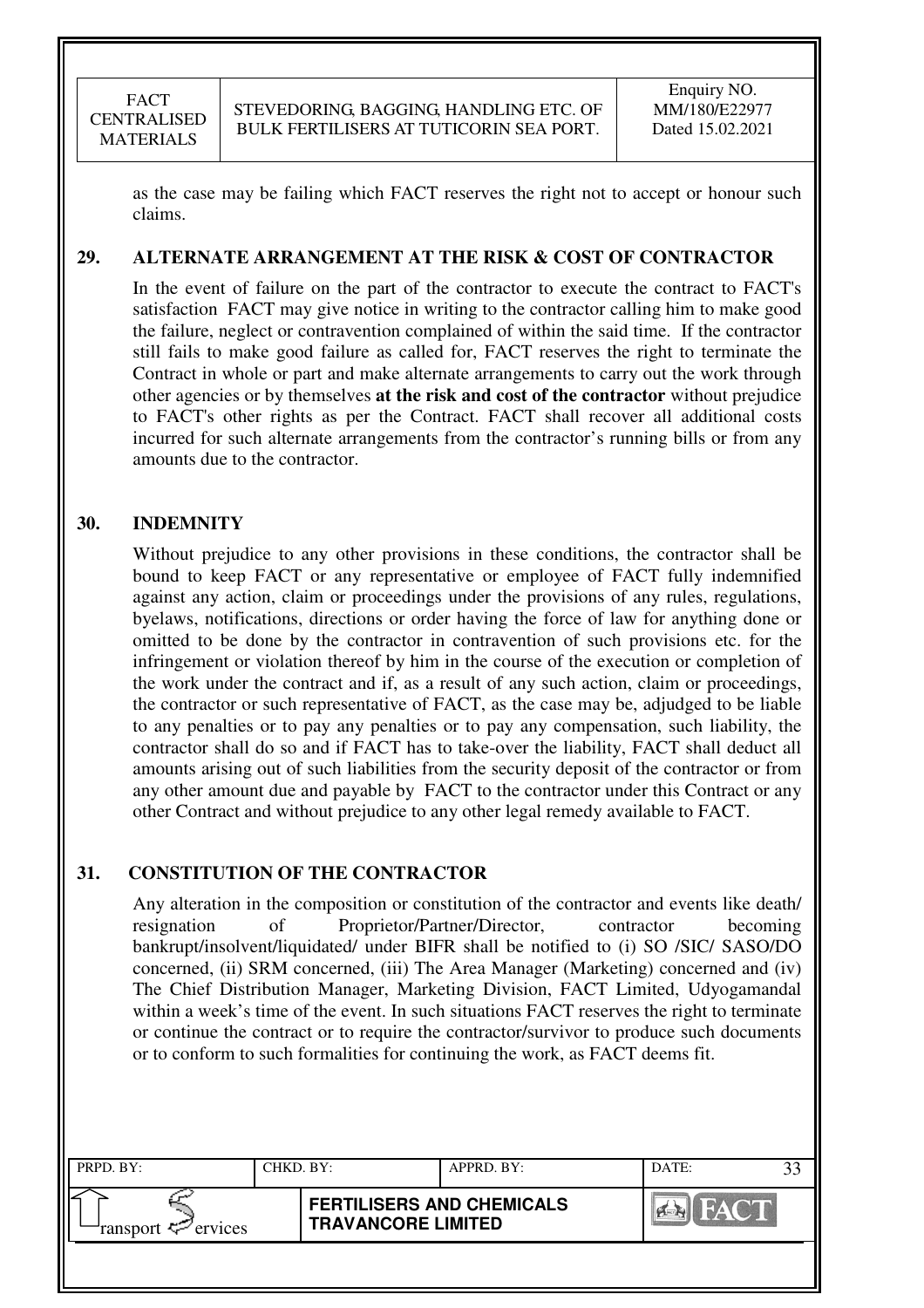### **32. ASSIGNMENT**

The contractor shall not assign or transfer or sublet the contract or any part thereof without the prior written approval of FACT.

### **33. FACT'S LIEN ON ALL MONEYS DUE**

FACT shall have a lien on all/any money that may become due and payable to the contractor under these presents, and/or also on the deposit or security amount or amounts made under the contract and which may become payable to the contractor under the conditions in that behalf herein contained for or in respect of any debt or sum that may become due and payable to FACT by the contractor either alone or jointly with another or others and either under this or under any other contract or transaction of any nature whatsoever between FACT and the contractor and further that FACT shall at all times be entitled to deduct the said debt or deposit which may become payable to the contractor under these presents.

### **34. TERMINATION OF CONTRACT**

FACT at its entire discretion may terminate the contract either in part or in full after giving 7 (Seven) days' notice in writing to the contractor.

#### **35. FORCE MAJEURE**

Neither the contractor nor FACT shall be considered in default in the performance of their obligations under the Work Order so long as the performance is prevented or delayed because of Force Majeure conditions like war or hostilities, riots or civil commotion, earth quake, flood or tempest, drought, accident, fire or explosion, labour strike or lock-out or Act-of-God or because of any law and order proclamation, regulation or ordinance of Government or subdivision thereof and situation arising out of FACT's plant break downs. Notice of a Force Majeure situation shall be given by the affected party to the other party with in one week of its occurrence. Should such a delay be for more than three months, FACT shall have the right to cancel the Work Order at no charge to FACT and FACT shall be entitled to reimbursement of any amount due from the contractor.

## **36. APPLICABLE LAW & SETTLEMENT OF DISPUTES**

This contract shall be subject to and shall in all respects be governed by Indian law. If any dispute arises out of or relating to or in connection with this contract, between the contractor and the owner/FACT, the same shall be amicably settled through mutual discussions, failing which, the unresolved dispute (s) shall be referred to arbitration in accordance with the provisions of the Arbitration and Conciliation Act, 1996, as amended from time to time and number of Arbitrator shall be one. The Venue of the Arbitration shall be at Ernakulam and the proceeding shall be in English.

| PRPD. BY:              | CHKD. BY: |                                                               | APPRD. BY: | DATE:           |  |
|------------------------|-----------|---------------------------------------------------------------|------------|-----------------|--|
| ransport $\ll$ ervices |           | <b>FERTILISERS AND CHEMICALS</b><br><b>TRAVANCORE LIMITED</b> |            | <b>TAY COLL</b> |  |
|                        |           |                                                               |            |                 |  |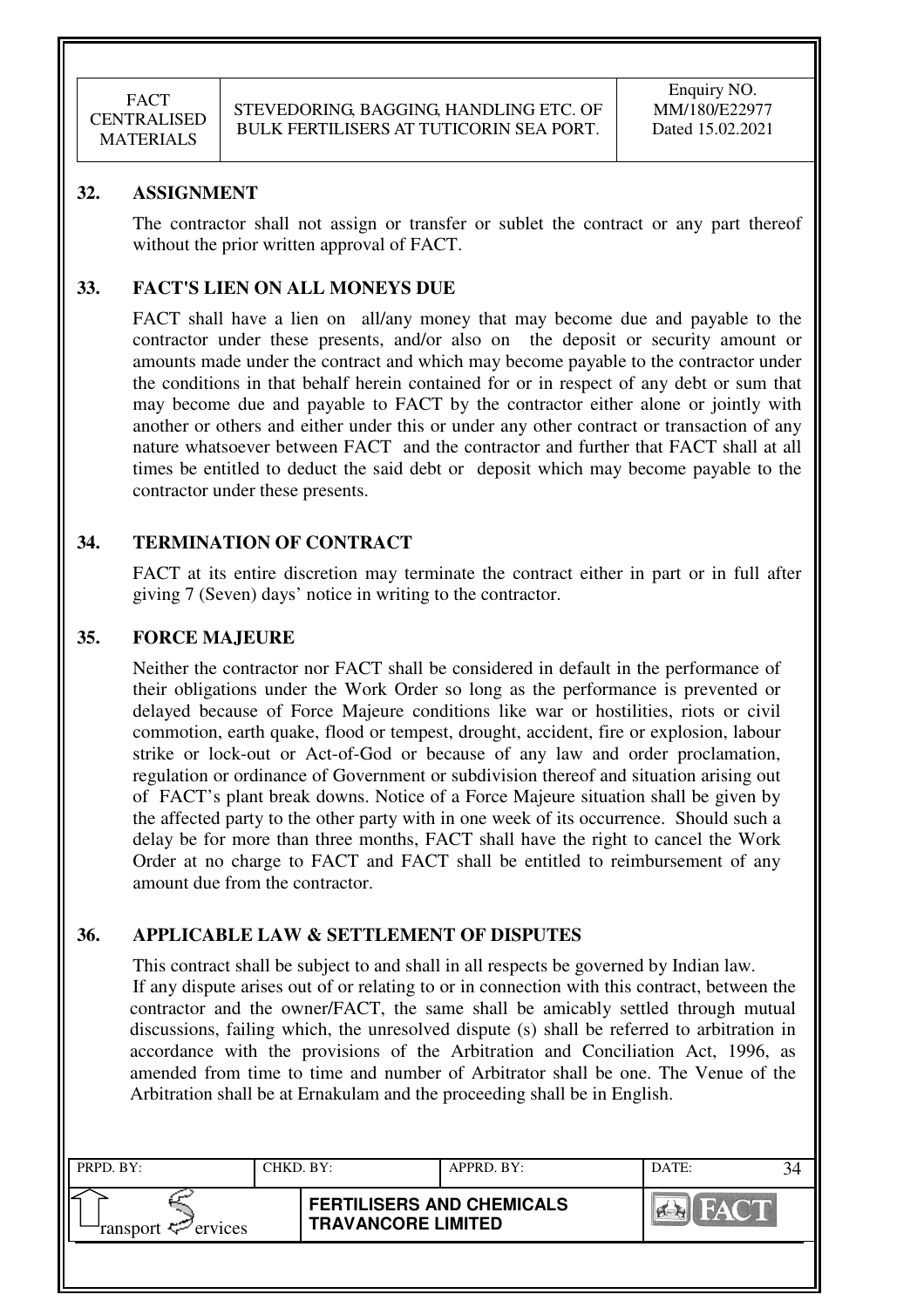Any legal proceedings relating to or in connection with this contract shall be limited to the exclusive jurisdiction of the High Court of Kerala.

### **37. CORRESPONDENCE**

All notices and correspondence (including via Telephone, e-mail & FAX) shall be deemed to have been duly given to the contractor if delivered to the contractor or his authorised agent or posted to the address so given.

# **38. FRAUD PREVENTION POLICY OF FACT**

FACT, a Central Public Sector Enterprise (PSE) follows Corporate Governance principles proactively and has formulated a Fraud Prevention Policy. Details of Fraud Prevention Policy of FACT 2012 can be viewed in FACT's website www.fact.co.in. Contractor shall make himself aware of the above policy and comply with the same.

| PRPD. BY:                  | CHKD. BY: |                                                               | APPRD. BY: | DATE:          |         |  |
|----------------------------|-----------|---------------------------------------------------------------|------------|----------------|---------|--|
| ransport $\approx$ ervices |           | <b>FERTILISERS AND CHEMICALS</b><br><b>TRAVANCORE LIMITED</b> |            | <b>Command</b> | HAY COM |  |
|                            |           |                                                               |            |                |         |  |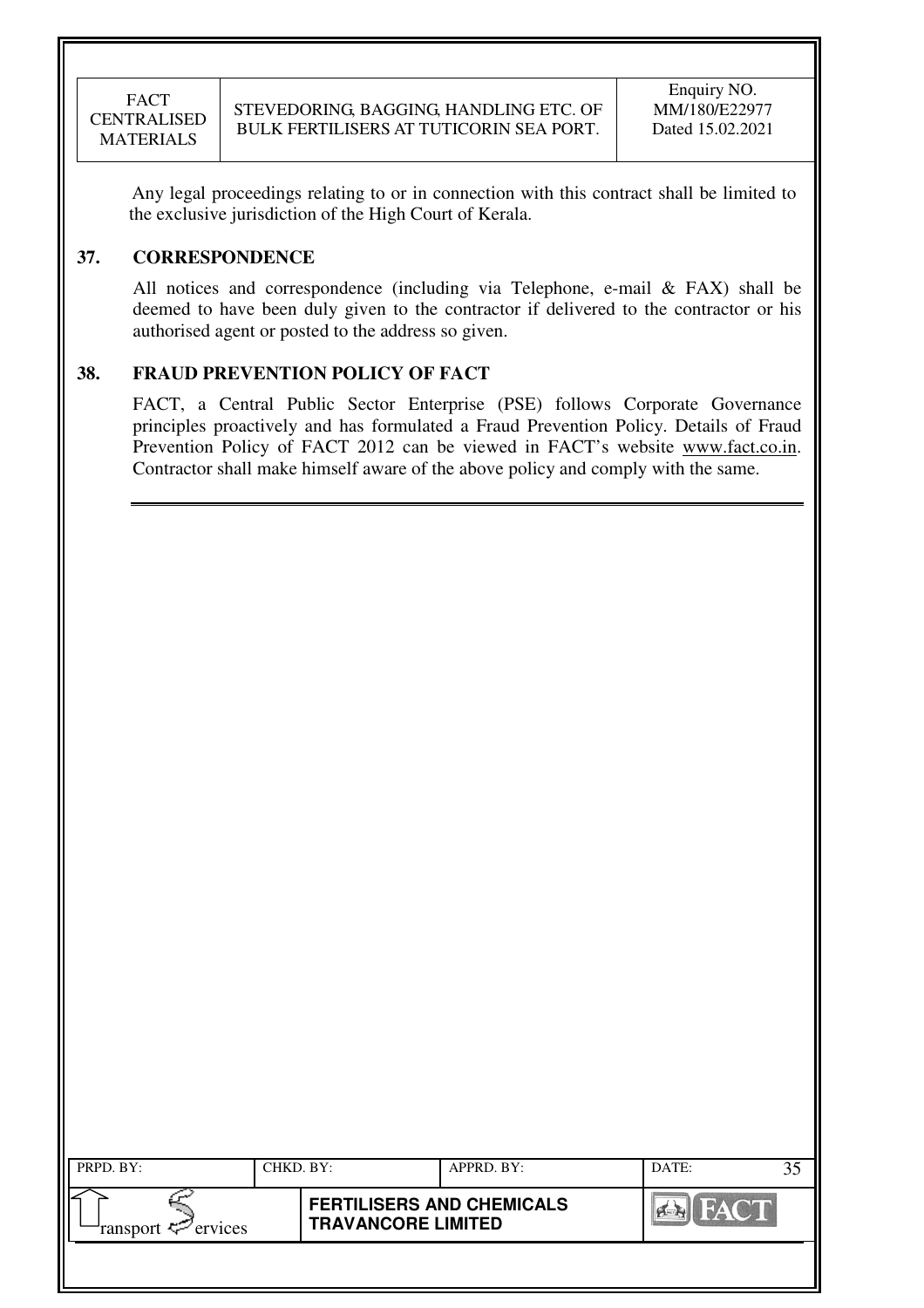# **ANNEXURE- IV**

### **COMPLIANCE STATEMENT**

 We state that Enquiry No. MM/180/E22977 Dated 15.02.2021 is in full compliance with the documents issued against the Enquiry No: MM/180/E22977Dated 15.02.2021 and we have read and understood the Notice Inviting Tender, Scope of Work, Instructions to Bidders and Special Terms and Conditions and Standard terms and conditions of Contract attached with this enquiry referred above and hereby confirm our acceptance to the same.

Name of bidder: Signature of the Bidder:

Place: Date: Date: (Seal)

| PRPD. BY:                                | CHKD. BY: |                                                               | APPRD. BY: | DATE:          |  |
|------------------------------------------|-----------|---------------------------------------------------------------|------------|----------------|--|
| ransport $\epsilon$ <sup>-</sup> ervices |           | <b>FERTILISERS AND CHEMICALS</b><br><b>TRAVANCORE LIMITED</b> |            | <b>THAT HE</b> |  |
|                                          |           |                                                               |            |                |  |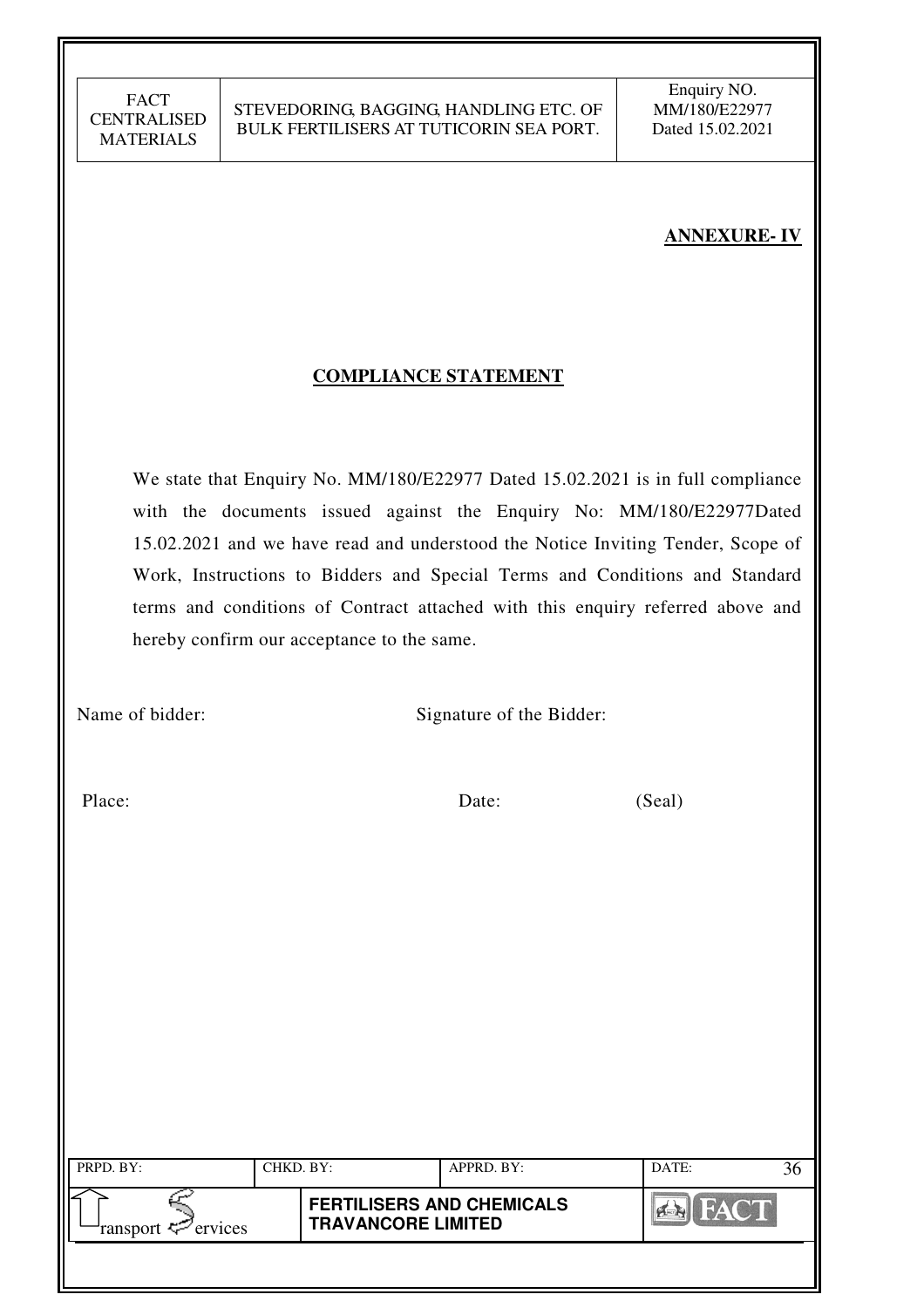### **ANNEXURE -V**

#### **UN PRICED COPY OF PRICE BID**

### *(Important: Please do not indicate rates in this format. Only indicate "Quoted/Not quoted", under each blank column without fail).*

Sub: STEVEDORING, BAGGING, AND HANDLING OF BULK FERTILIZERS AT TUTICORIN SEA PORT.

Ref: Enquiry No. MM/180/E22977 Dated 15.02.2021

#### With reference to FACT's above enquiry, we quote our lowest rates as below:

| Sl.<br>No.     | Description                                                                                                                                                                                                                                                                                                                                                | Estimated<br>Quantity | All inclusive RATE (Rs.<br>Per Unit)(Excluding GST) |
|----------------|------------------------------------------------------------------------------------------------------------------------------------------------------------------------------------------------------------------------------------------------------------------------------------------------------------------------------------------------------------|-----------------------|-----------------------------------------------------|
|                |                                                                                                                                                                                                                                                                                                                                                            |                       | <b>INDICATE 'QUOTED'</b>                            |
| 1              | Customs/port documentation clearance,<br>stevedoring, handling, bagging $\&$<br>standardisation, stacking in go downs,<br>loading on to trucks, unloading from<br>trucks, loading wagons etc. for despatch<br>by RAIL etc. as per clause 9.1 of<br><b>SCHEDULE OF WORK (Annexure-III)</b><br>and conditions<br>other<br>terms<br>and<br>stipulated herein. | 2,40,000 MT           |                                                     |
| $\overline{2}$ | Customs/port documentation clearance,<br>stevedoring, handling,<br>bagging<br>$\alpha$<br>standardisation, stacking in go downs,<br>loading on to trucks for despatch by<br>ROAD etc. as per clause 9.2 of<br>SCHEDULE OF WORK (Annexure-III)<br>conditions<br>other<br>and<br>terms<br>and<br>stipulated herein.                                          | 60,000 MT             |                                                     |
| 3              | Stencilling of MRP/subsidy details on<br>bags as per clause 9.3 of SCHEDULE<br><b>OF WORK (Annexure-III)</b> and other<br>terms and conditions stipulated herein.                                                                                                                                                                                          | 5,00,000<br>numbers   |                                                     |

The price quoted shall be all-inclusive including taxes and duties except GST, which shall be extra as applicable based on statutory notifications.

We have read and understood the Notice Inviting Tender, Instructions to Bidders and Terms and Conditions of this enquiry and hereby confirm our acceptance to the same.

(In block letters)

Name of the Bidder Signature of the Bidder

Place:

Date: Seal

| PRPD. BY:                 | CHKD. BY: |                                                               | APPRD. BY: |  | DATE: |                |
|---------------------------|-----------|---------------------------------------------------------------|------------|--|-------|----------------|
| ransport $\sharp$ ervices |           | <b>FERTILISERS AND CHEMICALS</b><br><b>TRAVANCORE LIMITED</b> |            |  |       | <b>THAT HE</b> |
|                           |           |                                                               |            |  |       |                |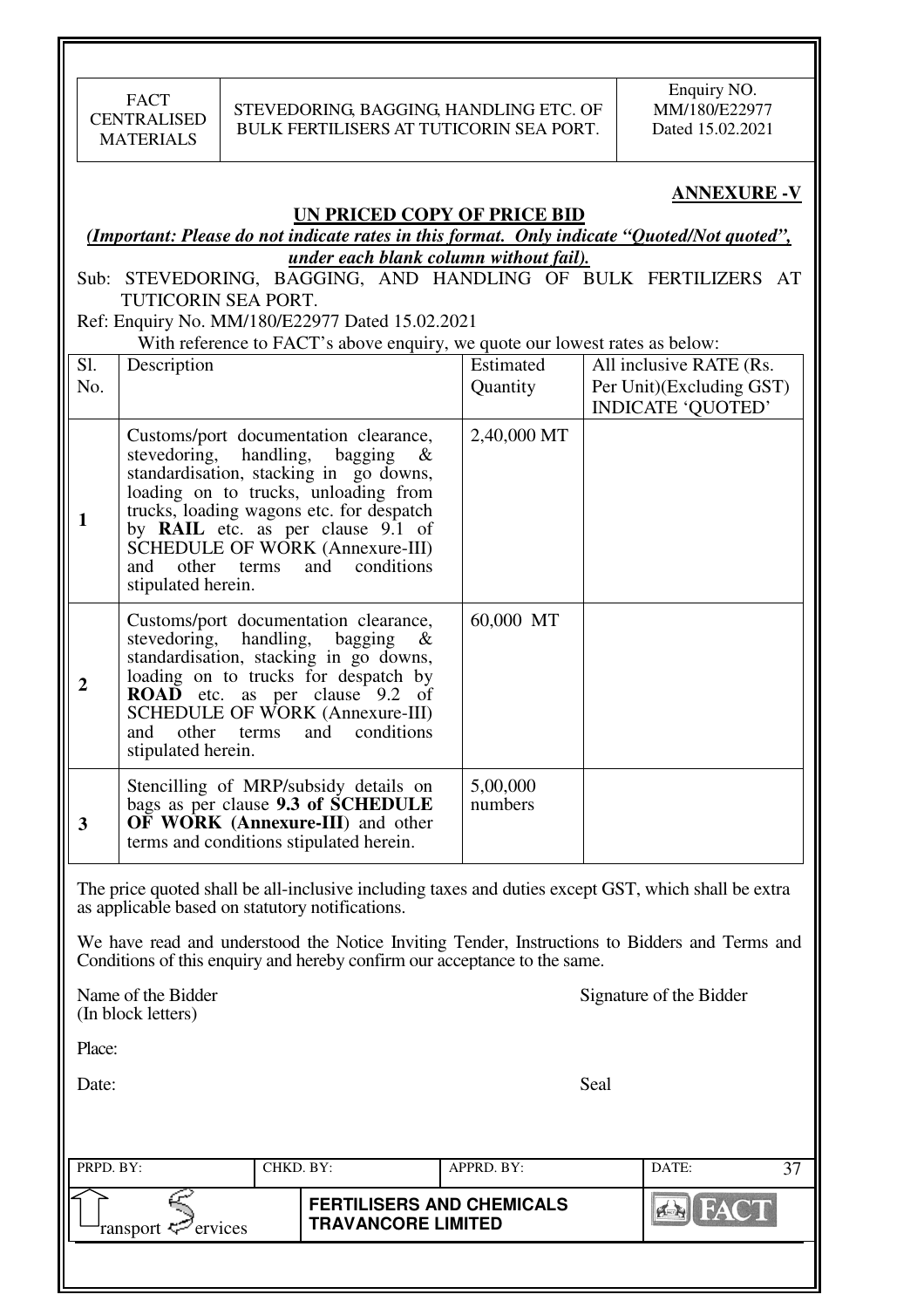| <b>FACT</b>        |
|--------------------|
| <b>CENTRALISED</b> |
| <b>MATERIALS</b>   |

Enquiry NO. MM/180/E22977 Dated 15.02.2021

# **ANNEXURE - VI**

# **PRICE BID**

Please visit **https://eprocure.gov.in** and search using the tender **ID** under FACT Tenders to see the price Bid (BOQ-EXCEL SHEET)

| PRPD. BY:                      | CHKD. BY: |                                                               | APPRD. BY: | DATE: | 38 |
|--------------------------------|-----------|---------------------------------------------------------------|------------|-------|----|
| ransport $\mathcal{P}$ ervices |           | <b>FERTILISERS AND CHEMICALS</b><br><b>TRAVANCORE LIMITED</b> |            |       |    |
|                                |           |                                                               |            |       |    |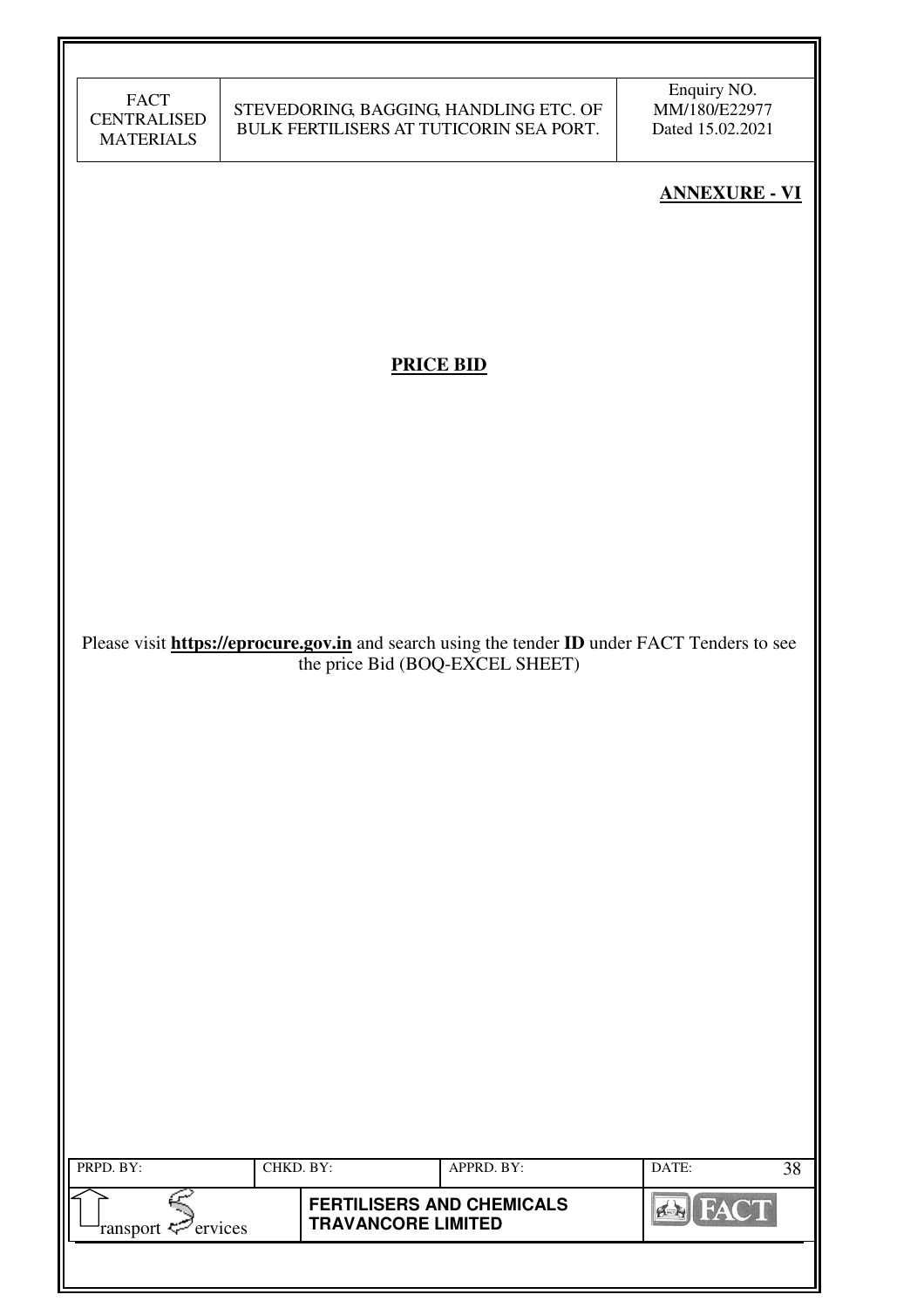### STEVEDORING, BAGGING, HANDLING ETC. OF BULK FERTILISERS AT TUTICORIN SEA PORT.

Enquiry NO. MM/180/E22977 Dated 15.02.2021

### **ANNEXURE – VII**

#### **PROFORMA OF BANK GUARANTEE FOR FURNISHING SECURITY DEPOSIT**  (TO BE OBTAINED FROM AN INDIAN NATIONALISED/SCHEDULED BANK ON STAMP PAPER WORTH Rs.500/-)

To

The Fertilisers and Chemicals Travancore Ltd., Udyogamandal, Cochin-683 501.

Whereas FACT, Udyogamandal P.O., Kerala (hereinafter called referred to as the Company) has placed a work order no. ............... dated ............ with M/S.........................(hereinafter called the Contractor) for the work of .......................and whereas it is one of the conditions of the said work order that the Contractor shall either remit a sum of Rs.............. (Rupees..........................only) or furnish a Bank Guarantee for Rs............ (Rupees...........................only) as security deposit for the due fulfilment of the said work order by the said Contractor.

In consideration of the Company having agreed to accept a Bank Guarantee from us towards such security deposit in lieu of the cash deposit in accordance with the terms and conditions of the above work order, we................. The Bank (hereinafter referred to as the Bank) do hereby undertake to pay the Company merely on demand any sum or sums from time to time demanded by the Company up to a maximum of Rs................. (Rupees.......................only) being the amount of the security deposit against any loss or damage caused to or suffered by or would be caused to or suffered by the Company by reason of any breach by the said Contractor of any of the terms and conditions contained in the said work order.

We, the said Bank, do hereby undertake to pay the amount so demanded by the Company without any demur merely on a demand from the Company stating that the amount claimed is due by way of loss or damage caused to or suffered or would be caused to or suffered by the Company by reason of breach by the said Contractor of any of the terms and conditions contained in the said contract. Any such demand made on the Bank shall be conclusive as regards the amount due and payable by the Bank under this guarantee.

We undertake to pay to the Company any money so demanded notwithstanding any dispute or disputes raised by the said Contractor in any suit or proceeding pending before any court or Tribunal relating thereto our liability under this present being absolute and unequivocal.

The payment so made by us under this Guarantee shall be a valid discharge of our liability for payment there under and the said Contractor shall have no claim against us for making such payment.

We.......................... further agree that the guarantee herein contained shall remain in full force and effect during the period that would be take for the performance of the said contract and that it shall continue to be enforceable till all the dues of the Company under or by virtue of the said contract have been fully paid and its claim satisfied or discharged or till the Company certifies that the terms and conditions of the said contract have been fully and properly carried out by the said contractor and accordingly discharges this guarantee.

| PRPD. BY:              | CHKD. BY: |                                                               | APPRD. BY: |         | DATE: | 39 |
|------------------------|-----------|---------------------------------------------------------------|------------|---------|-------|----|
| ransport $\ll$ ervices |           | <b>FERTILISERS AND CHEMICALS</b><br><b>TRAVANCORE LIMITED</b> |            | HAY CHA |       |    |
|                        |           |                                                               |            |         |       |    |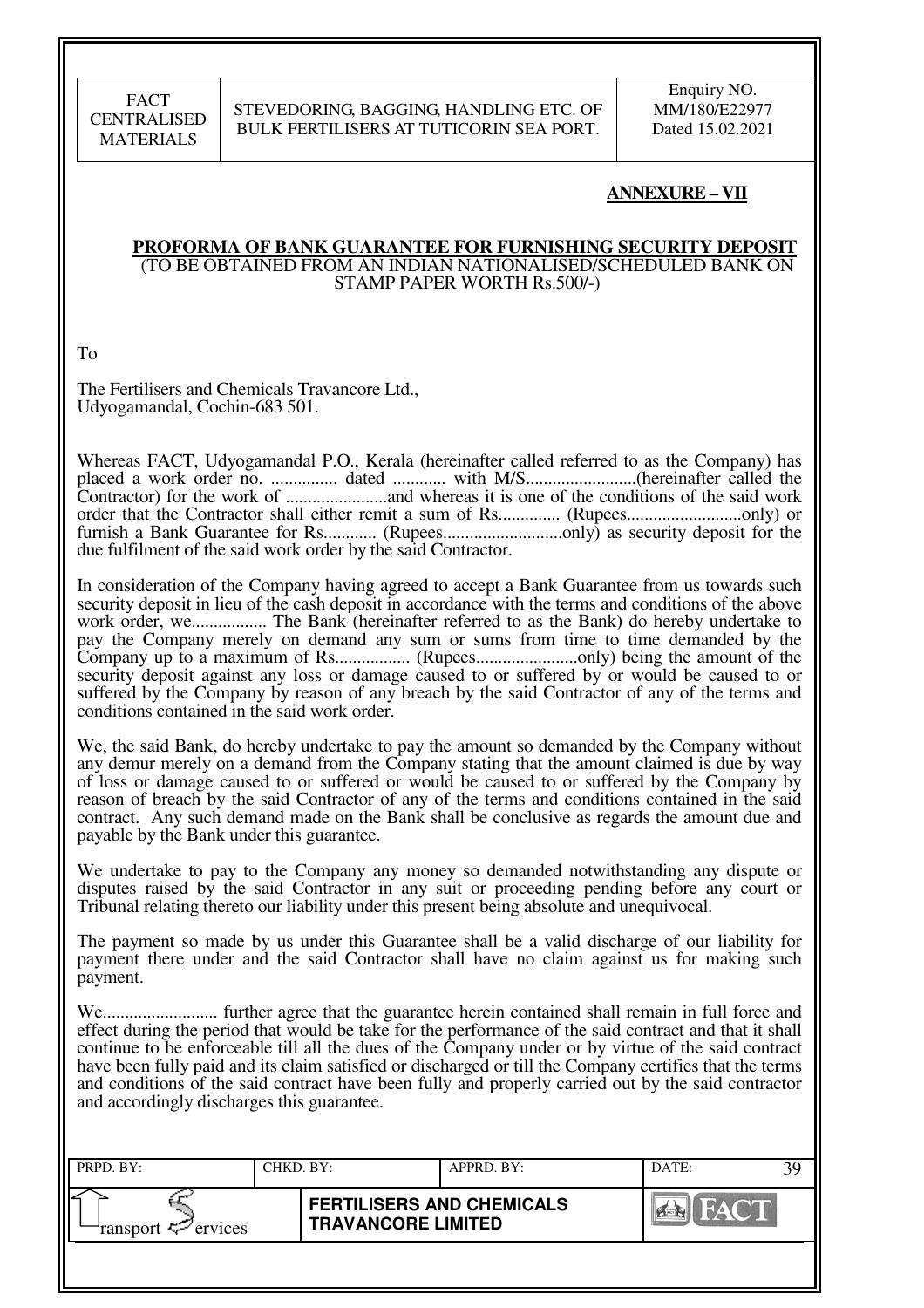#### STEVEDORING, BAGGING, HANDLING ETC. OF BULK FERTILISERS AT TUTICORIN SEA PORT.

We............................. further agree with the said company that they shall have the fullest liberty without our consent and without affecting in any manner our obligations hereunder to vary any of the terms and conditions of the said contract or to extend time of performance by the said Contractor or to postpone for any time and from time to time any of the powers exercisable by it against the said Contractor and either to enforce or forebear from enforcing any of the terms and conditions governing the said contract or securities available to the Company and the said Bank shall not be released from its liability under these presents by any exercise by the Company of the liberty with reference to the matters aforesaid or by reason of time being given to the said Contractor or any other forbearance, act or omission on the part of the Company or any indulgence by the Company to the said Contractor or any other matter of thing whatsoever which under the law relating to sureties, but for this provision, have the effect of so relieving us.

This guarantee shall not be affected by any change in the constitution of the Bank or the Company or the said Contractor nor shall this guarantee be affected by any change in the constitution of the Company or the said Contractor by absorption with any other body or corporation and this guarantee shall be available to or enforceable by such body or corporation.

Our guarantee shall remain in force until................. Unless a claim or demand is made within six months after the expiry of the above date, all the Company's rights under the guarantee shall be deemed as waived/forfeited and we shall be relieved and discharged from all liabilities there under. Notwithstanding anything contained hereinbefore, our liability under this guarantee shall be limited to an amount not exceeding Rs.................... (Rupees.............................. only).

Any notice by way of request, demand or otherwise hereunder may be sent by post to the Bank addressed as aforesaid and if sent by post, it shall be deemed to have been given at the time when it would be delivered in due course of post and in proving such notice when given by post, it shall be sufficient to prove that the envelope containing the notice was posted and certificate signed by an officer of the Company that the envelope was so posted shall be conclusive.

Disputes/differences, if any, relating to or arising out of this Bank Guarantee, shall be settled by courts having jurisdiction over Udyogamandal, in Kerala State, where the registered office of the company is situated and no other court shall have jurisdiction in the matter.

We........................................ Bank lastly undertakes not to revoke this guarantee during its currency except with the previous consent of the Company in writing.

Dated this..................... day of ................................ Two thousand and sixteen.

| For (Name of Bank)         |  |
|----------------------------|--|
| <b>Authorised Official</b> |  |
| Name                       |  |
| Designation                |  |

Place:

Full address of the Branch issuing this guarantee:

| PRPD. BY:              | CHKD. BY: | APPRD. BY:                                                    | DATE: |       |  |
|------------------------|-----------|---------------------------------------------------------------|-------|-------|--|
| ransport $\ll$ ervices |           | <b>FERTILISERS AND CHEMICALS</b><br><b>TRAVANCORE LIMITED</b> |       | HAY T |  |
|                        |           |                                                               |       |       |  |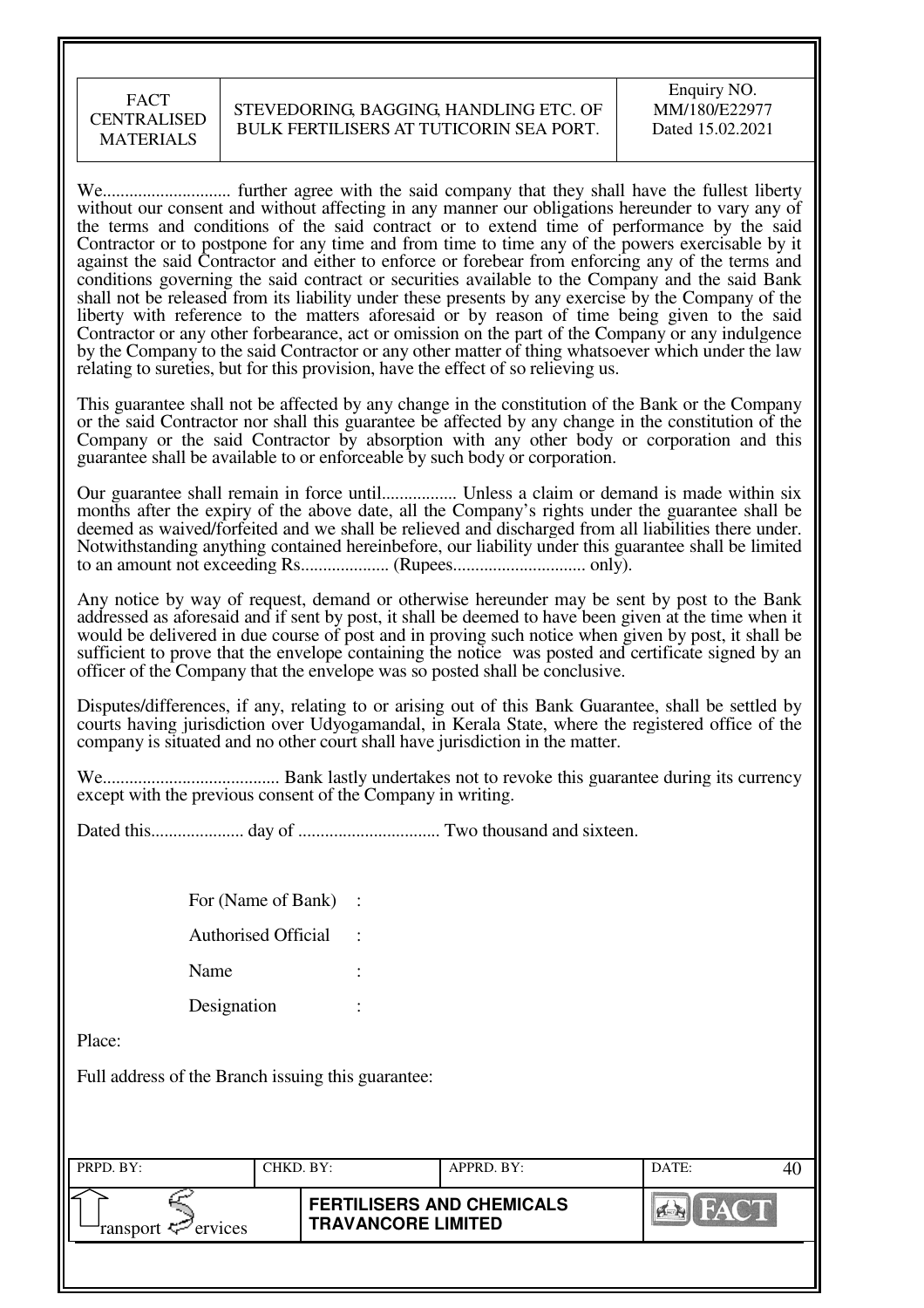### **ANNEXURE-VIII**

#### **AGREEMENT**

(Proforma of Agreement to be executed in Rs 200/- Non Judicial stamp paper)

ARTICLES OF AGREEMENT made this day the …. Between THE FERTILISERS AND CHEMICALS TRAVANCORE LIMITED, a Company registered under the Travancore Companies ACT IV of 1114(Malayalam Era) and having its registered office at Eloor, Udyogamandal P O Ernakulam District, Kerala State(hereinafter called the FACT) on the one part and M/s…. (hereinafter called the Contractor) which expression shall where the context so admits or applies be deemed to include their heirs, executors, administrators, successors interest and legal representatives as well) on the other part.

**WHEREAS** the Contractor has agreed with M/s FACT for the due performance of work as set forth in the Work Order No. dt... and accompaniments upon the terms and conditions therein mentioned as accepted vide their endorsements in the aforesaid work order.

**NOW THESE PRESENT WITNESS** THAT in consideration of the payments to be made by M/s FACT mentioned in the aforesaid Work Order no. dt. and accompaniments thereunto the Contractor shall duly perform the said works, fulfill and keep all conditions in the work order which will be deemed and taken to be part of this contracts as if the same had been fully set-out herein and FACT hereby agree that if the Contractor shall duly perform the said works in the manner aforesaid and observe and keep the said terms and conditions, FACT will pay to the Contractor at the time and in the manner set forth in the aforesaid work order and in the Annexure thereunto as accepted by Contractor vide his endorsement in the aforesaid work order, the amount or amounts calculated at the rate mentioned and as per terms stipulated therein as payment for the work. This agreement shall be in force up to …

**THE SAID CONDITIONS** shall be read and construed as forming part of this Agreement and the parties thereto will respectively abide by and submit themselves to the conditions and stipulations and perform the agreement on their parts respectively.

**UPON THE TERMS AND CONDITIONS** of this Agreements being fulfilled and performed to the satisfaction of Officer of the Company empowered by the Company in this behalf, the Security Deposit remitted by the Contractor or such position thereof as he may be entitled to under the said condition shall be returned to the contractor.

IN WITNESS thereof the Contractor, M/s…. and The Manager Purchase(TS) of M/s The Fertilisers and Chemicals Travancore Ltd, For and on behalf of the Company have hereunto set their hands this day and year first above written.

| In the presence of witnesses:<br>1.<br>2. |           | For                                                           |                                   |             |    |
|-------------------------------------------|-----------|---------------------------------------------------------------|-----------------------------------|-------------|----|
| In the presence of witnesses:<br>1.<br>2. |           |                                                               | for and on behalf of the Company. |             |    |
| PRPD. BY:                                 | CHKD. BY: |                                                               | APPRD. BY:                        | DATE:       | 41 |
| ervices<br>ransport                       |           | <b>FERTILISERS AND CHEMICALS</b><br><b>TRAVANCORE LIMITED</b> |                                   | <b>FACT</b> |    |
|                                           |           |                                                               |                                   |             |    |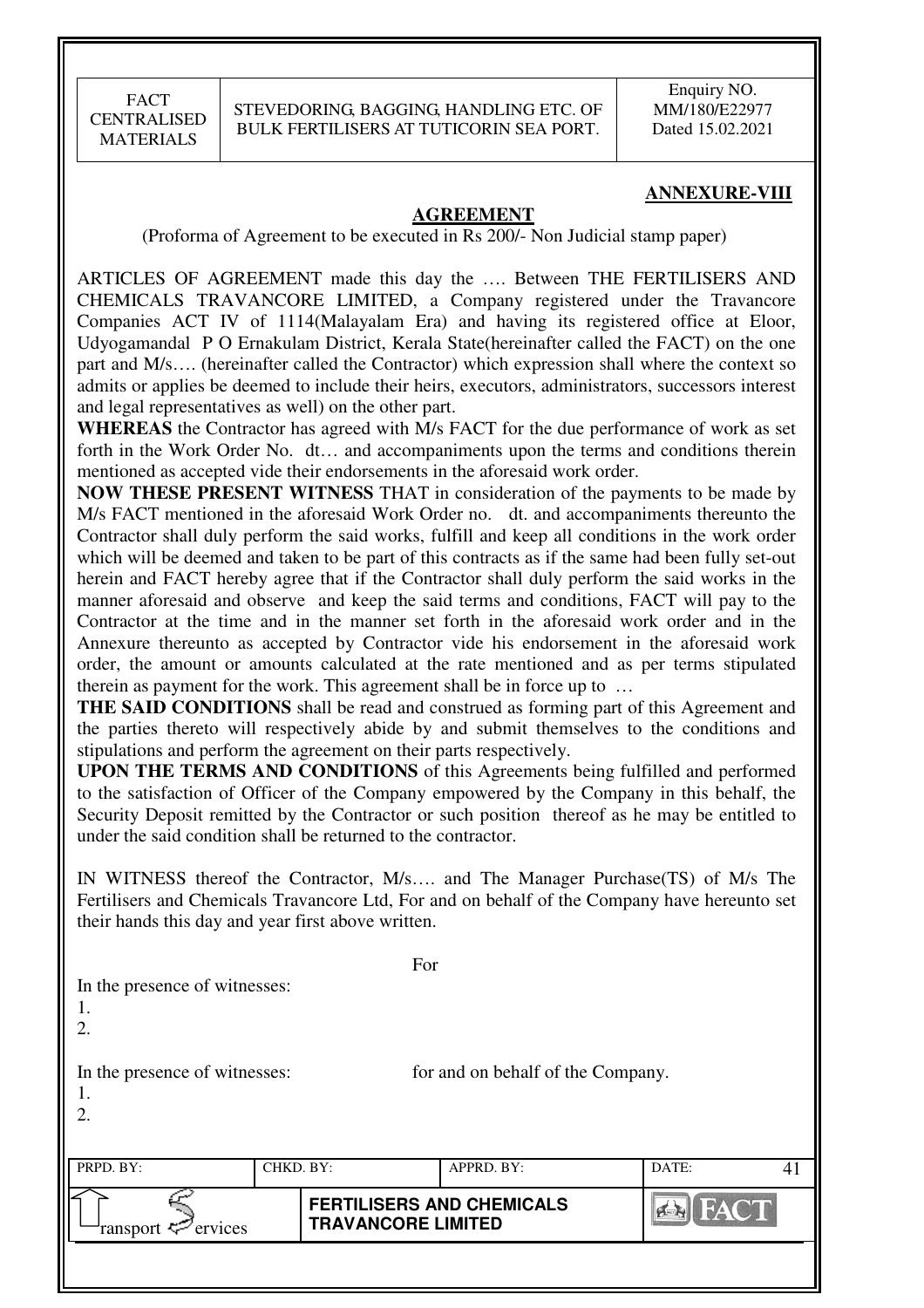### **ANNEXURE-IX**

### **(To be executed on** ₹ 500**/- Non-judicial Stamp Paper)**

### **INTEGRITY PACT**

#### **Between**

The Fetilizers and Chemicals Travancore Limited (FACT), a company formed and registered under the Travancore Companies Act IX to 1114 (Companies Act, 2013) and having its registered office at Eloor, Udyogamandal-683501, Kochi, Ernakulam District, Kerala, hereinafter referred to as "The Principal".

*And* .................................. hereinafter referred to as "The Bidder/ Contractor".

#### **Preamble**

The Principal intends to award, under laid down organization procedures, contract/s for .......................... The Principal values full compliance with all relevant laws and regulations, and the principles of economic use of resources, and of fairness / transparency in its relations with its Bidder(s) and or/Contractor(s).

In order to achieve these goals, the Principal will appoint an Internal External Monitor (EIM), who will monitor the tender process and execution of the contact for compliance with the principle mentioned above.

#### **Section 1 - Commitments of the Principal**

(1) The Principal commits itself to take all measures necessary to prevent corruption and to observe the following principles:

a) No employee of the Principal, personally or through family members, will in connection with the tender, or the execution of the contract, demand, take a promise for or accept, for self or third person, any material or immaterial benefit which the person is not legally entitled to.

b) The Principal will, during the tender process, treat all Bidder(s) with equity and reason. The Principal will in particular, before and during the tender process, provide to all Bidder(s) the same information and will not provide to any Bidder(s) confidential / additional information through which the Bidder(s) could obtain an advantage in relation to the tender process or the contract execution.

c) The Principal will exclude from the process all known prejudiced/interested persons.

| PRPD. BY:              | CHKD. BY: |                                                               | APPRD. BY: | DATE:       |  |
|------------------------|-----------|---------------------------------------------------------------|------------|-------------|--|
| ransport $\ll$ ervices |           | <b>FERTILISERS AND CHEMICALS</b><br><b>TRAVANCORE LIMITED</b> |            | <b>FACT</b> |  |
|                        |           |                                                               |            |             |  |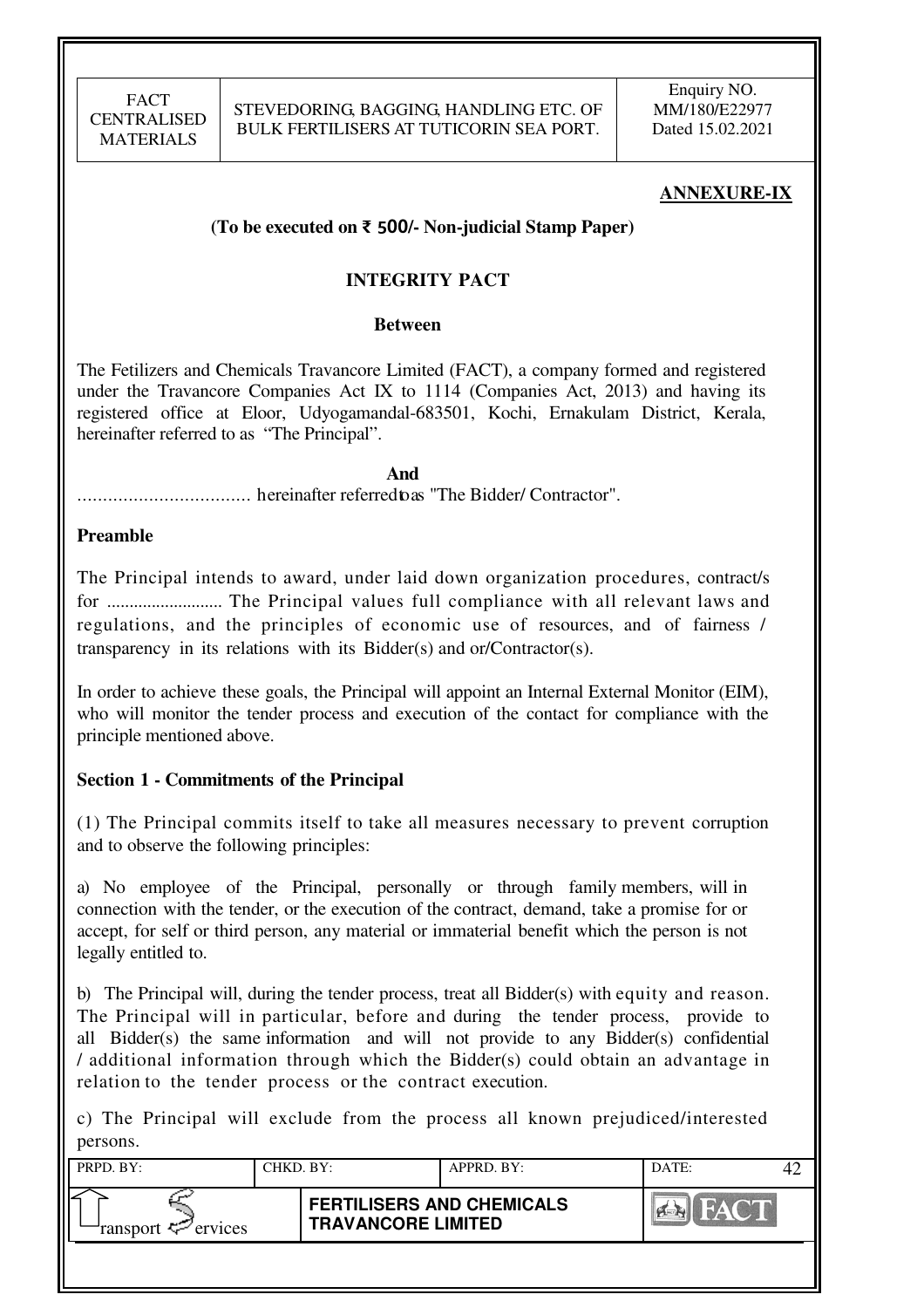(2) If the Principal obtains information on the conduct of any of its employees which is a criminal offence under the India Penal Code / Prevention of Corruption Act, or if there be a substantive suspicion in this regard, the Principal will inform the Vigilance Officer and in addition can initiate disciplinary actions.

### **Section 2 - Commitments of the Bidder(s) / Contractor(s)**

(1)The Bidder(s) / Contractor(s) commits themselves to take all measures necessary to prevent corruption. He commits himself to observe the following principles during his participation in the tender process and during the contract execution.

a) The Bidder(s) / Contractor(s) will not, directly or through any other person or firm, offer, promise or give to any of the Principal's employees involved in the tender process or the execution of the contract or to any third person, any material or immaterial benefit which he/she is not legally entitled to, in order to obtain in exchange, any advantage of any kind whatsoever during the tender process or during the execution of the contract.

b) The Bidder(s) / Contractor(s) will not enter with other Bidders into any undisclosed agreement or understanding, whether formal or informal. This applies in particular to prices, specifications, certifications, subsidiary contracts, submission or non-submission of bids or any other actions to restrict competitiveness or to introduce cartelisation in the bidding process.

c) The Bidder(s) / Contractor(s) will not commit any offence under the relevant IPC/PC Act; further the Bidder(s)/ $\text{Contractor}(s)$  will not use improperly, for purposes of competition or personal gain, or pass on to others, any information or document provided by the Principal as part of the business relationship, regarding plans, technical proposals and business details, including information contained or transmitted electronically.

d) The Bidder(s) / Contractor(s) of foreign origin shall disclose the name and address of the Agents / Representatives in India, if any. Similarly, The Bidder(s) / Contractor(s) of Indian Nationality shall furnish the name and address of the foreign principals, if any. All the payments made to the India agent/representative have to be in Indian rupees only.

e) The Bidder(s) / Contractor(s) will, when presenting his bid, disclose any and all payments he has made, is committed to, or intends to make to agents, brokers or any other intermediaries in connection with the award of the contract.

(2) The Bidder(s) / Contractor(s) will not instigate third persons to commit offences outlined above or be an accessory to such offences.

### **Section 3 - Disqualification from tender process and exclusion from future contracts**

| PRPD. BY:                 | CHKD. BY: |                                                               | APPRD. BY: | DATE: |  |
|---------------------------|-----------|---------------------------------------------------------------|------------|-------|--|
| ransport $\sharp$ ervices |           | <b>FERTILISERS AND CHEMICALS</b><br><b>TRAVANCORE LIMITED</b> |            | HAYOL |  |
|                           |           |                                                               |            |       |  |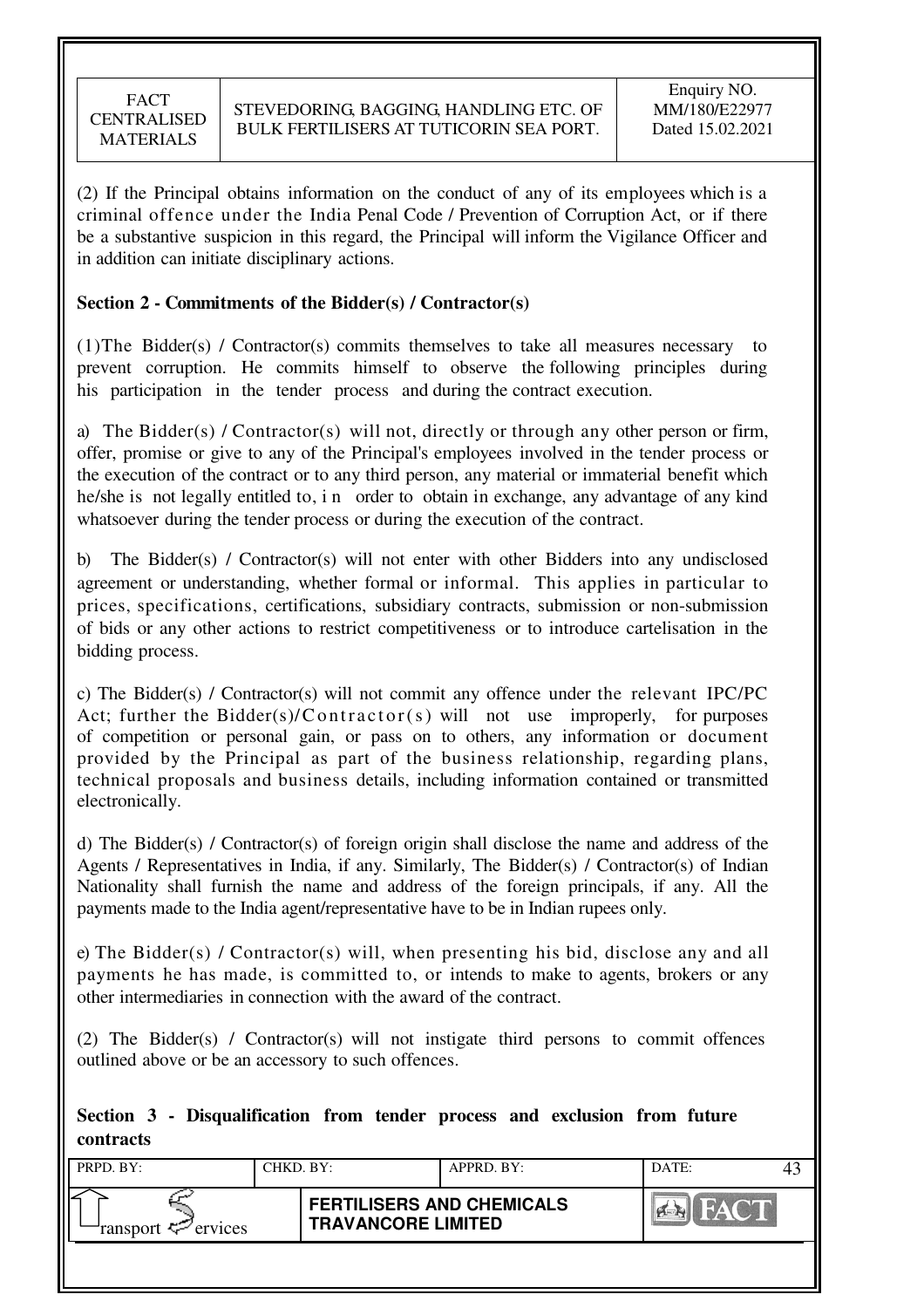If the Bidder(s)/Contractor(s), before award or during the execution of has committed a transgression through a violation of Section 2 above or in any other form such as to put his reliability or credibility in question, the Principal is entitled to disqualify the Bidder(s)/ Contractor(s) from the tender process or to terminate the contract, if already signed, for such reason.

### **Section 4 - Compensation for Damages**

(1) If the Principal has disqualified the Bidder(s) from the tender process prior to the award according to Section 3, the Principal is entitled to demand and recover the damages equivalent to Earnest Money Deposit/Bid Security.

(2) If the Principal has terminated the contract according to Section 3, or if the Principal is entitled to terminate the contract according to Section 3, the Principal shall be entitled to demand and recover from the Contractor l iquidated damages of the contract value or the amount equivalent to Performance Bank Guarantee.

### **Section 5 - Previous Transgression**

(1) The Bidder declares that no previous transgression occurred in the last 3 years with any other Company in India conforming to the anti-corruption approach including Public Sector Enterprise in India that could justify his exclusion from the tender process.

(2) If the Bidder makes incorrect statement on this subject, he can be disqualified from the tender process and appropriate action can be taken including termination of contract, if already awarded, for such reason.

### **Section 6 - Equal treatment of all Bidders / Contractors / Subcontractors**

(1)The Bidder(s)/Contractor(s) undertakes(s) to demand from all subcontractors a commitment in conformity with this Integrity Pact, and to submit it to the Principal before contract signing.

(2) The Principal will enter into agreements with identical conditions as this one with all Bidders, Contractors/Suppliers and Subcontractors.

(3) The Principal will disqualify from the tender process all Bidders who do not sign this Pact or violate its provisions.

### **Section 7 – Criminal charges against violating Bidder(s) / Contractor(s) /Subcontractor(s)**

If the Principal obtains knowledge of conduct of a Bidder, Contractor or Subcontractor, or of an employee or a representative or an associate of a Bidder, Contractor, or Subcontractor which constitutes corruption, or if the Principal has substantive suspicion in this regard, the Principal will inform the same to the Chief Vigilance Officer.

| PRPD. BY:              | CHKD. BY: |                                                               | $APPRD$ . BY: | DATE: |  |
|------------------------|-----------|---------------------------------------------------------------|---------------|-------|--|
| ransport $\ll$ ervices |           | <b>FERTILISERS AND CHEMICALS</b><br><b>TRAVANCORE LIMITED</b> |               | FACT  |  |
|                        |           |                                                               |               |       |  |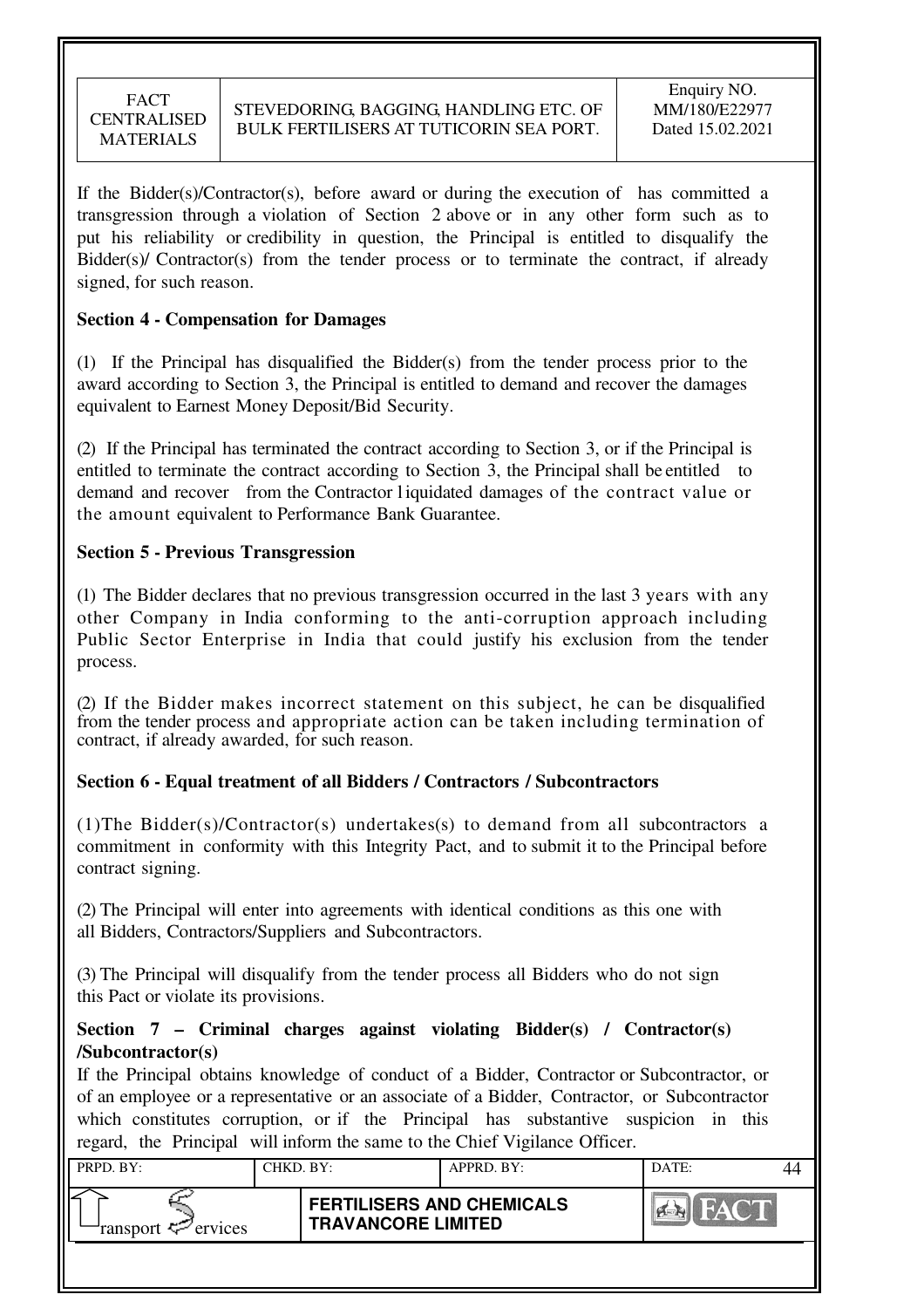### **Section 8 - Independent External Monitor/Monitors**

(1)The Principal appoints competent and credible Independent External Monitor for this Pact. The task of the Monitor is to review independently and objectively, whether and to what extent the parties comply with the obligations under this agreement.

(2) The Monitor is not subject to instructions by the representatives of the parties and performs his functions neutrally and independently. It will be obligatory for him to treat the obligations and document of the Bidder(s)/Contractor(s) as confidential. He reports to the Chairperson and managing Director, FACT.

(3) The Bidder(s)/Contractor(s) accepts that the Monitor has the right to access without restriction to all Project documentation of the Principal including that provided by the Contractor. The Contractor will also grant the Monitor, upon his request and demonstration of a valid interest, unrestricted and unconditional access to this project documentation. The same is applicable to Subcontractors. The Monitor is under contractual obligation to treat the information and documents of the Bidder(s)/Contractor(s)/ Subcontractor(s) with confidentially.

(4) The Principal will provide to the Monitor sufficient information about all meetings among the parties related to the Project provided such meetings could have an impact on the contractual relations between the Principal and the Contractor. The parties offer to the Monitor the option to participate in such meetings.

(5) As soon as the Monitor notices, or believes to notice, a violation of this agreement, he will so inform the Management of the Principal and request the Management to discontinue or to take corrective action, or to take other relevant action. The Monitor can in this regard submit non-binding recommendation. Beyond this, the Monitor has no right to demand from the parties that they act in a specific manner, refrain from action or tolerate action.

(6) The Monitor will submit a written report to the Chairman and Managing Director, FACT within 8 to 10 weeks from the date of reference or intimation to him by the Principal and, should the occasion arise, submit proposals for correcting problematic situations.

(7) Monitor shall be entitled to compensation on the same terms as being extended to / provided to Independent Director on FACT Board.

(8) If the M o n i t o r has reported to the Chairman and Managing Director, FACT, a substantiated suspicion of an offence under relevant IPC/PC Act, and the Chairman and Managing Director, FACT has not, within reasonable time, taken visible action to proceed against such offence or reported it to the Chief Vigilance Officer, the Monitor may also transmit this information directly to the Central Vigilance Commissioner.

| PRPD. BY:              | CHKD. BY: |                                                               | $APPRD$ $BY:$ | DATE:          |  |
|------------------------|-----------|---------------------------------------------------------------|---------------|----------------|--|
| ransport $\ll$ ervices |           | <b>FERTILISERS AND CHEMICALS</b><br><b>TRAVANCORE LIMITED</b> |               | THE TANK OF BU |  |
|                        |           |                                                               |               |                |  |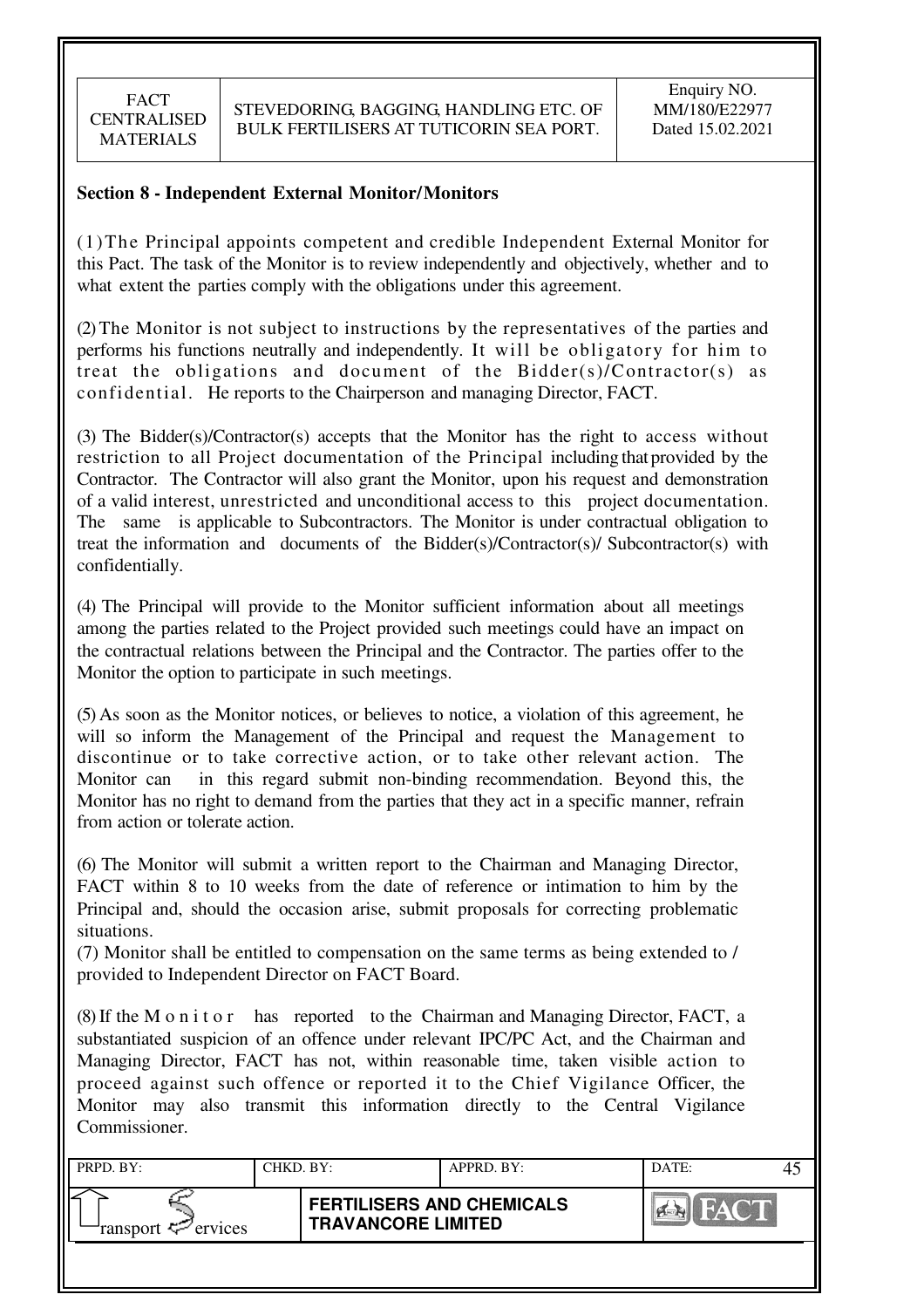(9) The word 'Monitor' would include both singular and plural.

#### **Section 9 - Pact Duration**

This Pact begins when both parties have legally signed it. It expires for the Contractor 12 months after the last payment under the contract, and for all other Bidders 6 months after the contract has been awarded.

If any claim is made / lodged during this time, the same shall be binding and continue to be valid despite the lapse of this pact as specified above, unless it is discharged / determined by the Chairman and Managing Director, FACT

### **Section 10** - **Other provisions**

**(1)**This agreement is subject to Indian Law. Place of performance and jurisdiction is the Registered Office of the Principal, i.e. Udyogamandal, Kerala.

(2)Changes and supplements as well as termination notices need to be made in writing. Side agreements have not been made.

(3) If the Contractor is a partnership or a consortium, this agreement must be signed by all partners or consortium members.

(4) Should one or several provisions of this agreement turn out to be invalid, the remainder of this agreement remains valid. In this case, the parties will strive to come to an agreement to their original intentions.

(5) The Bidder / Contractor signing this "Integrity Pact" shall not approach the court while representing the matters to IEMs and he/she shall wait their decisions in this matter.

(For  $\&$  On behalf of the Principal) For  $\&$  On behalf of Bidder(s)/Contractor(s) (Office Seal) (Office Seal)

Place: Date:

Witness 1: Witness 2: (Name & Address)…................. (Name & Address)…................

| PRPD. BY:                     | CHKD. BY: |                                                               | APPRD. BY: | DATE:       |  |
|-------------------------------|-----------|---------------------------------------------------------------|------------|-------------|--|
| ransport <sup>2</sup> ervices |           | <b>FERTILISERS AND CHEMICALS</b><br><b>TRAVANCORE LIMITED</b> |            | <b>FACT</b> |  |
|                               |           |                                                               |            |             |  |